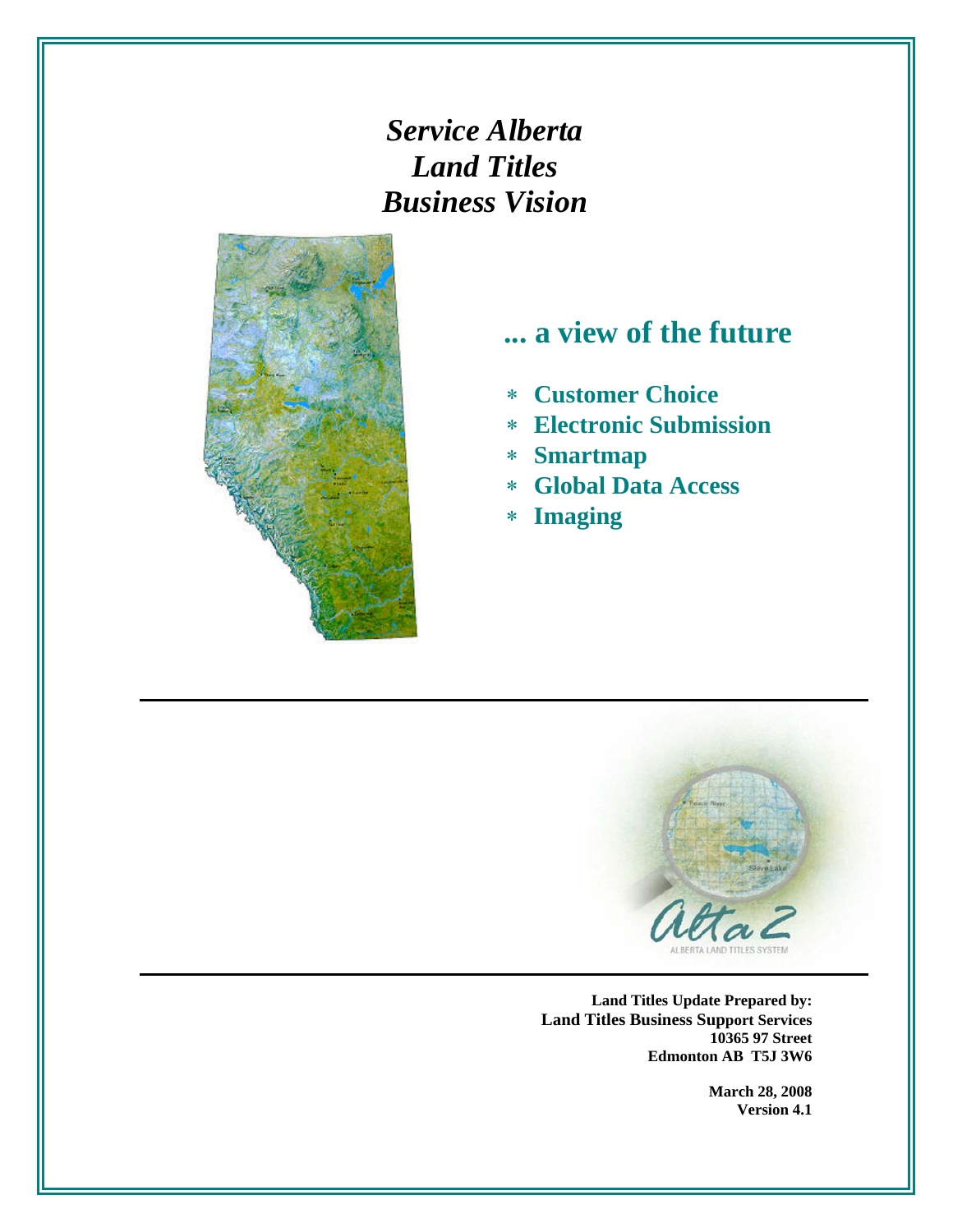### **TABLE OF CONTENTS**

| 1. |        |                                                              |  |
|----|--------|--------------------------------------------------------------|--|
| 2. |        |                                                              |  |
| 3. |        |                                                              |  |
| 4. |        |                                                              |  |
| 5. |        |                                                              |  |
|    | 5.1.   |                                                              |  |
|    | 5.2.   |                                                              |  |
|    | 5.3.   |                                                              |  |
|    | 5.4.   |                                                              |  |
|    | 5.5.   |                                                              |  |
| 6. |        |                                                              |  |
|    | 6.1.   |                                                              |  |
|    | 6.2.   |                                                              |  |
|    | 6.3.   |                                                              |  |
|    | 6.4.   |                                                              |  |
|    | 6.5.   |                                                              |  |
|    | 6.6.   |                                                              |  |
| 7. |        |                                                              |  |
|    | 7.1.   |                                                              |  |
|    | 7.2.   |                                                              |  |
|    | 7.3.   |                                                              |  |
|    | 7.4.   |                                                              |  |
|    | 7.5.   | CRITICAL SUCCESS FACTORS (REGISTER PLANS/DOCUMENTS) 29       |  |
|    | 7.6.   |                                                              |  |
|    | 7.7.   | DELIVERY CHANNELS/CONSTRAINTS (REGISTER PLANS/DOCUMENTS)  31 |  |
| 8. |        |                                                              |  |
|    | 8.1.   |                                                              |  |
|    | 8.1.1. |                                                              |  |
|    | 8.1.2. |                                                              |  |
|    | 8.1.3. |                                                              |  |
|    | 8.1.4. |                                                              |  |
|    | 8.1.5. |                                                              |  |
|    | 8.1.6. |                                                              |  |
|    | 8.1.7. |                                                              |  |
|    | 8.2.   |                                                              |  |
|    | 8.2.1. |                                                              |  |
|    | 8.2.2. |                                                              |  |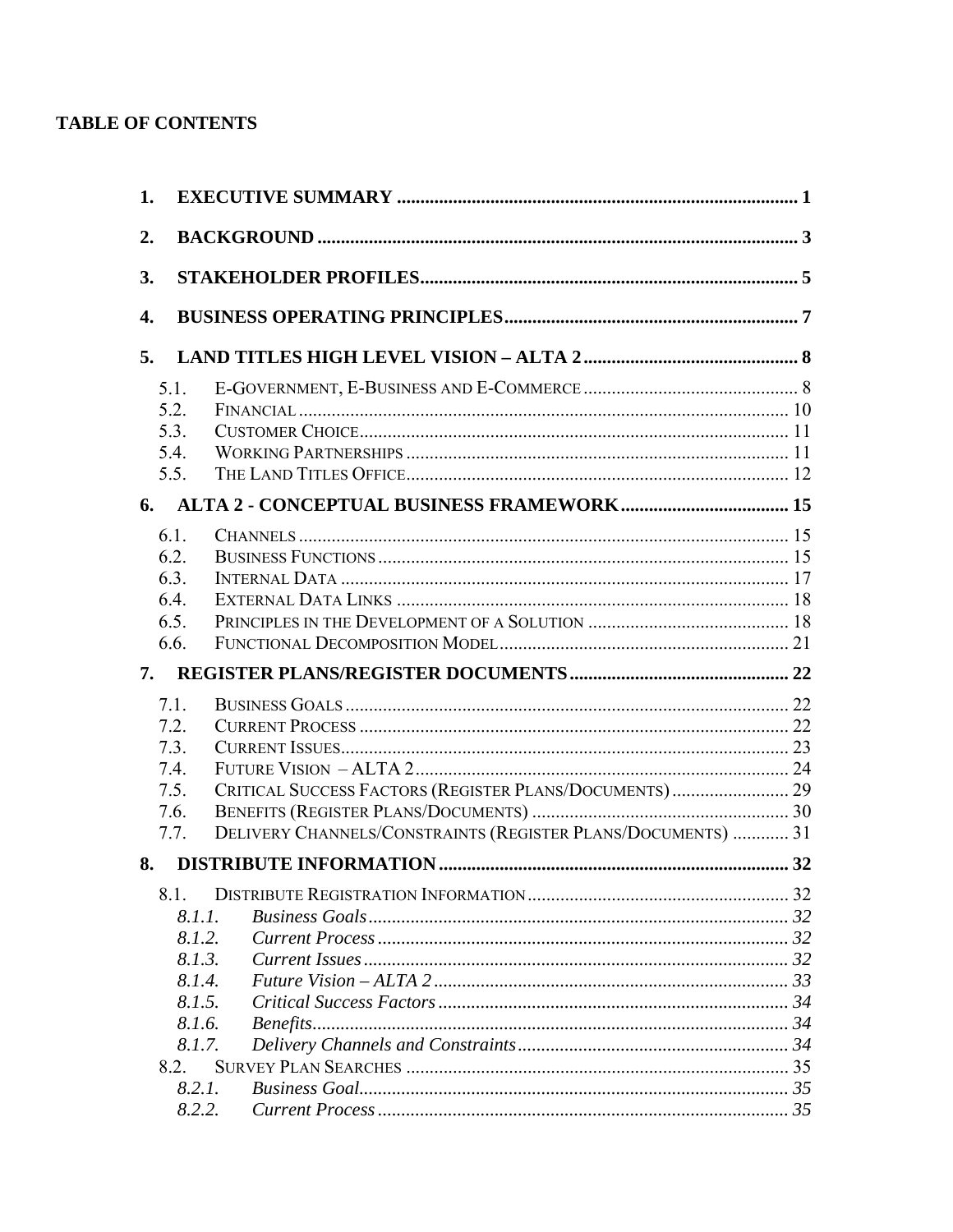|              | 8.2.3. |  |
|--------------|--------|--|
|              | 8.2.4. |  |
|              | 8.2.5. |  |
|              | 8.2.6. |  |
|              | 8.2.7. |  |
| 8.3.         |        |  |
|              | 8.3.1. |  |
|              | 8.3.2. |  |
|              | 8.3.3. |  |
|              | 8.3.4. |  |
|              | 8.3.5. |  |
|              | 8.3.6. |  |
|              | 8.3.7. |  |
|              |        |  |
|              | 8.4.1. |  |
|              | 8.4.2. |  |
|              | 8.4.3. |  |
|              | 8.4.4. |  |
|              | 8.4.5. |  |
|              | 8.4.6. |  |
|              | 8.4.7. |  |
| 9.           |        |  |
| 9.1.         |        |  |
| 9.2.         |        |  |
| 9.3.         |        |  |
| 9.4.         |        |  |
| 9.5.         |        |  |
| 9.6.         |        |  |
| 10.          |        |  |
| $10.1$ .     |        |  |
| 10.2.        |        |  |
| 10.3.        |        |  |
| 10.4.        |        |  |
| 10.5.        |        |  |
| 10.6.        |        |  |
| 10.7.        |        |  |
|              |        |  |
|              |        |  |
| 11.1.<br>112 |        |  |
| 11.3.        |        |  |
| 11.4.        |        |  |
|              |        |  |
| 11.5.        |        |  |
| 11.6.        |        |  |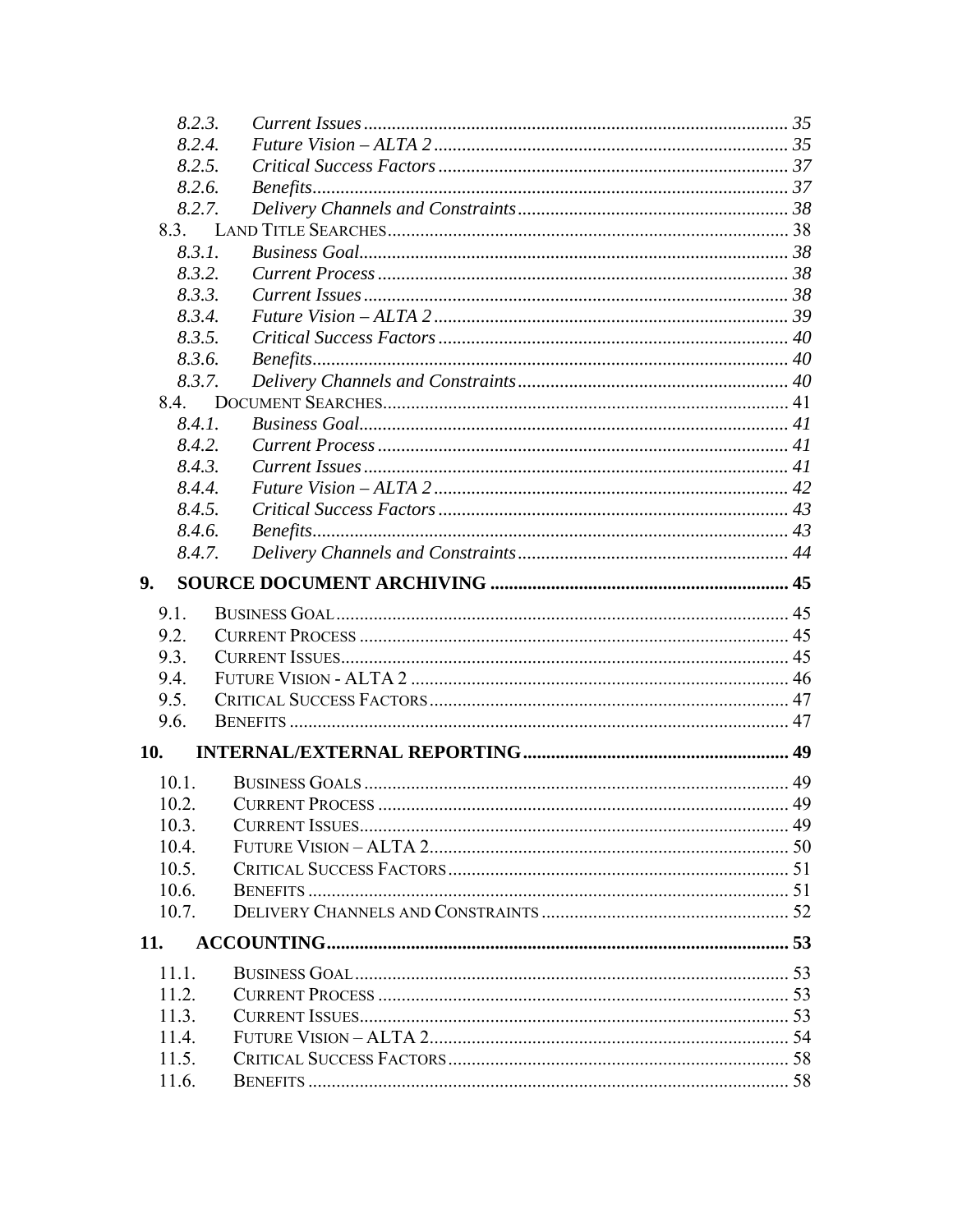| 12.   |  |
|-------|--|
| 12.1  |  |
| 12.2  |  |
| 12.3  |  |
| 12.4. |  |
| 12.5. |  |
| 12.6. |  |
| 13.   |  |
| 131   |  |
| 132   |  |
| 13.3. |  |
| 134   |  |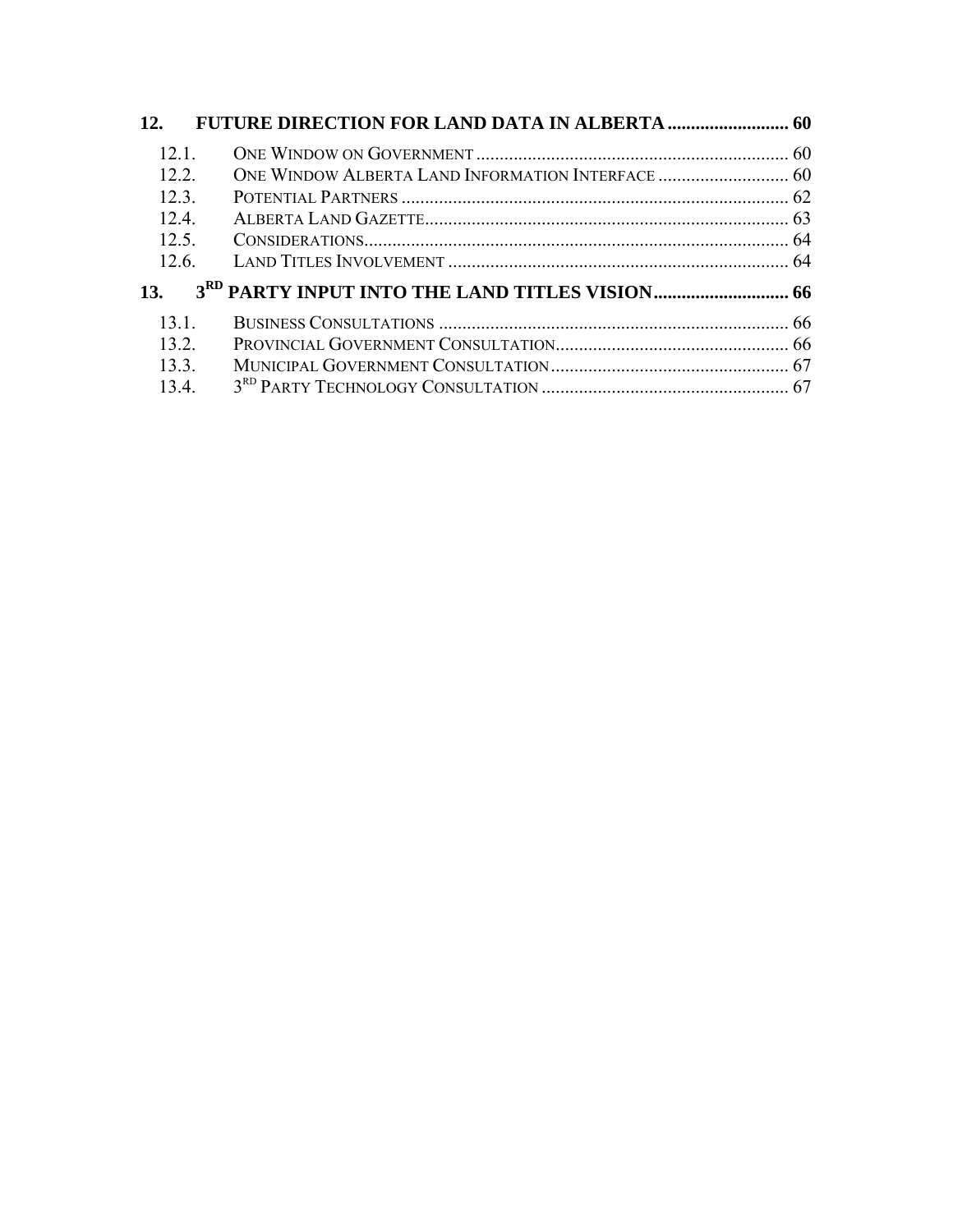### **LIST OF FIGURES**

### **LIST OF TABLES**

| TABLE 17.0 - DELIVERY CHANNELS (INTERNAL/EXTERNAL REPORTING) 52 |  |
|-----------------------------------------------------------------|--|
|                                                                 |  |
|                                                                 |  |
|                                                                 |  |
| TABLE 21.0 - POTENTIAL PARTNERS AND TYPES OF GEO-CODED DATA 62  |  |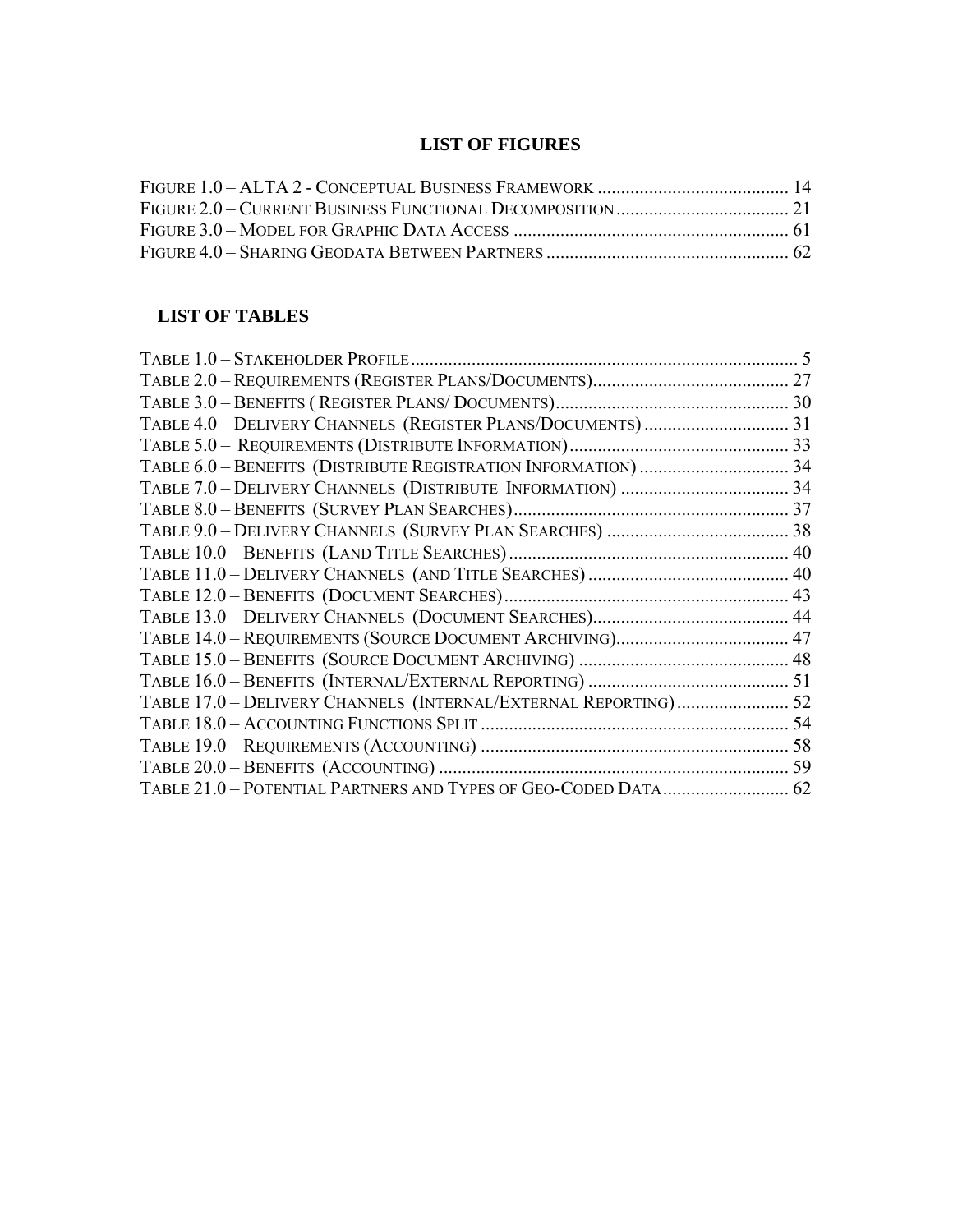### **1. Executive Summary**

Service Alberta (SA) is responsible for the Alberta Land Titles Registry, which is the official registry of privately owned land in Alberta. The registry is based upon the Torrens System and operates under the legislative authority of the Land Titles Act. Registrations are processed in two locations in Alberta. The Calgary Land Titles Office processes registrations concerning lands in the south half of the province and the Edmonton Land Titles Office processes registrations for the northern half. Title, document and plan searches of the land registry are delivered through the new web based SPIN 2 System and the Registry Agent network of the province.

<span id="page-5-0"></span> $\mathcal{L}_\mathcal{L} = \mathcal{L}_\mathcal{L} = \mathcal{L}_\mathcal{L} = \mathcal{L}_\mathcal{L} = \mathcal{L}_\mathcal{L} = \mathcal{L}_\mathcal{L} = \mathcal{L}_\mathcal{L} = \mathcal{L}_\mathcal{L} = \mathcal{L}_\mathcal{L} = \mathcal{L}_\mathcal{L} = \mathcal{L}_\mathcal{L} = \mathcal{L}_\mathcal{L} = \mathcal{L}_\mathcal{L} = \mathcal{L}_\mathcal{L} = \mathcal{L}_\mathcal{L} = \mathcal{L}_\mathcal{L} = \mathcal{L}_\mathcal{L}$ 

Registration services are delivered through the ALTA system, which is designed to provide a full function provincial land registration, and information system in accordance with the Land Titles Act. It is a mainframe system consisting of one large database for all titled properties in the Province of Alberta. It is accessible to the Edmonton and Calgary Land Titles Offices via the SGOC network and to external data access Stakeholders through the **Internet** 

The ALTA system operates in a complex environment with a high level of activity. The bulk of processing, on average 4200 registrations per day, is completed online in an interactive processing mode. Batch processing is utilised for management and financial reporting, updating accounting ledgers, data base backup and external interface exchanges. This system has been in operation since 1988 and is now rapidly running out of capacity. It was developed using state of the art development technology of the day, which provides the basis of high volume service delivery.

Now some changes need to occur. Advances in technology, system architecture and ease of access to external entities via the Internet technology have opened the door for approaching government and customer business needs in a different manner. Customers are demanding self-serve options to obtain services. Customer expectations are increasing and a new Land Titles business model must be flexible enough to meet those needs as well as the political directions of government. Customer demand for a new model plus significant capacity issues are driving this initiative. Without developing a new business model and a strategy to implement, the government will be faced with the reality of being unable to meet current and future business expectations.

The new business model (Section 5) is described in this report in terms of the following attributes: E-Government/E-Business/E-Commerce; Financial; Customer Choice; Working Partnerships; The Paperless Office and a Conceptual Business Framework. Details are provided in further sections 6, 7, 8, 9, 10 and 11. It concludes with a high level view of the possible future direction for land data in Alberta (section 12) and a summary of the  $3<sup>rd</sup>$  party consultation planned and completed to date.

This updated version of the report is again being circulated to stakeholders and interested  $3<sup>rd</sup>$  parties that can contribute to the vision and assist in making it become the business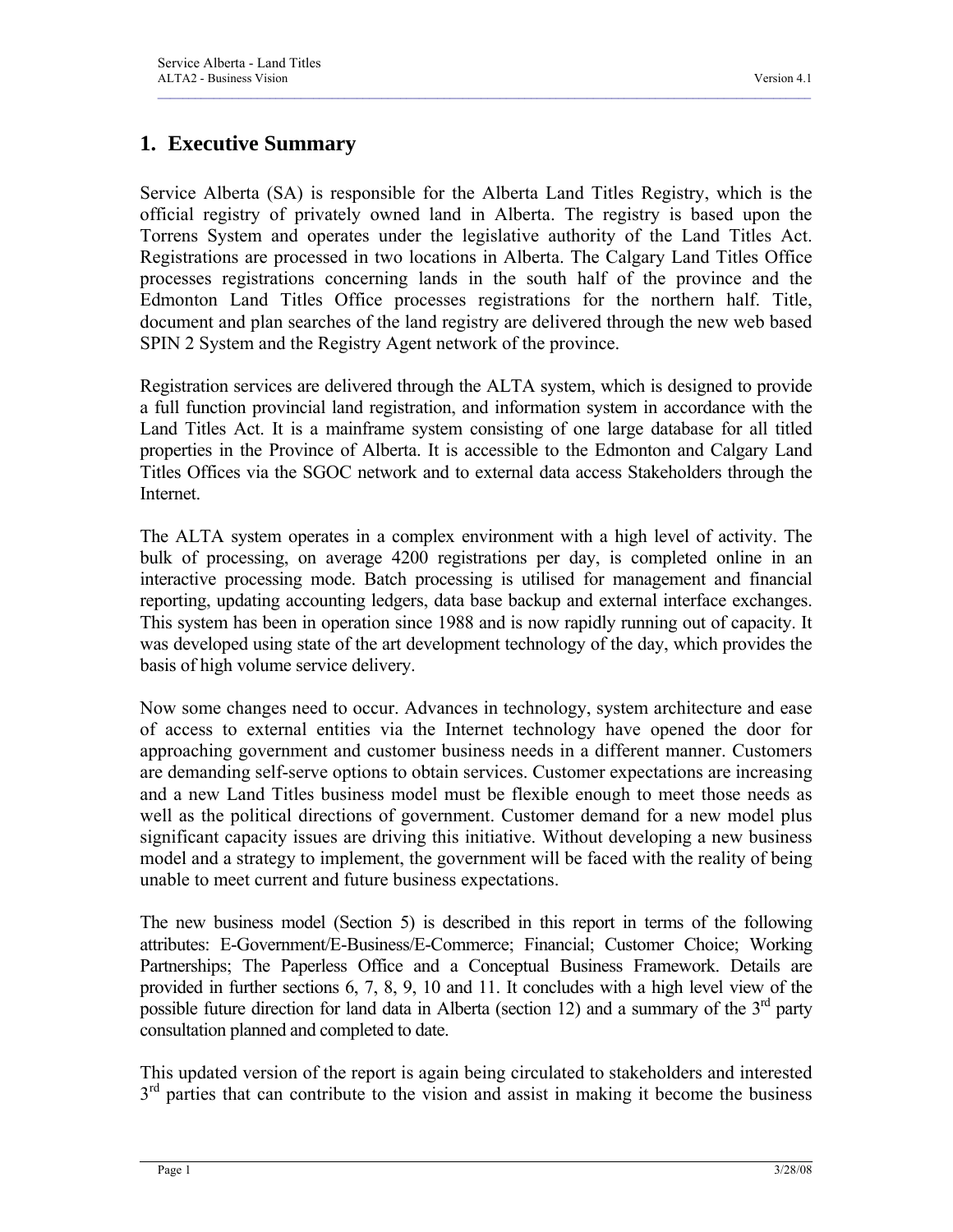reality of Land Titles in the next several years. This will be supported by specific stakeholder meetings beginning in 2006.

 $\mathcal{L}_\mathcal{L} = \mathcal{L}_\mathcal{L} = \mathcal{L}_\mathcal{L} = \mathcal{L}_\mathcal{L} = \mathcal{L}_\mathcal{L} = \mathcal{L}_\mathcal{L} = \mathcal{L}_\mathcal{L} = \mathcal{L}_\mathcal{L} = \mathcal{L}_\mathcal{L} = \mathcal{L}_\mathcal{L} = \mathcal{L}_\mathcal{L} = \mathcal{L}_\mathcal{L} = \mathcal{L}_\mathcal{L} = \mathcal{L}_\mathcal{L} = \mathcal{L}_\mathcal{L} = \mathcal{L}_\mathcal{L} = \mathcal{L}_\mathcal{L}$ 

Once the business vision is confirmed through a Business Architecture process, the next stages will involve reengineering the systems and practices of Land Titles Operations to implement over a three to four year period. Changes will depend upon access to funds for rebuilding of system functionality as well as Land Titles' customer business priorities and the need for change within the Land Titles Offices.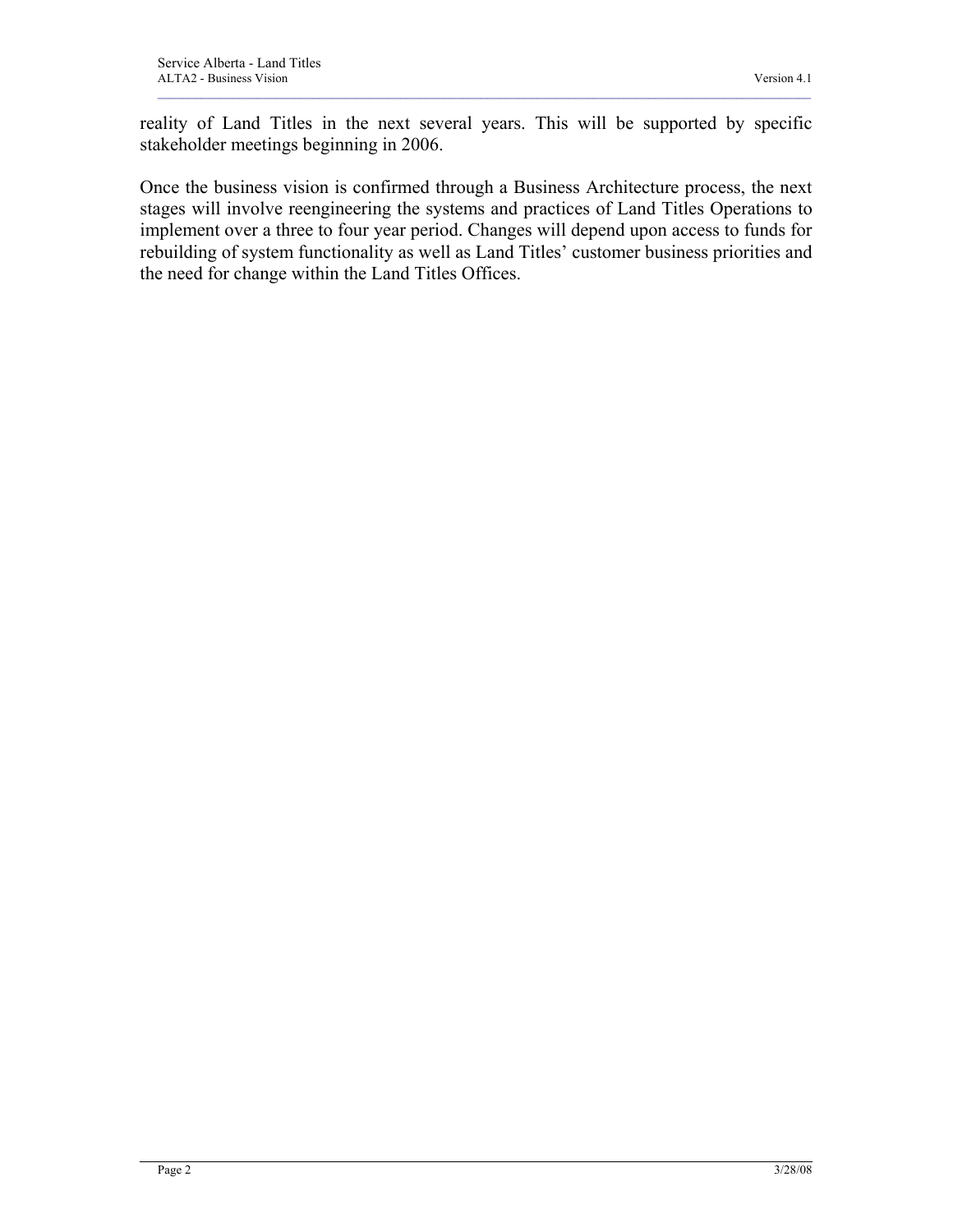# **2. Background**

The land registration system used in Alberta is based on the Torrens System of land registration and operates under the legislative authority of the Land Titles Act. Under this system, the Government of Alberta (GoA) has custody of all original titles and documents and has the legal responsibility for the validity and security of all registered land title information. The Government guarantees the accuracy of the title through the application and enforcement of laws derived from a multitude of statutes and court decisions. As a result, anyone who suffers a loss due to an error on the title or even as a result of a fraudulent transaction is entitled to compensation from the government through the operation of the Assurance Fund.

<span id="page-7-0"></span> $\mathcal{L}_\mathcal{L} = \mathcal{L}_\mathcal{L} = \mathcal{L}_\mathcal{L} = \mathcal{L}_\mathcal{L} = \mathcal{L}_\mathcal{L} = \mathcal{L}_\mathcal{L} = \mathcal{L}_\mathcal{L} = \mathcal{L}_\mathcal{L} = \mathcal{L}_\mathcal{L} = \mathcal{L}_\mathcal{L} = \mathcal{L}_\mathcal{L} = \mathcal{L}_\mathcal{L} = \mathcal{L}_\mathcal{L} = \mathcal{L}_\mathcal{L} = \mathcal{L}_\mathcal{L} = \mathcal{L}_\mathcal{L} = \mathcal{L}_\mathcal{L}$ 

Qualified staff in offices in Calgary and Edmonton handle over 150 different types of document registrations. As a core business, Land Titles provide an environment that ensures excellence in delivery of registration and information services to Albertans.

Land Titles processes approximately 1,000,000 document registration requests, 3.6 million title and document search requests and 11,000 survey plan registrations annually. In general all requests must be processed in a manner that preserves priority based on when they were received at the Land Titles Office. For the majority of requests received the staff maintains a turnaround time of 24 - 48 hours.

Current revenues generated are in the order of \$27-30 million/year with an annual growth rate of 10%. Continued growth is expected and will put an increased demand on the systems supporting these business functions. Additional pressures come from Albertans' expectations for Land Titles to maintain or exceed the current high quality and convenient service.

There are a number of systems that support the business functions within Land Titles:

**ALTA** - The ALTA system was implemented in 1988 to support the title, document and plan registration processes and search requests. The system is currently housed on an IBM System mainframe computer using IDMS database technology. ALTA is a very complex system that analyses and applies extensive business rules to each registration and maintains a historic view for all titles. ALTA databases currently accommodate 28 million current/historic titles and instrument records and 40 million cancelled titles and instrument records.

The ALTA legacy system has serviced Land Titles well in that the system is very stable and still supports the core business processes. However, systems design and development methodologies have advanced over time and the old design of the legacy system is reaching its life expectancy. Current issues include:

Enhancements to the ALTA system are complex, time-consuming and costly.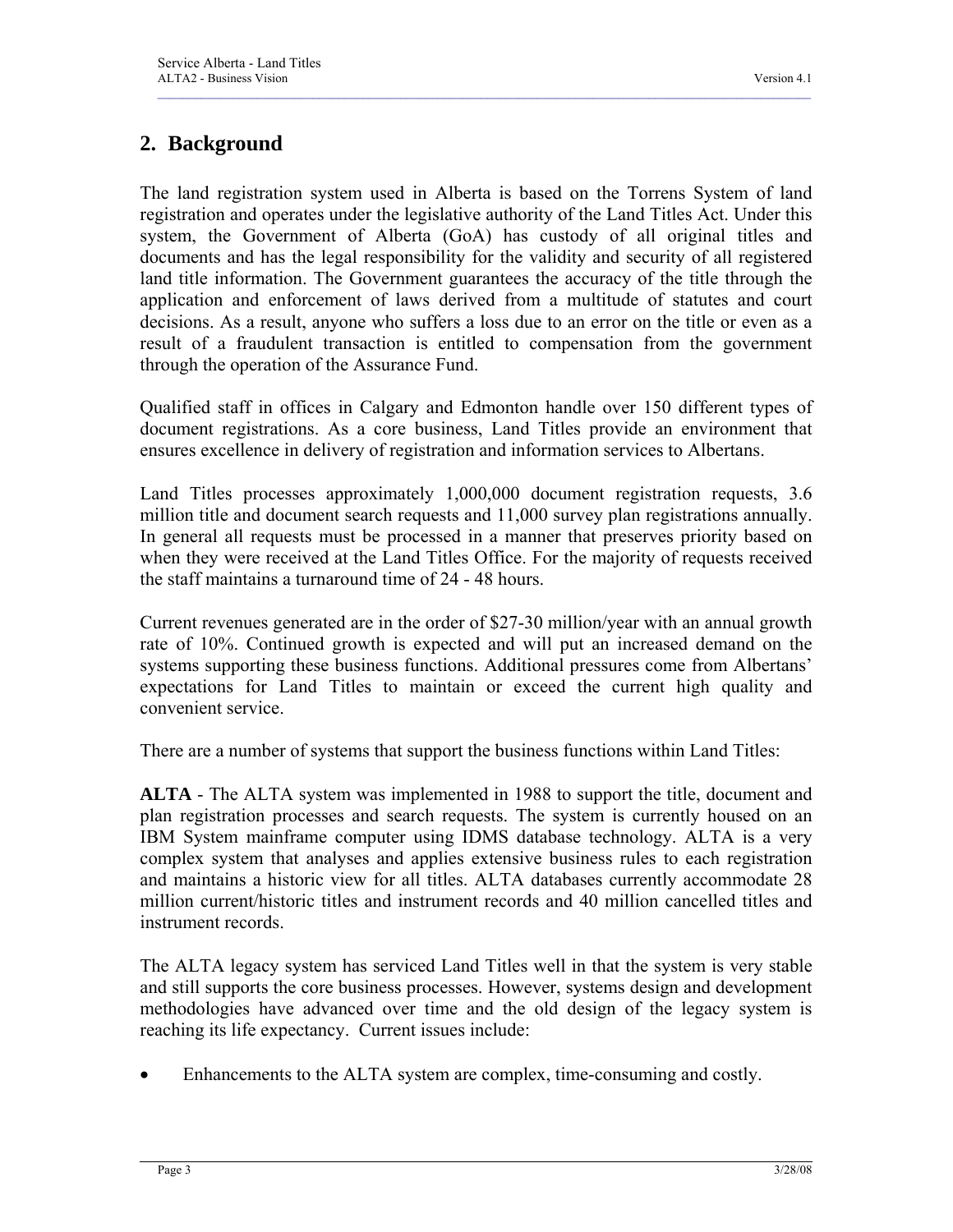• The underlying IDMS technologies are no longer mainstream and the business has stopped further investment in this technology except in exceptional circumstances such as a legislative change.

 $\mathcal{L}_\mathcal{L} = \mathcal{L}_\mathcal{L} = \mathcal{L}_\mathcal{L} = \mathcal{L}_\mathcal{L} = \mathcal{L}_\mathcal{L} = \mathcal{L}_\mathcal{L} = \mathcal{L}_\mathcal{L} = \mathcal{L}_\mathcal{L} = \mathcal{L}_\mathcal{L} = \mathcal{L}_\mathcal{L} = \mathcal{L}_\mathcal{L} = \mathcal{L}_\mathcal{L} = \mathcal{L}_\mathcal{L} = \mathcal{L}_\mathcal{L} = \mathcal{L}_\mathcal{L} = \mathcal{L}_\mathcal{L} = \mathcal{L}_\mathcal{L}$ 

- Educational institutions no longer teach the currently used technologies; therefore finding trained resources to support this system is increasingly difficult and costly.
- The emergence of new business practices enabled by emerging technologies presents many attractive opportunities for improved service delivery and efficiency for Land Titles services. Linking these emerging technologies with ALTA has, as experienced with the new Internet based SPIN 2 data distribution system, and will be a challenge.
- Although a significant document imaging effort has made documents from the midseventies to current available, ALTA does not have direct electronic access to the documents upon which the registrations are based. The older documents are currently stored in paper, microfiche and microfilm format. Paper documents dating back to the late 1800's have become fragile and are deteriorating as well the filmed documents.
- Complex transactions tie up the system resources and force the use of overtime to process these registrations.
- There is an increasing demand from external agencies for access to the land data that cannot be met in an efficient and cost effective way.
- **Spatial Information System SPIN 2** As noted, the Internet based Spatial Information System (SPIN 2) now acts as ALTA's primary data distribution channel replacing four older systems. SPIN 2 is the second generation of the original SPIN System developed in the late 90's, which provided online search and delivery of various land related data products including 280,000 registered survey/subdivision plans, + Township Plans, Survey Field Notes and ASCM cards for Sustainable Resource Development, and soils data for Alberta Agriculture. The innovative text and map based search interface, developed under a "build once – use many" approach for the GoA, is one of the key reasons SPIN became the most awarded computer GOA system on a national and International basis.

In addition to the original SPIN's services, the new SPIN 2 system provides web based access to the 1.8 million current land titles, 2.9 historical land titles, 18 million registered documents (e.g. mortgages, rights-of-way, liens, easements), volume (bulk) data on a current technology, highly scaleable, .Net system.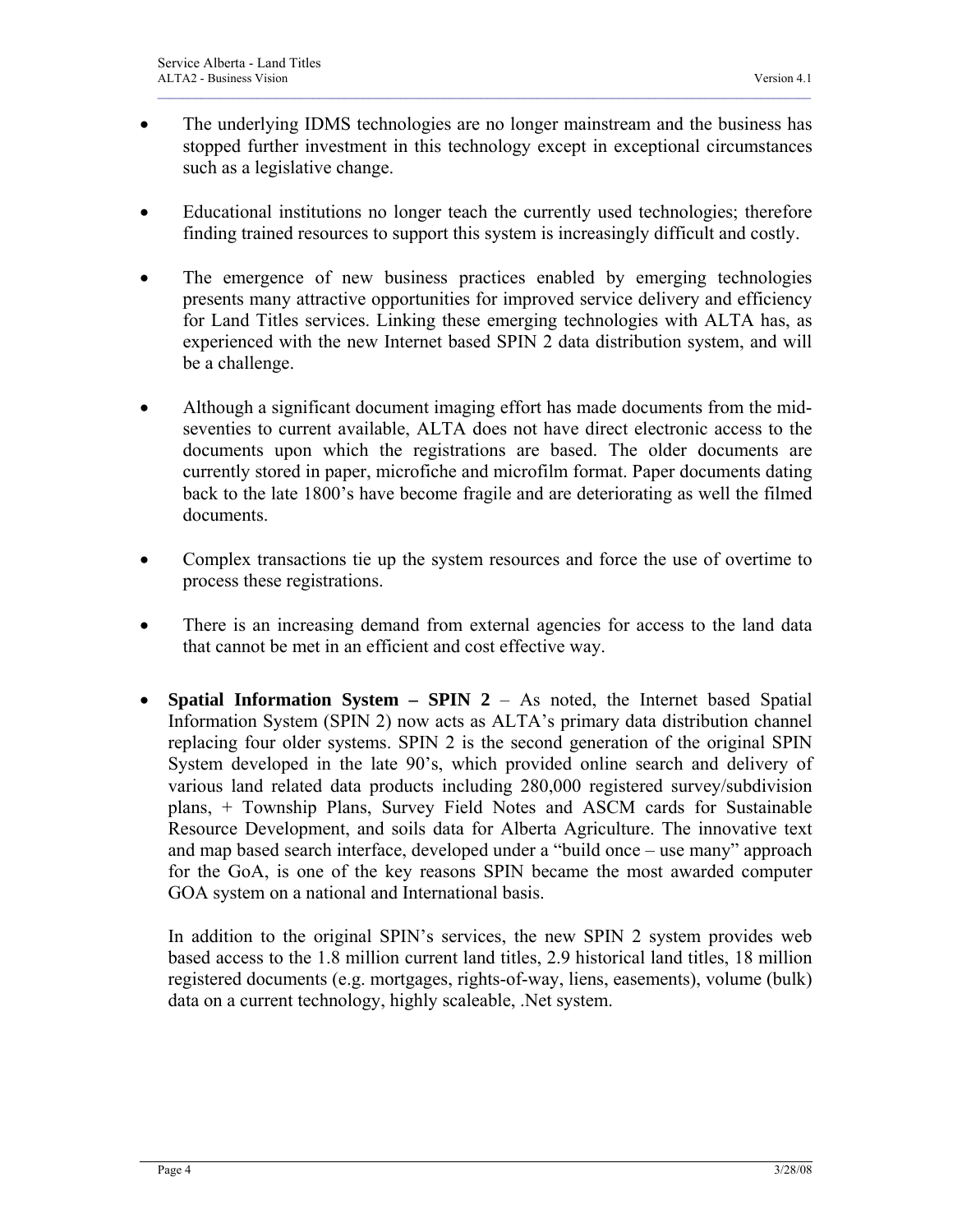### **3. Stakeholder Profiles**

Land Titles has a diverse stakeholder profile that includes customers, partners and service delivery agents. The following table outlines the key stakeholders for Land Titles products. All stakeholders have access to a variety of products including:

<span id="page-9-0"></span> $\mathcal{L}_\mathcal{L} = \mathcal{L}_\mathcal{L} = \mathcal{L}_\mathcal{L} = \mathcal{L}_\mathcal{L} = \mathcal{L}_\mathcal{L} = \mathcal{L}_\mathcal{L} = \mathcal{L}_\mathcal{L} = \mathcal{L}_\mathcal{L} = \mathcal{L}_\mathcal{L} = \mathcal{L}_\mathcal{L} = \mathcal{L}_\mathcal{L} = \mathcal{L}_\mathcal{L} = \mathcal{L}_\mathcal{L} = \mathcal{L}_\mathcal{L} = \mathcal{L}_\mathcal{L} = \mathcal{L}_\mathcal{L} = \mathcal{L}_\mathcal{L}$ 

- Document Registrations
- Survey Plan Registrations
- Document Searches
- Survey Plan Searches
- Title Searches
- Name Searches (restricted by regulation to qualified parties )
- Land Title Volume (Bulk) Data Searches
- Other GoA Related Data

#### TABLE 1.0 – STAKEHOLDER PROFILE

|                                                                 | <b>Number (represents</b> |  |  |
|-----------------------------------------------------------------|---------------------------|--|--|
| <b>Stakeholder Group</b>                                        | current account           |  |  |
|                                                                 | holders/group)            |  |  |
| Financial Institutions (Chartered Banks, Credit Union,          |                           |  |  |
| Mortgage/Broker, Treasury Branch, Trust Company                 | 1100                      |  |  |
| Land Data Industry (Assessors/Appraisers, Developer/ment        |                           |  |  |
| Company, Property Management)                                   | 1000                      |  |  |
| Legal Community, Insurance Companies                            | 2200                      |  |  |
| <b>General Public</b>                                           |                           |  |  |
| Registry Agent Network/Search Agents                            | 300                       |  |  |
| Survey/Engineering Firm                                         | 280                       |  |  |
| <b>Federal Government Departments</b>                           | 50                        |  |  |
| Municipalities (City of Edmonton, City of Calgary and           | 354                       |  |  |
| municipal districts)                                            |                           |  |  |
| Resource Sector/Utility Sector (Utility/Pipeline/Oil Companies) | 650                       |  |  |
| Law Enforcement (Edmonton Police Service, Royal Canadian        |                           |  |  |
| Mounted Police)                                                 |                           |  |  |
| <b>Credit Agencies</b>                                          |                           |  |  |
| SPIN <sub>2</sub>                                               | Public                    |  |  |
| Provincial Government Departments:                              | 250                       |  |  |
| Alberta Advanced Education and Technology                       |                           |  |  |
| Service Alberta                                                 |                           |  |  |
| Alberta Finance and Enterprise                                  |                           |  |  |
| Alberta Education                                               |                           |  |  |
| Alberta Infrastructure                                          |                           |  |  |
| Alberta Transportation                                          |                           |  |  |
| Alberta Justice and Attorney General                            |                           |  |  |
| Alberta Employment and Immigration                              |                           |  |  |
| Alberta Agriculture and Rural Development                       |                           |  |  |
| <b>Agriculture Financial Services Corporation</b>               |                           |  |  |
| Alberta Environment                                             |                           |  |  |
| Alberta Sustainable Resource Development                        |                           |  |  |
| Alberta Energy                                                  |                           |  |  |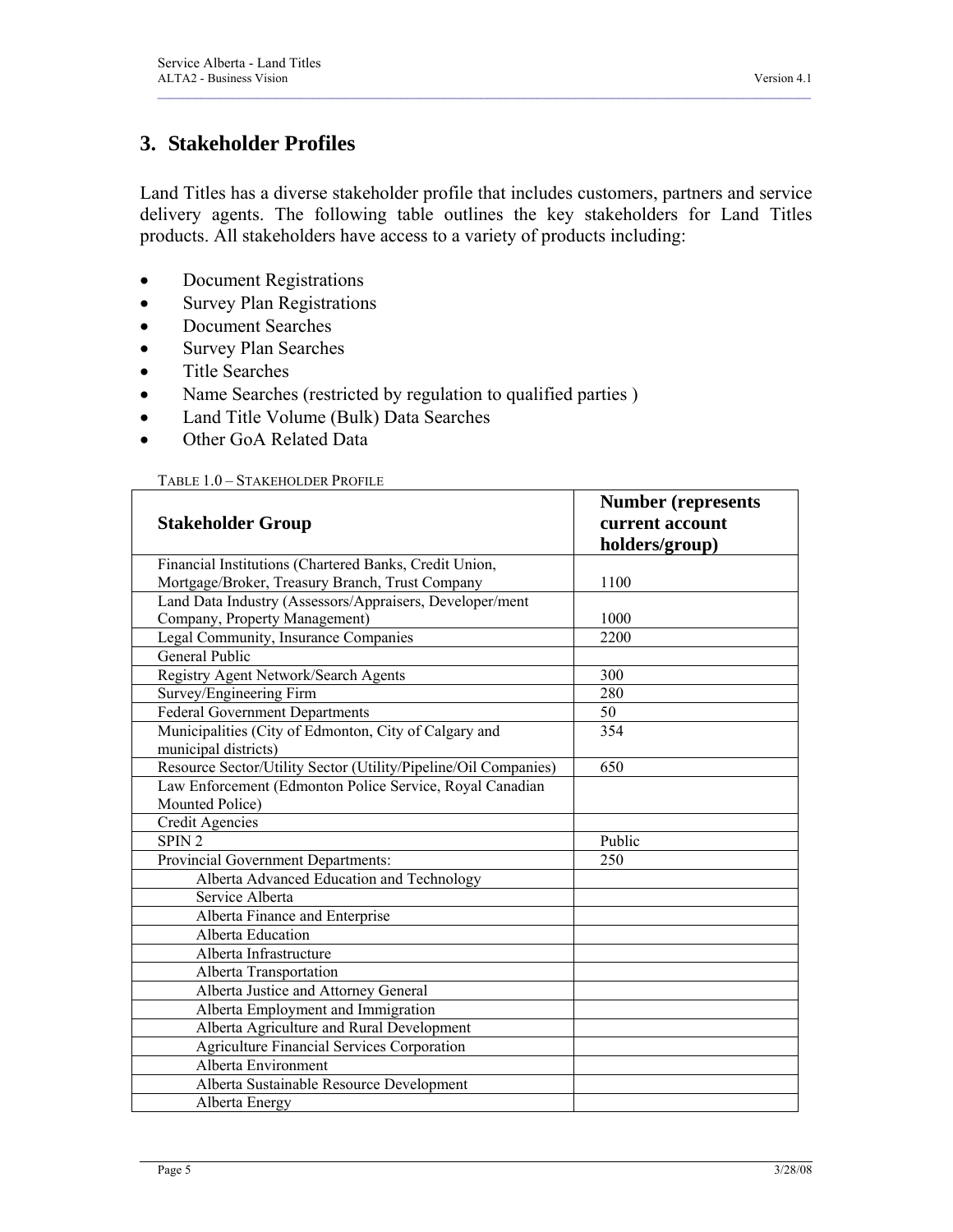| <b>Stakeholder Group</b>                                | <b>Number (represents)</b><br>current account<br>holders/group) |
|---------------------------------------------------------|-----------------------------------------------------------------|
| Alberta Children and Youth Services                     |                                                                 |
| Alberta Health and Wellness                             |                                                                 |
| Alberta International and Intergovernmental Relations   |                                                                 |
| Alberta Legislative Assembly Offices                    |                                                                 |
| Alberta Municipal Affairs (AMA)                         |                                                                 |
| (Assessment, Grants in Place of Taxes, Local Government |                                                                 |
| Development                                             |                                                                 |
| Alberta Treasury Board                                  |                                                                 |
| Alberta Housing and Urban Affairs                       |                                                                 |

• The above stakeholder profile numbers represents only those stakeholders that currently have an account with the Land Titles Office. In some cases this account is used simply to charge services delivered through SPIN 2.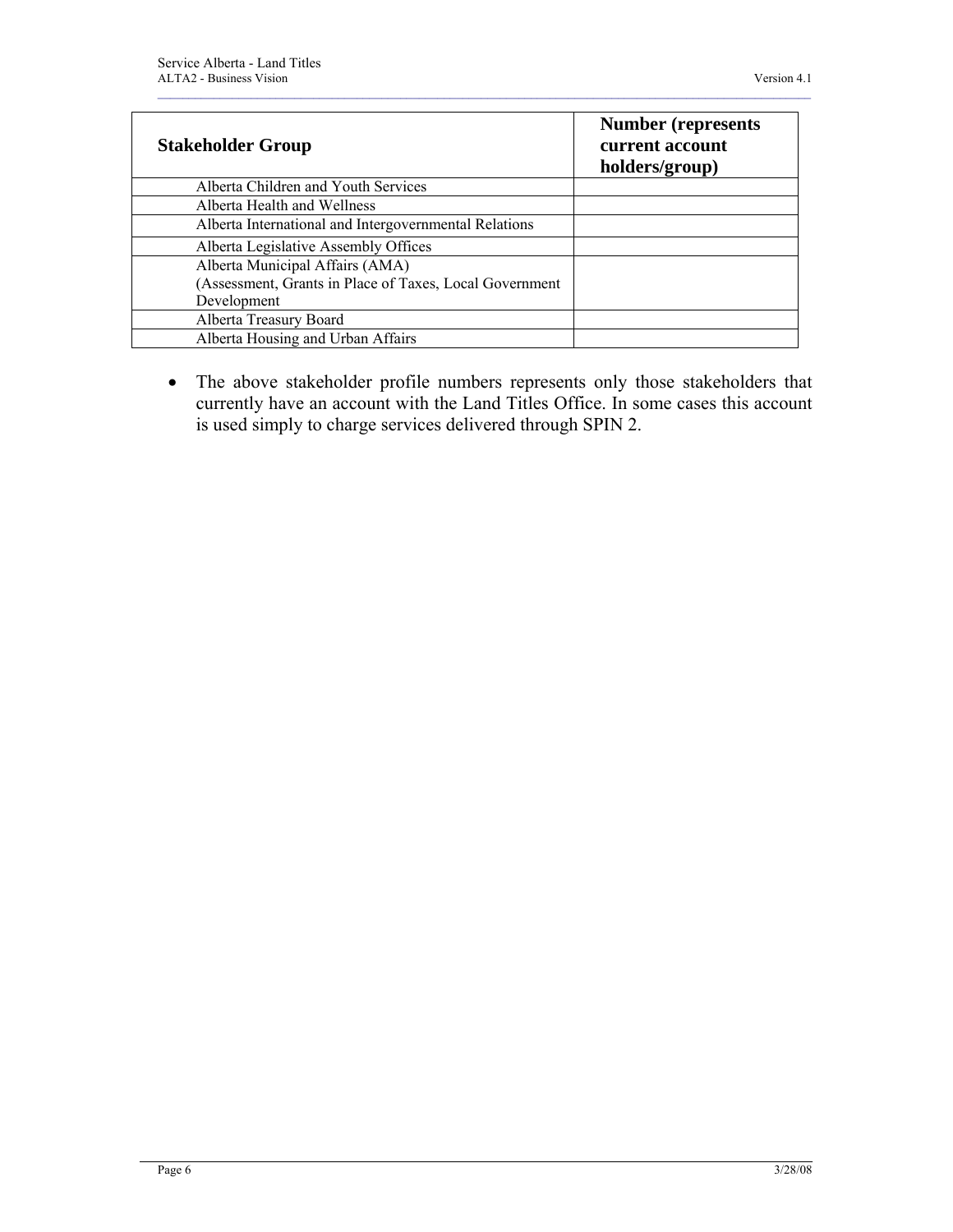# **4. Business Operating Principles**

Land Titles management and the working committee have defined the following business operational principles to be used as the basic guidelines for the visioning exercise:

<span id="page-11-0"></span> $\mathcal{L}_\mathcal{L} = \mathcal{L}_\mathcal{L} = \mathcal{L}_\mathcal{L} = \mathcal{L}_\mathcal{L} = \mathcal{L}_\mathcal{L} = \mathcal{L}_\mathcal{L} = \mathcal{L}_\mathcal{L} = \mathcal{L}_\mathcal{L} = \mathcal{L}_\mathcal{L} = \mathcal{L}_\mathcal{L} = \mathcal{L}_\mathcal{L} = \mathcal{L}_\mathcal{L} = \mathcal{L}_\mathcal{L} = \mathcal{L}_\mathcal{L} = \mathcal{L}_\mathcal{L} = \mathcal{L}_\mathcal{L} = \mathcal{L}_\mathcal{L}$ 

- Land Titles will continue to provide both individuals and private sector companies with timely, high-quality information and registration services at the lowest possible cost.
- Remain with the Alberta Torrens system for the foreseeable future. Alberta's strict application of the Torrens Land Titles system principals will be maintained. This is the preferred system and Land Titles have defined and adopted their preferable implementation of this system.
- Maintain or exceed the same level of performance, functionality and customer service in the future.
- The electronic document will become the official record subsequent to registration.
- Government of Alberta will remain the owner, insurer and custodian of title and owner interest data.
- Service Alberta will act in accordance with the good information handling practices in data distribution and information release activities.
- Land Titles will continue to operate and offer service to Albertans under a cost recovery model.
- Land Titles will continue to use the Registry Agent Network to assist in providing Albertans with over the counter access to Land Title data.
- In keeping with the GoA / Service Alberta direction, Land Titles will strive to promote a level playing field among all external customers and offer a choice of delivery channels.
- Land Titles will recognize its role in providing primary information to the land information industry in Alberta.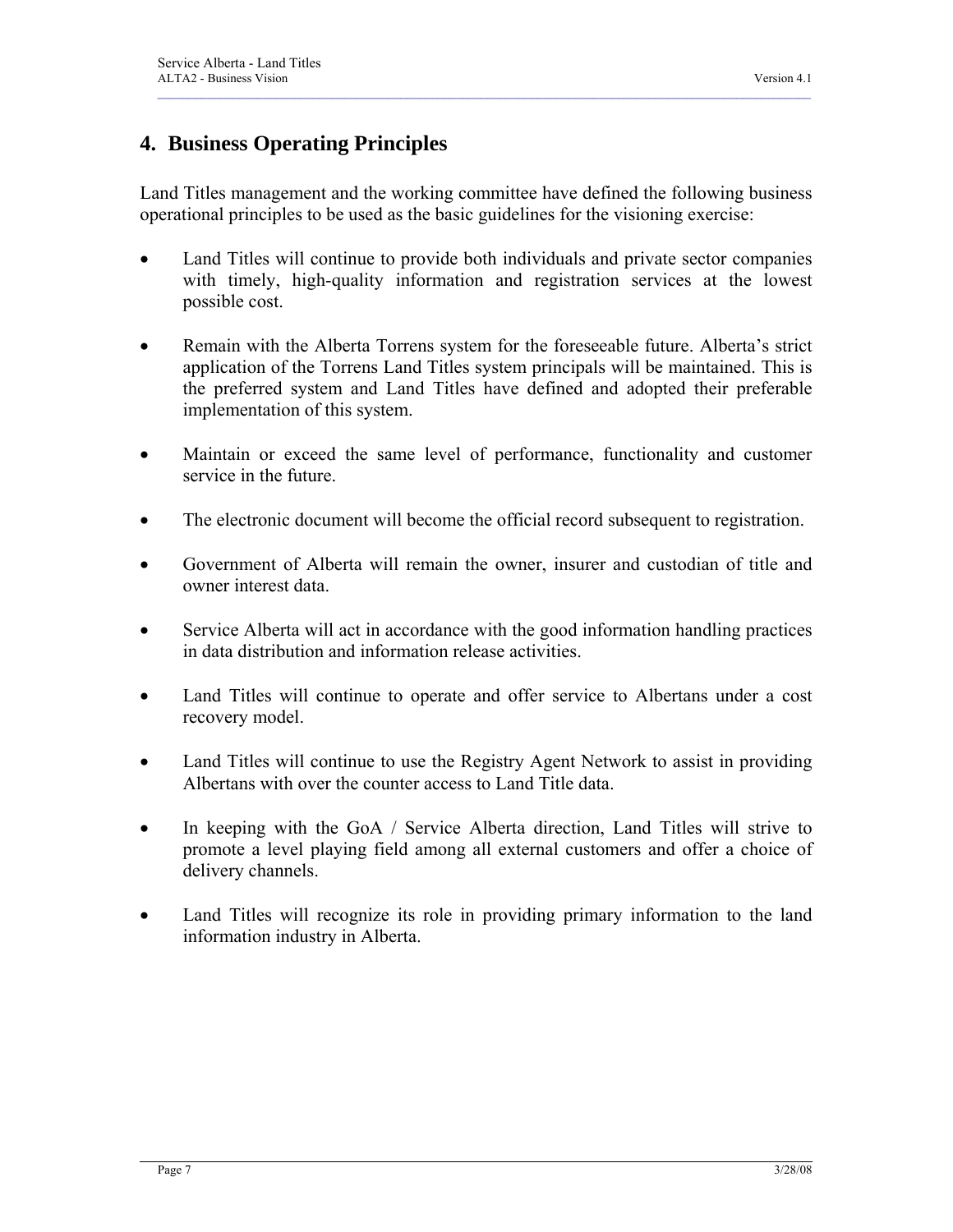# **5. Land Titles High Level Vision – ALTA 2**

Advances in technology, system architecture and ease of access to external entities via the Internet technology have opened the door for approaching government and customer business needs in a different manner. Customers are demanding self-serve options to obtain services. Customer expectations are increasing and a new Land Titles business model must be flexible enough to meet those needs as well as the political directions of government.

<span id="page-12-0"></span> $\mathcal{L}_\mathcal{L} = \mathcal{L}_\mathcal{L} = \mathcal{L}_\mathcal{L} = \mathcal{L}_\mathcal{L} = \mathcal{L}_\mathcal{L} = \mathcal{L}_\mathcal{L} = \mathcal{L}_\mathcal{L} = \mathcal{L}_\mathcal{L} = \mathcal{L}_\mathcal{L} = \mathcal{L}_\mathcal{L} = \mathcal{L}_\mathcal{L} = \mathcal{L}_\mathcal{L} = \mathcal{L}_\mathcal{L} = \mathcal{L}_\mathcal{L} = \mathcal{L}_\mathcal{L} = \mathcal{L}_\mathcal{L} = \mathcal{L}_\mathcal{L}$ 

The new business model is described in terms of the following attributes:

- E-Government/E-Business/E-Commerce
- Financial
- Customer Choice
- Working Partnerships
- The Paperless Office
- Conceptual Business Architecture

#### **5.1. E-Government, E-Business and E-Commerce**

This section of the paper identifies the business drivers, political direction and where Alberta Land Titles fits from a vision perspective into E-Government. The vision for Alberta's direction on E-Government has a foundation of success stories and the political will to support this strategy as an integral part of strengthening the Alberta Advantage. Historically, the Alberta government has enabled stakeholder access to information through electronic systems for many years. This includes Land Titles. In recent years, the government has supported electronic service delivery through the web in all ministries. Most Alberta ministries are publishing data on their sites for customer and internal access. Some are enabling E-Commerce.

With these projects proving to be a success, Alberta is continuing to pursue E-Government strategies. The Lieutenant Governor of Alberta said in her throne speech on February 17, 2000:

*"In the area of innovation and science, the government recognizes that Alberta can and must be a leader in the areas of information and communications technology and*  leading edge research. To that end, this year the government will work with its *partners to connect communities across Alberta with high-speed, high-bandwidth Internet access (now SuperNet). This will create enormous opportunities for all Albertans, regardless of where they live, to benefit from distance learning, electronic commerce, and better access to government services."*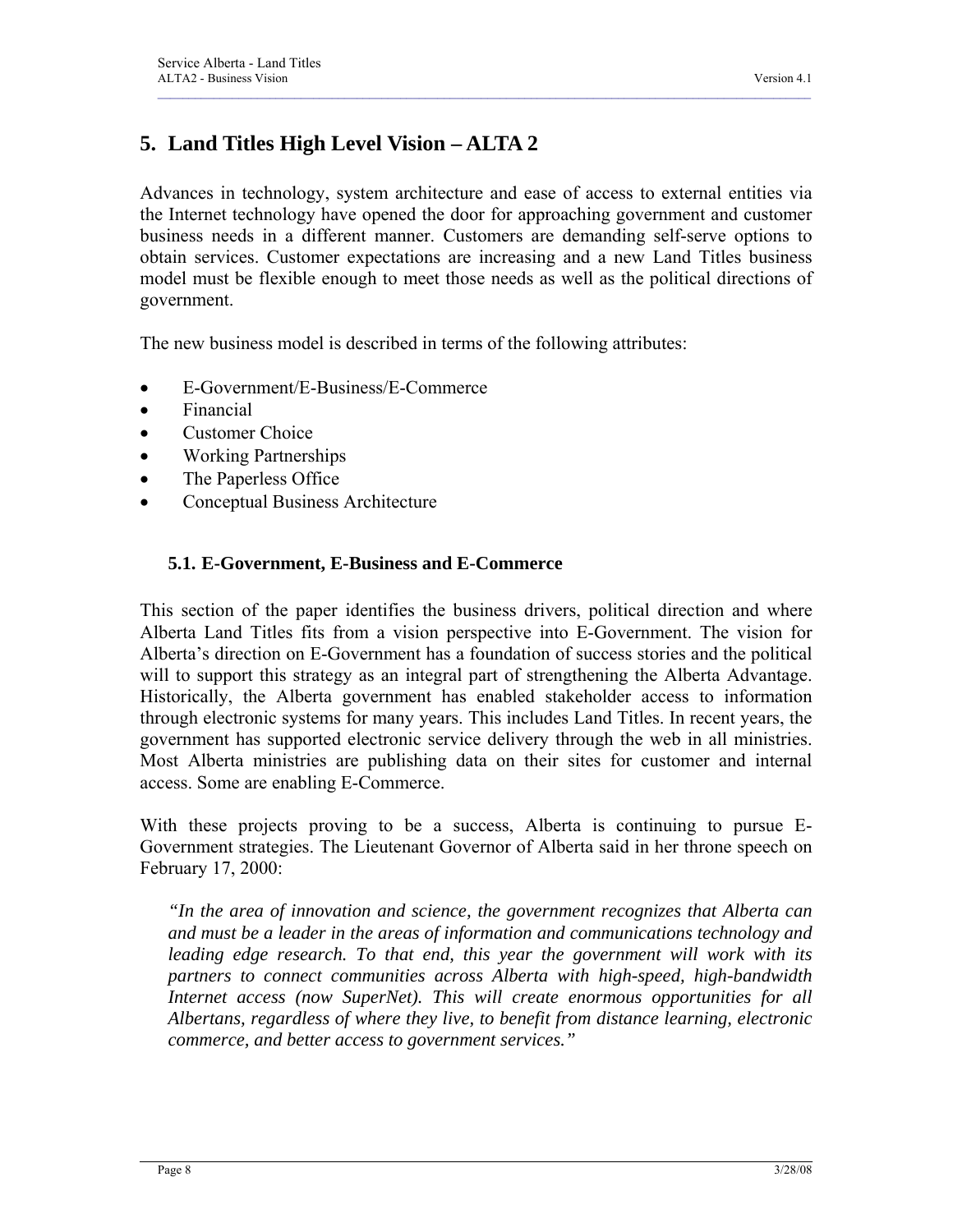With this type of direction, the vision of Alberta E-Government emerges as a number of projects and strategic directions. Those that relate to the business of Land Titles are discussed herein.

 $\mathcal{L}_\mathcal{L} = \mathcal{L}_\mathcal{L} = \mathcal{L}_\mathcal{L} = \mathcal{L}_\mathcal{L} = \mathcal{L}_\mathcal{L} = \mathcal{L}_\mathcal{L} = \mathcal{L}_\mathcal{L} = \mathcal{L}_\mathcal{L} = \mathcal{L}_\mathcal{L} = \mathcal{L}_\mathcal{L} = \mathcal{L}_\mathcal{L} = \mathcal{L}_\mathcal{L} = \mathcal{L}_\mathcal{L} = \mathcal{L}_\mathcal{L} = \mathcal{L}_\mathcal{L} = \mathcal{L}_\mathcal{L} = \mathcal{L}_\mathcal{L}$ 

**Customer One-Window -** The Lieutenant Governor provided further direction to this initiative by also proclaiming:

*"To improve the way government provides services to Albertans and communities, a wide range of services, products and information will be made available through a one-window approach. This will enable Albertans to get what they need without having to know from which department to get it. It will also allow them to decide how they want to get it, whether over the counter, over the phone, or over the Internet."*

The One-Window / Service Alberta Project in the Alberta government is the first step toward enterprise-wide E-Government. Removing the boundaries of government ministries from a customer perspective will enhance customer services. As part of this vision, it is expected that Service Alberta will provide the necessary leadership to make this initiative a success and Land Titles services are expected to become part of that delivery initiative for land related products, services and information.

**Global Marketplace -** The Get Ready Alberta initiative, sponsored by Alberta Economic Development, has recommended a number of ideas for action that will assist to enable Alberta achieving international recognition as a good place to invest and do business. Some of those are identified in bold italics text below. How they relate to the vision of Land Titles is described using plain text.

*Maintain and enhance Alberta's infrastructure* **-** Land information is a core component of the Alberta infrastructure. Information on Alberta land is an integral component of the information necessary for businesses outside of Alberta to make decisions regarding establishing an operation in Alberta. It not only includes land ownership information (Land Titles), but also land types (Agriculture), environmental issues (Environmental Protection), land zoning (municipalities), etc. Enabling an access point for businesses to retrieve Alberta land information from a variety of databases will be a key component of E-Government over the next decade.

*Expand our telecommunications infrastructure to provide individuals and businesses across Alberta with an opportunity to access high-speed electronic linkages* **-** Enabling high-bandwidth (i.e. SuperNet) telecommunications services across Alberta will allow access to large volumes of data that may result in processing of searches for land information from various sources. Broader access to high-speed connections will enable government organizations like Land Titles to work in partnership with their account holders to introduce online document submission processing for immediate entry of documents and plans to be examined and registered.

*Encourage the application and adoption of new knowledge-based technologies as keys to best practices and competitiveness* **-** Enabling new technologies will support the re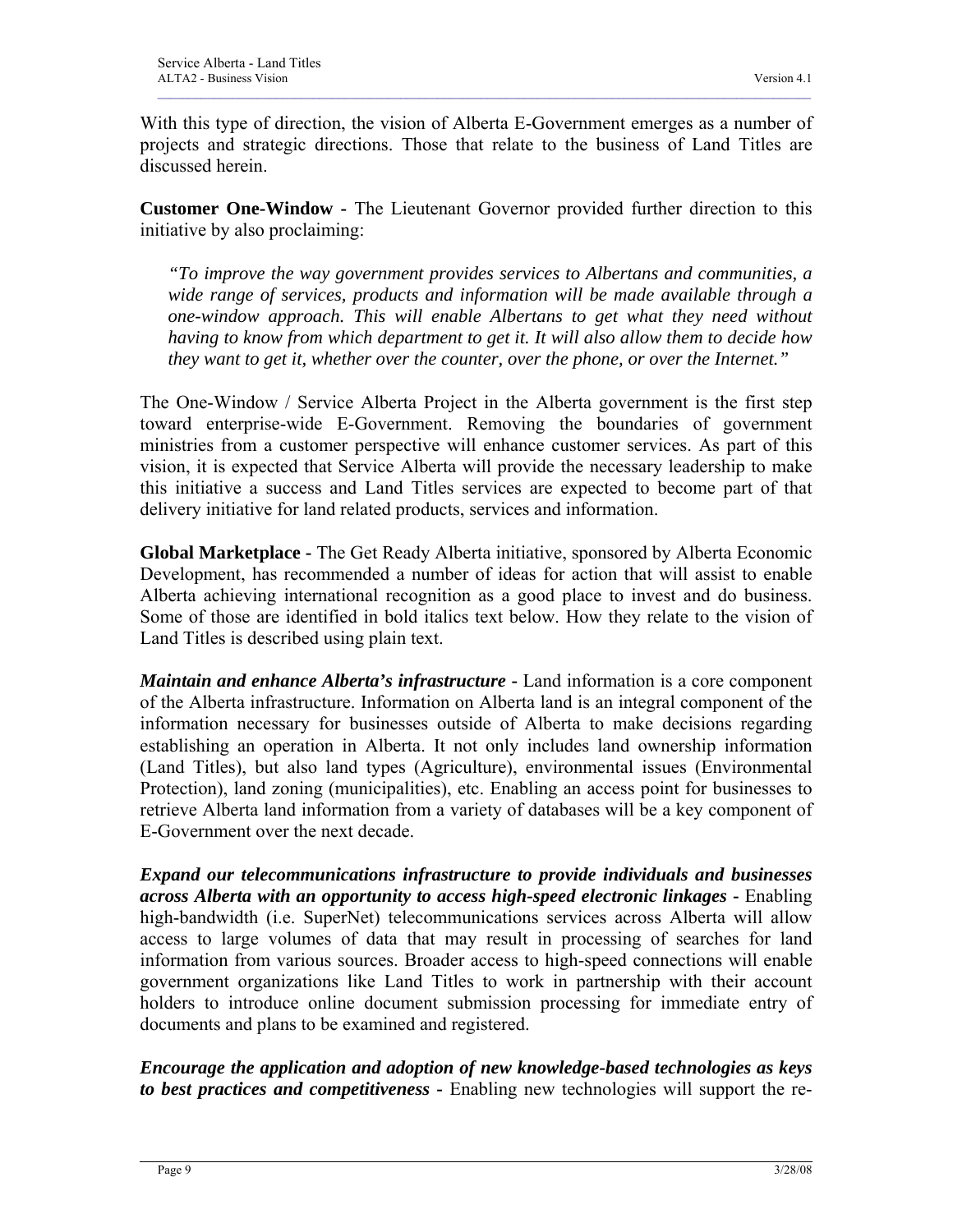<span id="page-14-0"></span>engineering of components of the Land Titles systems, using best practices and new knowledge-based technologies. Intelligent documents may become a reality for processing in Land Titles. Open standards for geographic data are about to emerge.

 $\mathcal{L}_\mathcal{L} = \mathcal{L}_\mathcal{L} = \mathcal{L}_\mathcal{L} = \mathcal{L}_\mathcal{L} = \mathcal{L}_\mathcal{L} = \mathcal{L}_\mathcal{L} = \mathcal{L}_\mathcal{L} = \mathcal{L}_\mathcal{L} = \mathcal{L}_\mathcal{L} = \mathcal{L}_\mathcal{L} = \mathcal{L}_\mathcal{L} = \mathcal{L}_\mathcal{L} = \mathcal{L}_\mathcal{L} = \mathcal{L}_\mathcal{L} = \mathcal{L}_\mathcal{L} = \mathcal{L}_\mathcal{L} = \mathcal{L}_\mathcal{L}$ 

*Promote E-Commerce as a way to access new markets -* Land Titles is already seeing the benefits of a wider variety of access channels through increased sales of copies of survey plans, which have risen over 50% since SPIN was implemented. Customers now worldwide can have access to survey plans, titles, documents and other GoA land related data products.

With the implementation of Alberta E-Government, more communication and exchange of documentation will be conducted electronically. Connecting through the Internet makes a variety of services, such as, document submission, examination, and retrieval, data query and automatic notification available directly to the customer, should that be their preferred way of doing business.

As the E-Government transition continues, the Land Titles vision includes the streamlining and integrating processes and data across functional and organization lines to provide transparent, seamless services to customers. While this may not fully occur within the next few years, it will become important to achieve as government continues to change to address public and corporate expectations.

### **5.2. Financial**

The Finance and Administration team of Service Alberta have been instrumental in formulating the following vision of account processing with LTO. A number of strategic directions have been defined that will impact the financial processing of Land Titles services. These include:

**Financial Systems -** It is expected that IMAGIS will become the standard system for billing and accounts receivable for most government ministries. Management of transaction processing in IMAGIS will become part of a shared service initiative in government. Applications like ALTA, which have full billing and accounts receivable components within it will be transitioned to IMAGIS. Land Titles will generate financial transactions that will be then automatically passed on to IMAGIS for subsequent revenue recognition, billing and collection. This vision is based upon the expectation that the level of service and support a customer receives from Land Titles does not deteriorate due to a change in accounting processes.

**Financial Transactions -** Ownership and management of these transactions will become the responsibility of IMAGIS. These will continue to remain available to the business operations group for ongoing reporting.

**One Account per Customer -** The government of Alberta is moving towards having only one account per customer (corporate or private citizen) across government. This will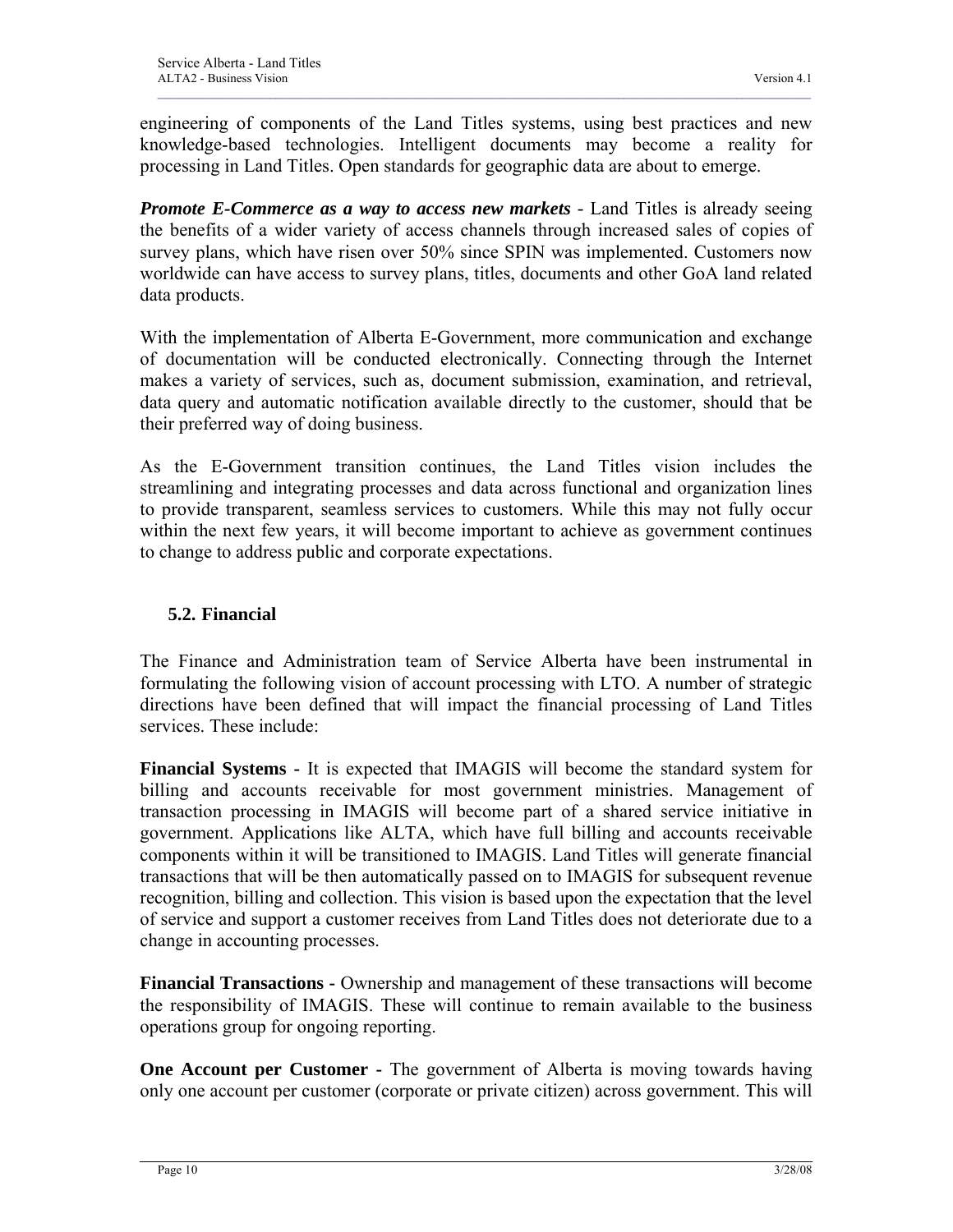<span id="page-15-0"></span>simplify the accounting processing of the government such that the customers will have all government accounts itemized on one statement.

 $\mathcal{L}_\mathcal{L} = \mathcal{L}_\mathcal{L} = \mathcal{L}_\mathcal{L} = \mathcal{L}_\mathcal{L} = \mathcal{L}_\mathcal{L} = \mathcal{L}_\mathcal{L} = \mathcal{L}_\mathcal{L} = \mathcal{L}_\mathcal{L} = \mathcal{L}_\mathcal{L} = \mathcal{L}_\mathcal{L} = \mathcal{L}_\mathcal{L} = \mathcal{L}_\mathcal{L} = \mathcal{L}_\mathcal{L} = \mathcal{L}_\mathcal{L} = \mathcal{L}_\mathcal{L} = \mathcal{L}_\mathcal{L} = \mathcal{L}_\mathcal{L}$ 

**Customer Access to Accounts -** In future, the government of Alberta will web enable access to customer accounts to provide view and payment access to accounts.

**Standard Billing -** Standard forms of invoices and statements will be generated. Customers will be able to select preferences as to how they wish to receive statements and billing, what level of detail they require and method of payment.

### **5.3. Customer Choice**

The Land Titles program will evolve to extend the numbers of choices available to customers.

**Location Independence -** Provide access to data and services regardless of location. Customers may be a member of the public, legal, banking or survey community, or another government ministry. They may be located anywhere in the world.

- **Access Methods** Provide customers with the additional service channels giving them a choice of delivery mechanism e.g. registry agents, Land Titles offices, Internet, etc. Public communication will enhance customer awareness of these new access methods, as they become available in the future.
- **Customer Profiles for Regular Customers** As with the new account service in the SPIN 2 system, regular ALTA account holders will be able to establish customer profiles that will enable them to select how they do business with Land Titles. This could also be extensible to other program areas as well for their purposes. For less frequent customers, customers will be given choices at the time of requesting a service. Examples of potential customer choice items include:

**Distribution Methods -** Provide customers with the opportunity to specify how they want to receive the information or service results e.g. via mail, courier, download, secure FTP, etc.

**Physical Media Options -** Provide customers with media options where appropriate (e.g. diskette, CD-ROM, paper).

### **5.4. Working Partnerships**

Land Titles is envisioning more partnerships with both private and public organizations in the sharing and exchange of information from the various land data repositories. Partners in provincial government, municipal government and private sector will be enabled through data exchange linkages to reduce cost of operations, improve decision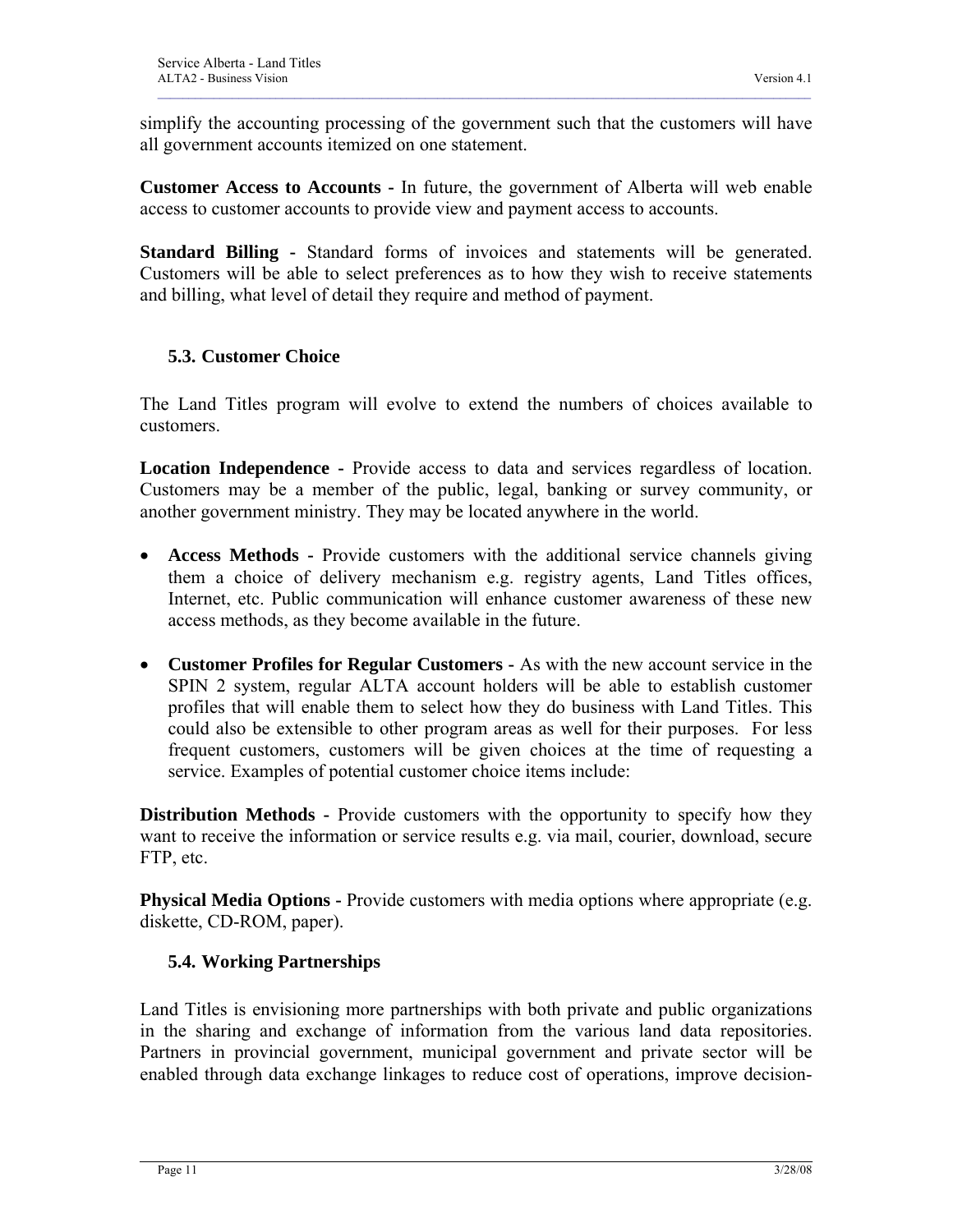<span id="page-16-0"></span>making and provide new value added services to the public. All parties may realize opportunities for cost and revenue sharing.

 $\mathcal{L}_\mathcal{L} = \mathcal{L}_\mathcal{L} = \mathcal{L}_\mathcal{L} = \mathcal{L}_\mathcal{L} = \mathcal{L}_\mathcal{L} = \mathcal{L}_\mathcal{L} = \mathcal{L}_\mathcal{L} = \mathcal{L}_\mathcal{L} = \mathcal{L}_\mathcal{L} = \mathcal{L}_\mathcal{L} = \mathcal{L}_\mathcal{L} = \mathcal{L}_\mathcal{L} = \mathcal{L}_\mathcal{L} = \mathcal{L}_\mathcal{L} = \mathcal{L}_\mathcal{L} = \mathcal{L}_\mathcal{L} = \mathcal{L}_\mathcal{L}$ 

**Growth of Electronic Partnerships -** Land Titles foresees a growth, and is actively working in group partnerships, for electronic data sharing. Shared information, information across ministries, local government partnerships and non-government sources will increasingly be integrated to provide seamless access and business redesign. Seamless access to information, for example, on public and private lands, in Alberta, could prove beneficial to many types of current and new customers.

**Introduction of New Technologies -** Land Titles expects that many stakeholders will work on a collaborative basis to introduce customer driven electronic document submission and distribution processes due to the potential for an even further reduced turnaround time in document registration as well as cost savings.

### **5.5. The Land Titles Office**

**Government Based Examination and Registration -** Land Titles continues to see the requirement to maintain a government-based examination and registration process. This is important in order to maintain the quality of the product and guarantee registration under the Torrens based Land Titles Act.

**Enhanced Customer Choice -** Land Titles envisions a completely paperless internal operation in future. Given the efficiency incentives, it is expected that many customers will also want to submit documents electronically for registration. Some customers will also want to continue to use paper document submission processing for registering land titles interests. Additional research is required on how best to introduce electronic documents into the processing cycle since this will definitely change the way requests move through the examination and registration processes.

Submission will continue to be a mixed environment, with some customers submitting documents electronically and others manually.

The electronic environment will allow customers anywhere in the Province to:

- File documents electronically by submitting documents and plans over a secure connection via the Internet
- Obtain via the Internet based SPIN 2 system land title data, document and plans, to support decision making and local operations for Alberta businesses
- Pay electronically "on account" or secure credit card of electronic funds transfers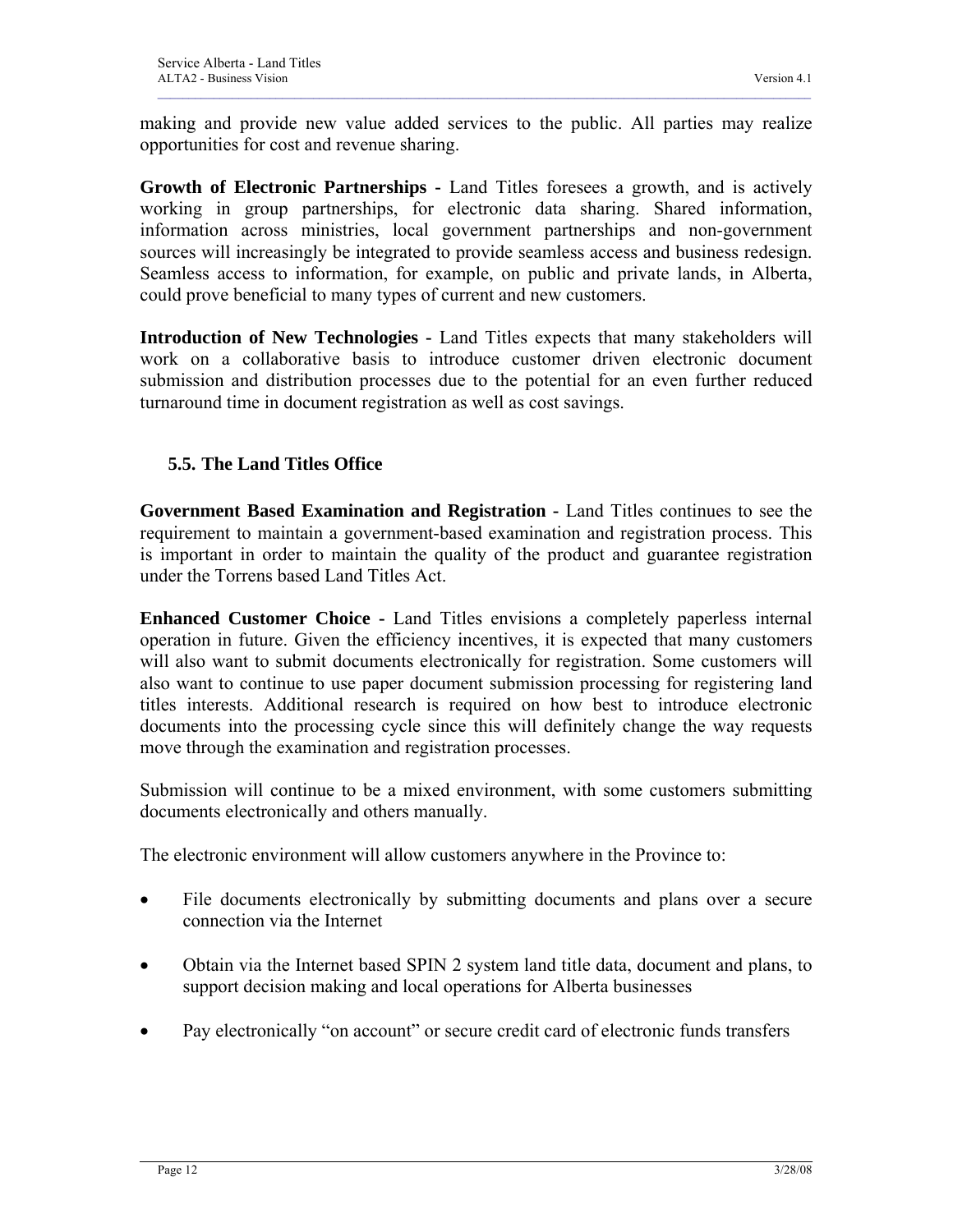• Electronically access archival material as well as to current land records and plans is immediate. This reduces significantly the effort and cost to maintain large inventories of documents, plans and survey

 $\mathcal{L}_\mathcal{L} = \mathcal{L}_\mathcal{L} = \mathcal{L}_\mathcal{L} = \mathcal{L}_\mathcal{L} = \mathcal{L}_\mathcal{L} = \mathcal{L}_\mathcal{L} = \mathcal{L}_\mathcal{L} = \mathcal{L}_\mathcal{L} = \mathcal{L}_\mathcal{L} = \mathcal{L}_\mathcal{L} = \mathcal{L}_\mathcal{L} = \mathcal{L}_\mathcal{L} = \mathcal{L}_\mathcal{L} = \mathcal{L}_\mathcal{L} = \mathcal{L}_\mathcal{L} = \mathcal{L}_\mathcal{L} = \mathcal{L}_\mathcal{L}$ 

• Affix electronic signatures to documents that are transmitted electronically. These signatures will meet the requirements for security and nonrefutability that are an inherent part of the Land Title Registry

**Staff Tools -** Internally, staff will have better tools and greater flexibility to organize and carry out work by being able to review, process, and handle all documents and plans in this electronic environment.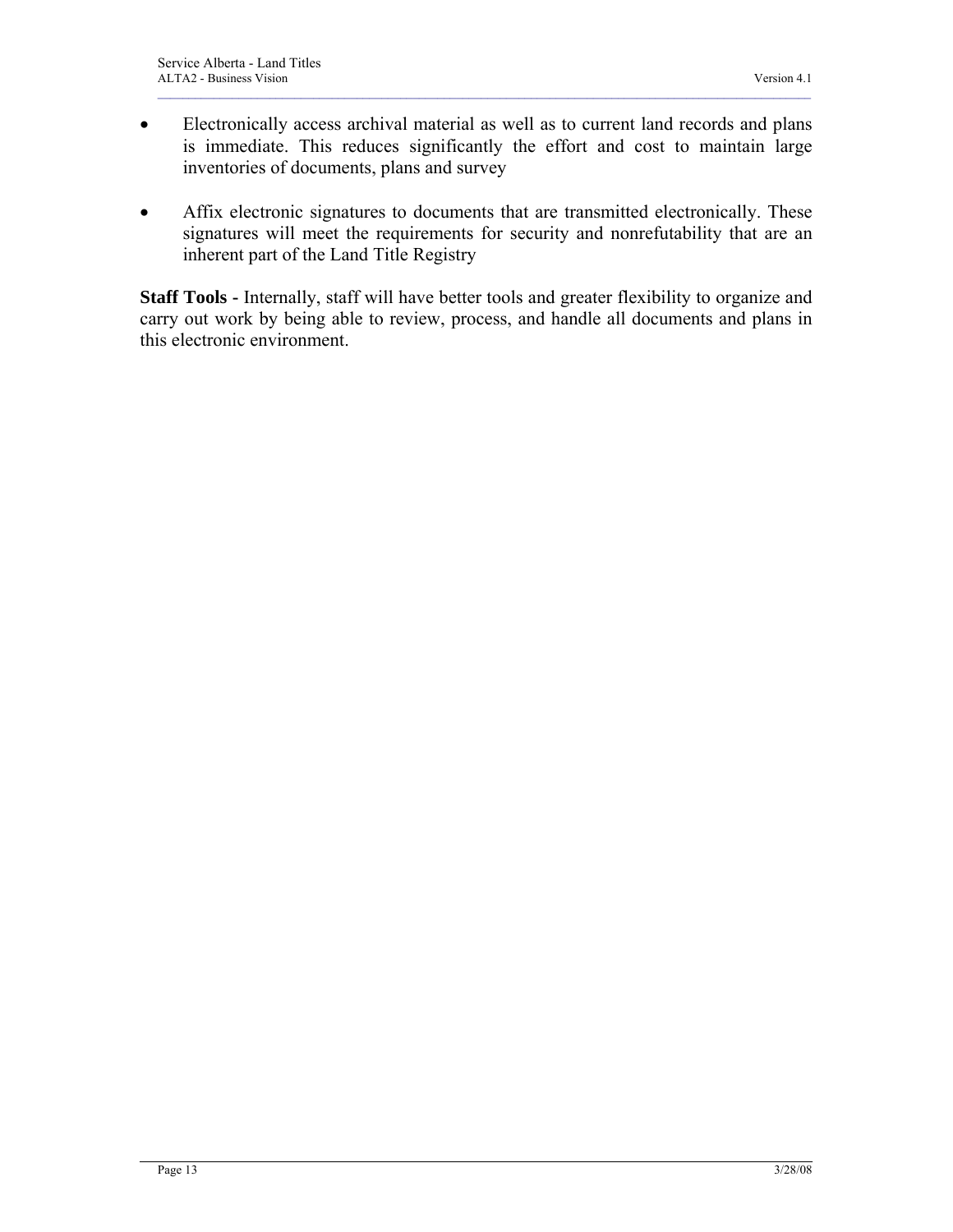#### Figure 1.0 – ALTA 2 - Conceptual Business

<span id="page-18-0"></span>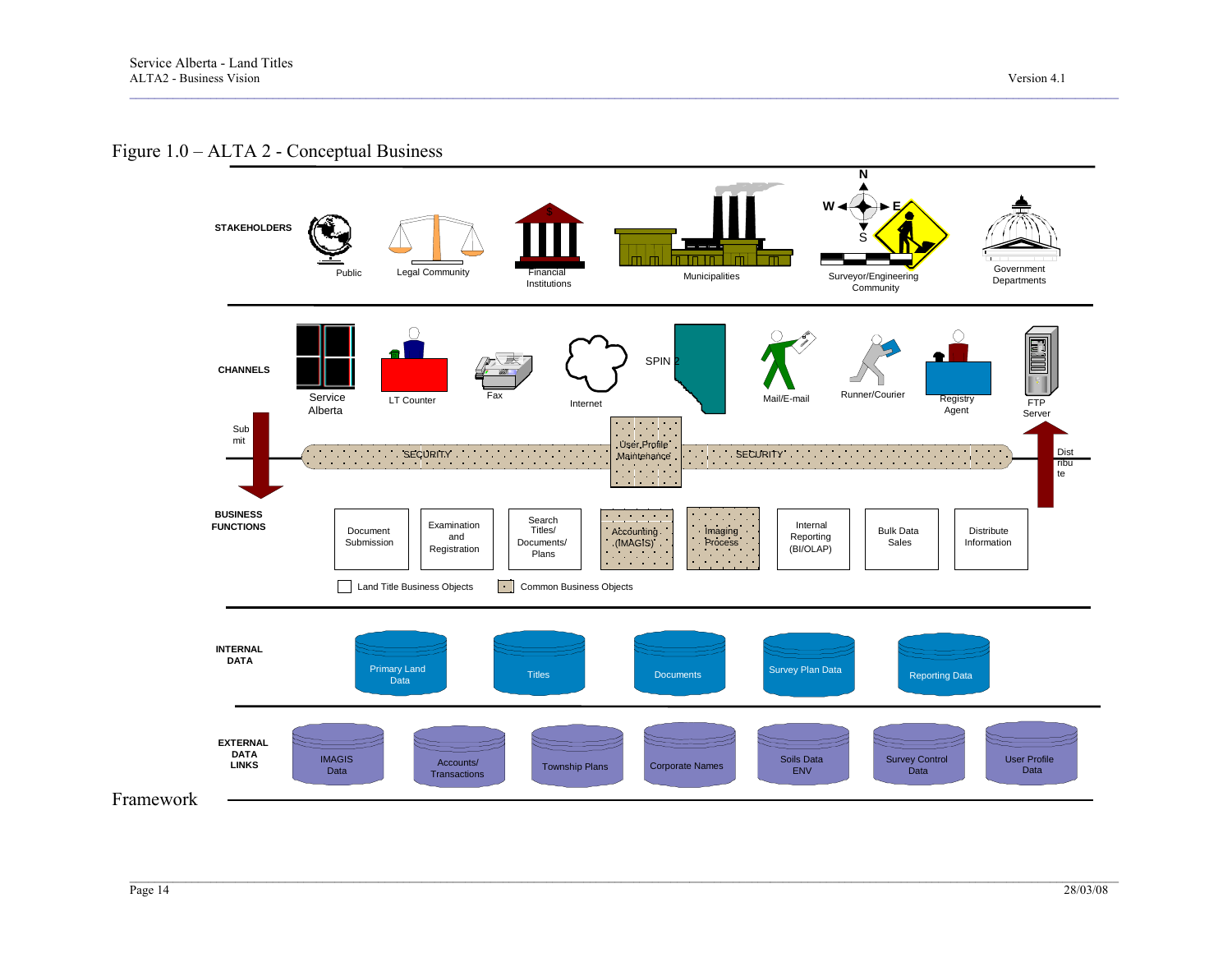# <span id="page-19-0"></span>**6. ALTA 2 - Conceptual Business Framework**

The ALTA 2 conceptual business framework as depicted in Figure 1.0 on the previous page is designed to communicate the strategic vision, goals, objectives and requirements through the use of data, function and interface layers. Figure 1.0 does not propose a physical technical architecture, but rather identifies a logical view of Land Titles internal and external business layers.

Each of the layered sections is further described below with the exception of the stakeholders level, which has been covered in section 3.0 of this report.

### **6.1. Channels**

This layer (fourth from bottom Figure 1.0) provides a view of the current and future methods of delivery and distribution channels available to the stakeholder community. Land Titles currently offers a wide variety of channels and is looking to maintain this environment while expanding the electronic/online options provided to the stakeholders. This expansion of service delivery channels and self-serve components will provide Albertans with access to data and services regardless of location.

#### **6.2. Business Functions**

This layer (third from bottom Figure 1.0.) represents, at a high level, the modular approach Land Titles would like to take in the redevelopment of their business systems. This layer represents the application components that will contain the logic and functions to be processed against the data layer. A modular design will provide for a flexible system that will accommodate an incremental development approach. Enhancements to system functions and services to meet with changing requirements and evolving technologies will be accommodated in an efficient, cost-effective manner.

The model is split into two categories: proposed common business functional objects and Land Titles business function objects.

#### **Land Titles Business Function Modules**

These modules are closely aligned with the current business functional decomposition diagram (Figure 2.0 – Section 6.6) with the exception of document submission, which has been extracted from the examination and registration function and the split of bulk data and internal reporting. SPIN 2 functionality has been integrated into the Search Titles/Documents/Plans component while registration of plan documents is included in the Examination and Registration functional module.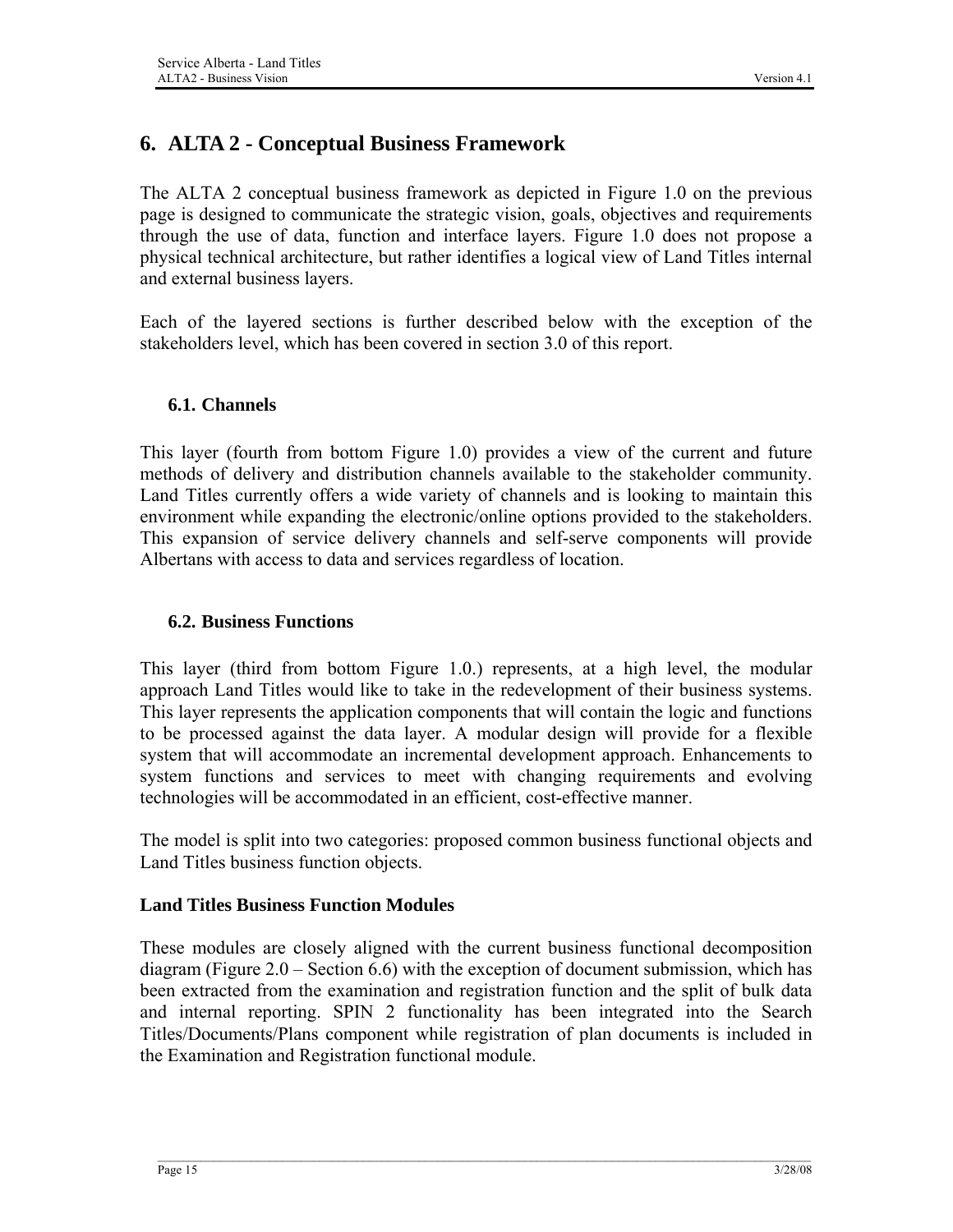#### **Common Business Function Modules**

The modules shaded in beige represent those modules that could be established as, or are currently in the process of becoming, common functions across Government. There are currently a number of Service Alberta legacy redevelopment projects going on in parallel, with portions of some common services already built. These project teams are meeting to share strategies and discuss the possibilities for shared common functions between these major systems. At this stage, they include:

1. Security

All Service Alberta systems require some level of access control to ensure data integrity. This is one area of certain commonality. The Alberta Shared Security solution and Service Alberta will effect the direction for SA in the area of security. Alberta may have to implement multiple forms of security e.g. PIN and password or PKI. Significant work would be required to define the layers of security features required by SA's new applications e.g. data, functional and entry level to modules.

2. User Profile Maintenance

All four businesses (Corporate Registries, Land Titles, Vital Statistics, and Motor Vehicles) within SA have a number of common users (registry agents, ROL users, etc.) and most likely collect some common data about a user. Some of this data is required for user access control; some is required to define user preferences for submitting or obtaining information. A common object to maintain one profile for each user would reduce significantly the duplication and enhance the integrity of the data. As depicted in Figure 1.0 this module would be accessible both internally and externally. That is, users could be responsible for maintaining some of the information that resides in their profile (e.g. name, address, e-mail address, etc.).

3. Accounting (IMAGIS)

A common accounting function is already underway within the government. The government of Alberta is rapidly migrating all accounts receivable and billing transactions to the IMAGIS system, which is the Alberta project name for the implementation of the PeopleSoft financial and human resources product suite. The goal is for each customer of the government to have one account with the government for service charges from all ministries. Finance Operations began looking at accommodating needs for Land Titles accounting functionality in September 2000. Land Titles needs online access to account information and online transmission of data between the operational application and the accounting module. A middleware product may be necessary to accommodate all of the diverse accounting needs of the Land Titles business operations.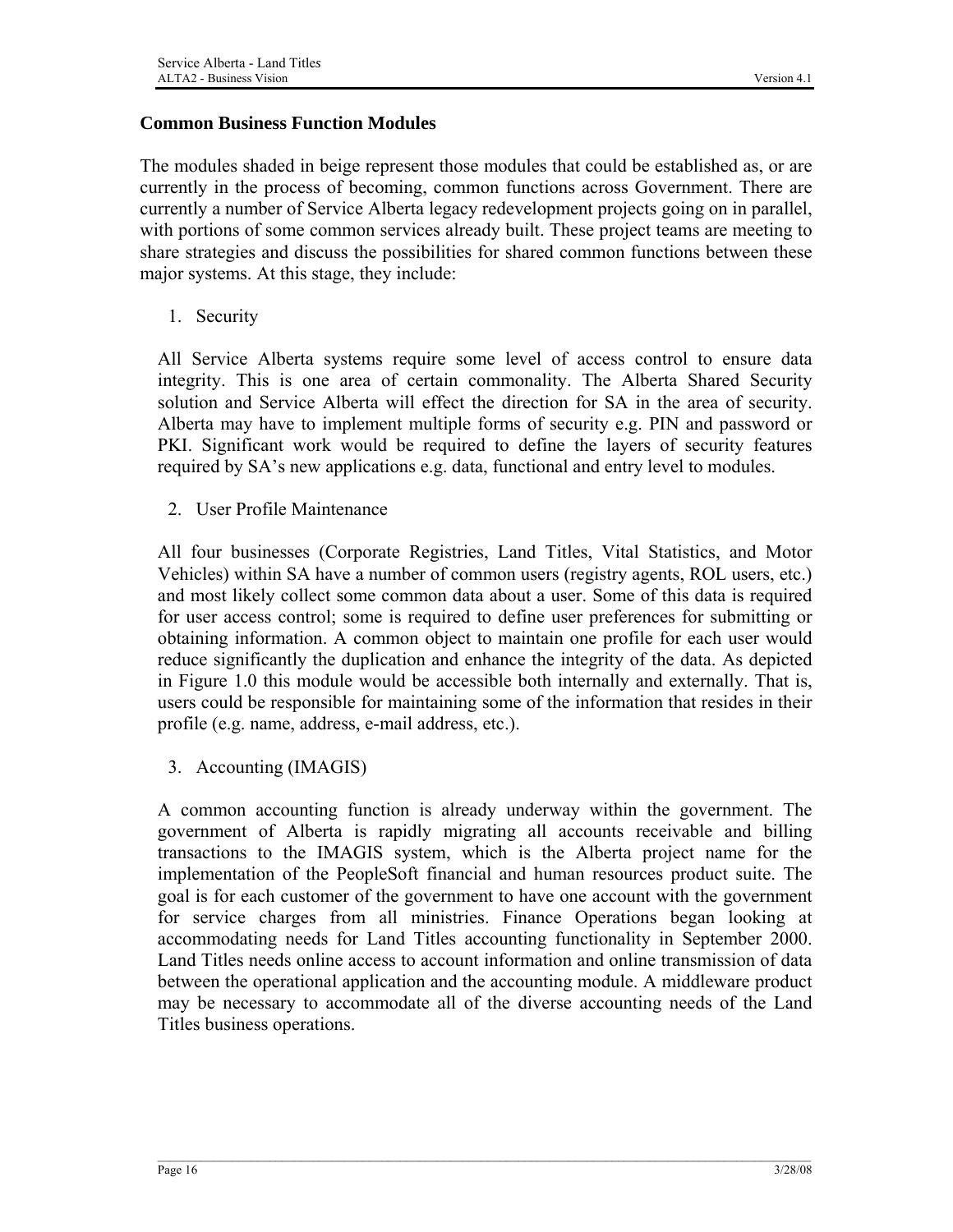### <span id="page-21-0"></span>4. Imaging

Many of the redevelopment efforts are looking at integrating an imaging component as a way to store data and deliver documents and graphics that would otherwise require paper printout. Common standards for imaging equipment, format and storage technology would ensure compatibility of data and eliminate potential access problems in the future. Land titles has taken a leadership role in imaging within SA, not only in sheer volume and supporting infrastructure, but creating its own custom imaging software that potentially can be reused by other development areas.

5. Other Possible Common Functions

As each project progresses, a more in-depth look at potential common objects could be examined further. Some possibilities include:

- Distribution Process
- Archiving
- Auditing
- Inventory
- Fees
- Training

### 6.3. **Internal Data**

**Data Vision -** This is the 2<sup>nd</sup> from the bottom layer on Figure 1.0. This layer defines the logical data objects that are specific to the Land Titles environment.

**Primary Land Data -** Land Titles envisions a parcel based registration system. The data on the title will become attributes of the parcel. Title data includes ownership data, parcel id's (i.e. legal descriptions), LINC numbers and interests registered against titles.

**Imaged Document Data -** Contains the complete image of the interest documents registered in the title processing module.

**Survey Plans Data -** Contains images of all survey plan drawings registered at Land **Titles** 

**Reporting Data -** Compilation of data to satisfy internal reporting and bulk data requests. Land Titles is addressing this immediate requirement to better address customer requirements for bulk data and support external reporting requirements with access controlled through user profiles with the SPIN 2 system. This would include the data access capability to enable users to extract predefined data sets or subsets of data. Customers will then download the extracted data to their own desktops where they could process it further to integrate with their own applications, to graph, to report on or query it in other formats.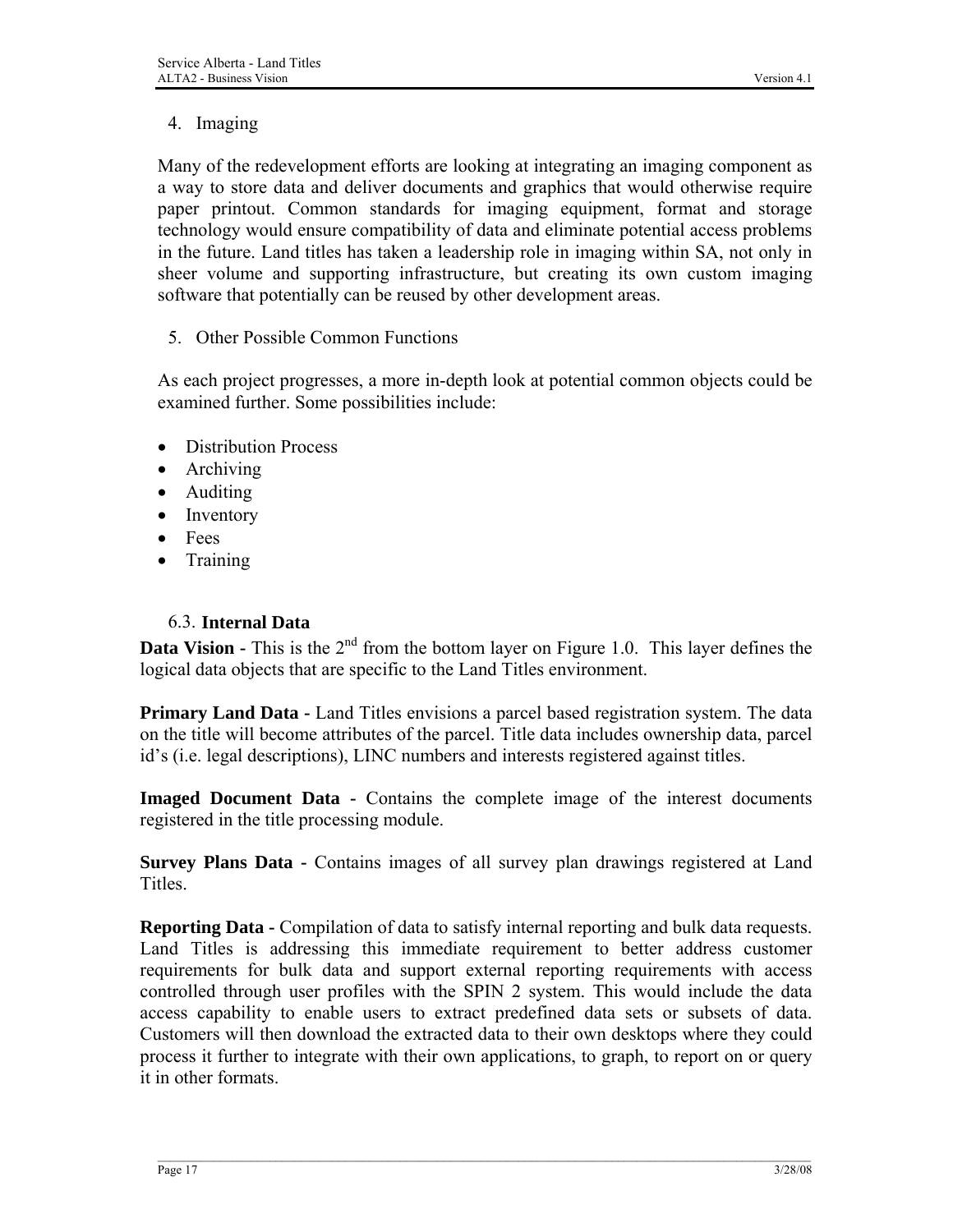### <span id="page-22-0"></span>**6.4. External Data Links**

This is the bottom layer of Figure 1.0. Land Titles envision an open environment with enhanced access to data in other SA systems and shared common data within Government. Benefits of direct access would include:

- Replacement of overnight interface processes that bring in data from other sources (e.g. Corporate Registries) with direct access to the parent database.
- Elimination of duplicate data in systems across government by integrating common data objects such as user profile data and corporate accounting data.

The data examples shown on this diagram are not intended to be an inclusive list. There are many opportunities to share data with other government departments and external businesses, however sharing of data and access to systems within Service Alberta is be the most practical goal to set for the short term.

### **6.5. Principles in the Development of a Solution**

**ALTA -** The current ALTA system is a part of the vision of Land Titles for some time to allow the new registration system to complete its development. It is not expected that there will be multiple releases of various parts of ALTA 2 core registration system over its three to four year development due to the nature of the application and implementation logistics. Instead components of ALTA will be re-developed to provide an enhanced level of features and functionality for stakeholders and customer use. (e.g., Spin 2, imaging, accounting)

**SPIN 2 -** The functionality of SPIN 2 will continue to evolve by providing a greater level of capability. Eventually the data and functionality tiers of SPIN 2 will likely be integrated with core registration components of ALTA to form the new application using new technology but different 'front end" interfaces optimized for their specific business purposes.

**Industry Standard Tools -** It is expected that development of new Land Titles software would require use of a standard non proprietary suite of interconnected tools and components that can be constructed in a modular fashion and reused as part of the redevelopment strategy for ALTA 2.

**Overall Architecture**  $\rightarrow$  **Migration Planning**  $\rightarrow$  **Incremental Development - The** overall system architecture needs to be developed. Then, a migration path needs to be developed that can lead to the migration from where the system is today to where they need to target over the long term.

**Modular Approach (Ever greening) -** New application system components must be able to accommodate changes in an extensible cost efficient manner. Achieve a design for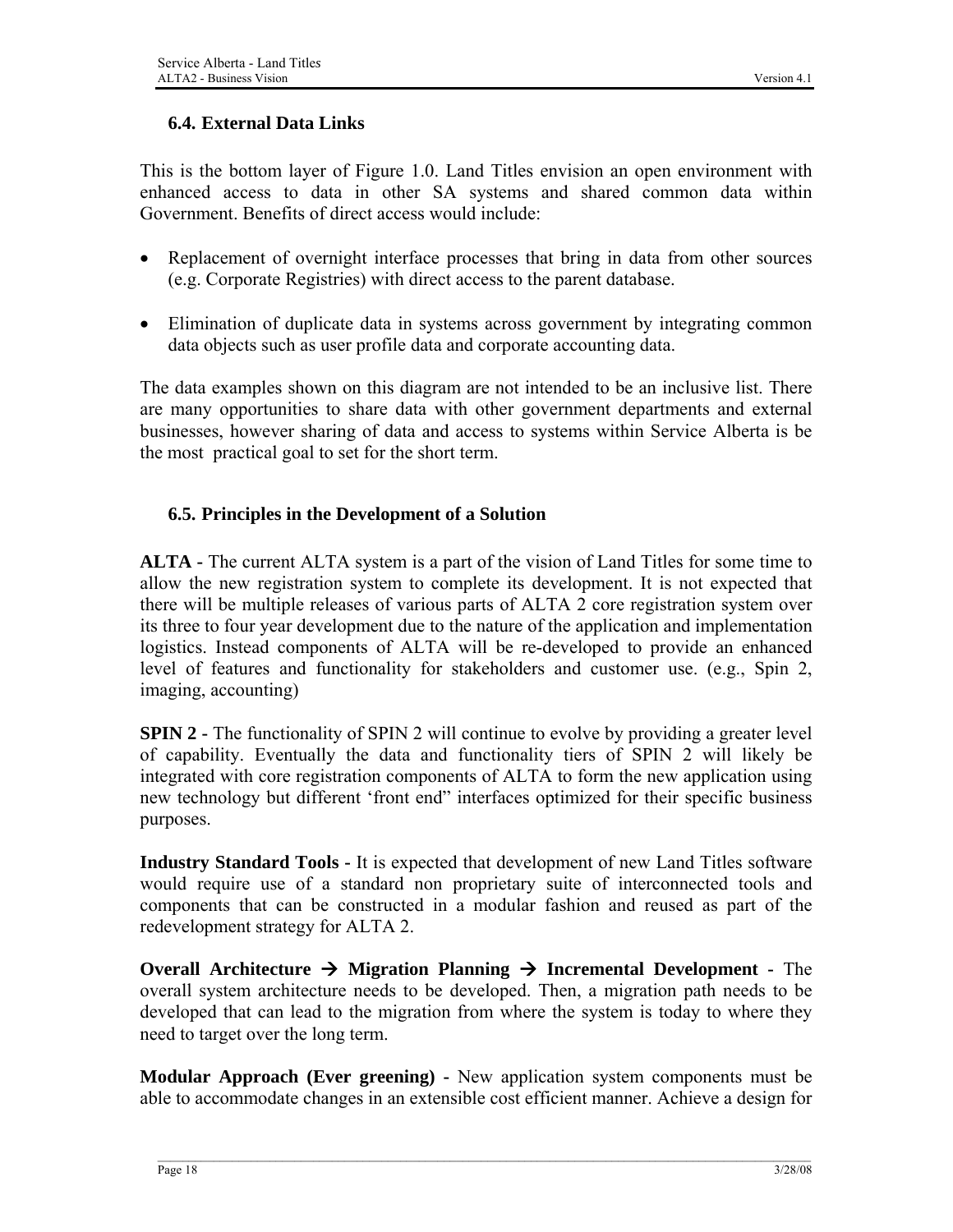the ALTA 2 environment that will enable independent upgrades and enhancements to the modules over time. This will allow for each independent module to be brought to current industry standards.

**Channel Neutral Applications -** New software must support diverse multiple access and delivery channels without a major investment in system changes. This is key as the government plans to open more channels to address customer demands.

**System Expansion -** System solutions must be expandable to address increasing information needs as required and expanding connections within the ministry and to government, industry and public sector partners minimizing throw away costs of earlier investments.

**Technology -** The Land Titles business vision for technology is that open standards, adopted by the government of Alberta, should form the basis for new systems design and development for Land Titles. Research is required to identify the open technology standards that could apply to various components of the Land Titles business vision. It is expected that Advanced Education and Technology and the CIO's Office will work in partnership with Land Titles and other legacy redevelopment projects to arrive at a set of standards for technology redevelopment at SA.

**Geographic Data Referencing -** The Land Titles business vision expects that a common geographic referencing method can be developed to enable common data sharing among the ministries, municipalities and private sector stakeholders.

**Registration Transaction Format and Content -** It may be practical to adopt industry standards for Land Titles business transactions, should they meet the requirements of the stakeholders and the registration process. This will require further investigation upon moving into the redevelopment of the registration process or the submission process.

**Digital Images -** Standards for digital images for documents and survey plans have been adopted and implemented. Currently Land Titles uses TIFF Group-4, which is the emerging, if not defacto, imaging standard.

**Data Standards -** Data in the new vision for Land Titles will require the establishment of standards to enable sharing of information across ministries within government and with private sector stakeholders. An example of this is a geographic coding standard to enable sharing of information related to land data.

### **Guidelines**

• Redevelopment will proceed in a competitive, FOIP/Personal Privacy compliant, level playing field manner, reflecting current government policy and direction.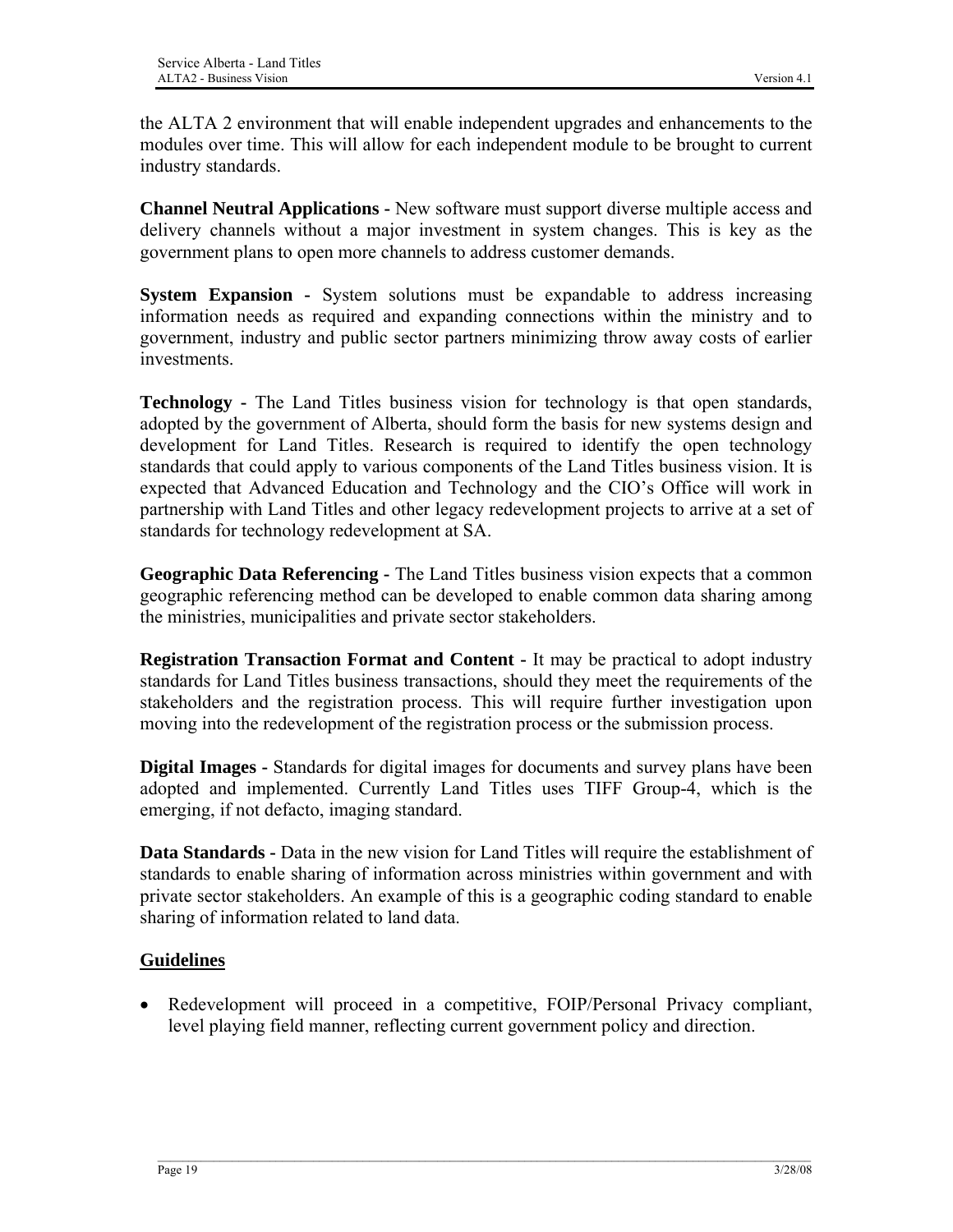- Focus on the core set of required components to maintain development continuity but remain extensible enough to accommodate common services efficiencies where practical.
- Develop a project scope and structure that has true meaning to avoid "cost creep".
- Leverage existing or easily developed system components, such as SPIN 2 and data warehousing access, to attract a range of potential business partners.
- Partnerships will be pursued where a logical business fit is clearly apparent. In choosing a business partner, or partners, particular attention will be paid to their background and success in previous initiatives of a similar nature. Note: SA must be prepared to forgo partnerships that conflict with the defined business rules and principals.
- Ownership and control of Land Titles data by Registries will be maintained in any partnership arrangement. Land Titles will not support any major external Land Titles data repositories.
- Apply "off the shelf" software solutions that meet, or may be modified to meet, requirements where practical and does not limit Land Titles ability to enhance the overall system over a particular timeframe.
- The system must support a digital environment from initial receipt of documents through distribution.
- Performance of the new system must equal and/or exceed current registration processing benchmarks.
- Entrench in the development philosophy that the data residing in the ALTA system represents the land title and that a parcel of land is identified and administered by a unique legal description or id. This emphasis will help move the public identity of a land parcel away from the owner who, in reality, is just another attribute attached through a legal mechanism to the property. This redirection will help in resolving FOIP / Personal Privacy issues that so greatly encumber the distribution of Land Titles information today.
- The redevelopment process may involve a number of individual RFP's for individual development portions of this project if determined to be advantageous to Registries.
- Follow a modular system development over a 3 to 4 year application development timeframe.
- Before Registries commits to any redevelopment strategy there must be agreement on costs for its mid-range IT infrastructure and support. These costs must be developed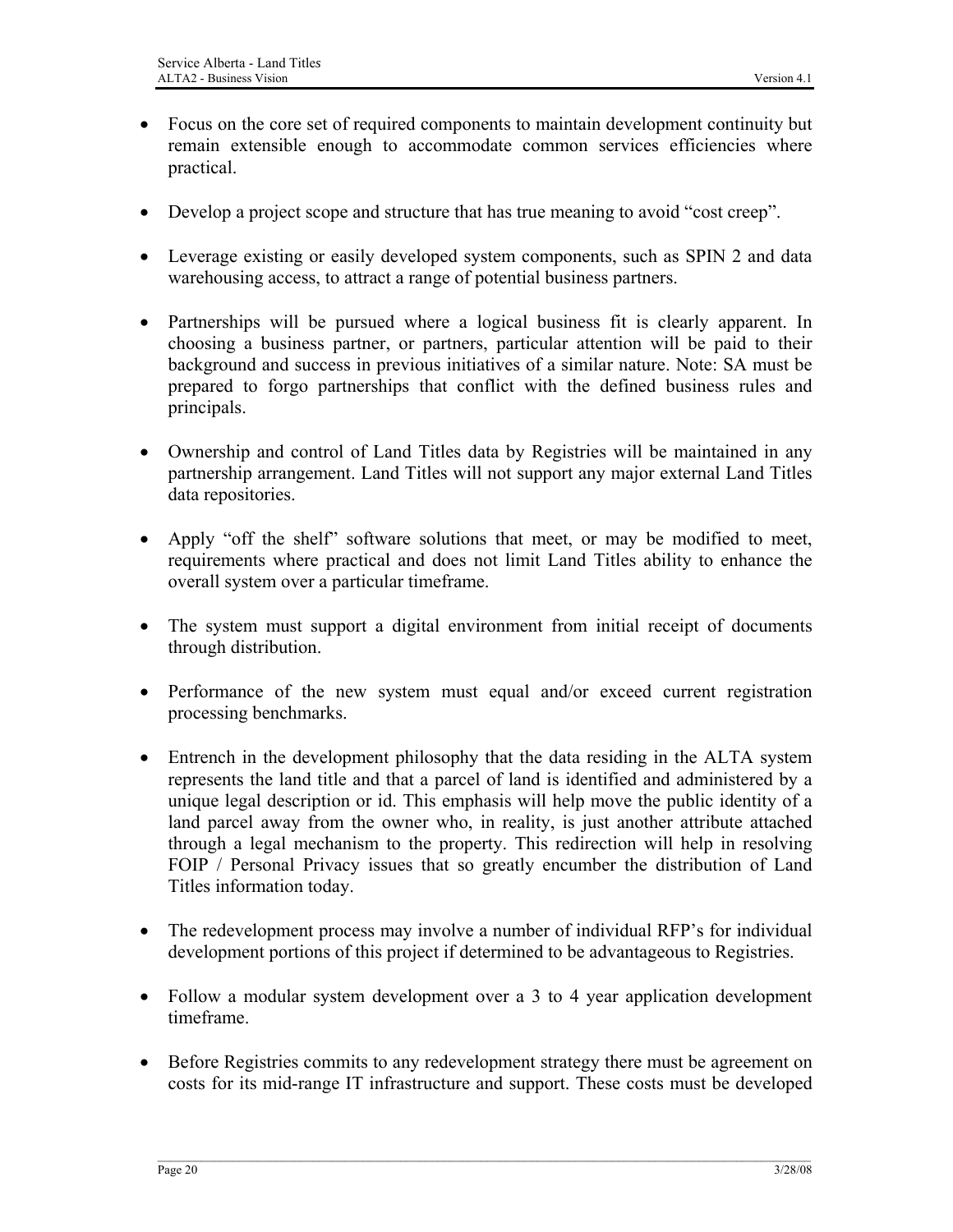<span id="page-25-0"></span>from industry costing benchmarks as part of a general review of legacy system IT infrastructure requirements in the initial stages of redevelopment.

- Move forward with the technology and integrate that into the business. Provide for a fund to upgrade and enhance on a regular basis. Do not apply the general life cycle rule to this new system. Establish a fund and plan to consistently upgrade.
- Optimize the use of developing government standards in technology. Use open industry standards for development tools and user tools.
- Maintain the same level of performance and customer service for the new environment and during the development and conversion to that environment.

### **Strategies**

- Promote a level playing field among all external customers.
- Land Titles will control who has access to title and survey data. ALTA 2 will be built to make everything (i.e. all data), accessible and then control access through security profiles.
- Build tools that are usable via multiple channels.

### **6.6. Functional Decomposition Model**

The following chart summarizes the services rendered by Land Titles to their customers. While these functions must all be accommodated in the new business model, it must be adaptable to the introduction of new services and the ability to change the business rules associated with existing services.

| <b>LAND TITLES</b>                                                                                                                                                                                                                                                                                                                                    |                                                                                                                                                                                                                                                                                                                                                                                                                                                                                                      |                                                                                                                                                                                       |                                                                                                                           |                                                                                                                                           |                                                                                                                                                                                                                                                                                                                                                                                                                          |
|-------------------------------------------------------------------------------------------------------------------------------------------------------------------------------------------------------------------------------------------------------------------------------------------------------------------------------------------------------|------------------------------------------------------------------------------------------------------------------------------------------------------------------------------------------------------------------------------------------------------------------------------------------------------------------------------------------------------------------------------------------------------------------------------------------------------------------------------------------------------|---------------------------------------------------------------------------------------------------------------------------------------------------------------------------------------|---------------------------------------------------------------------------------------------------------------------------|-------------------------------------------------------------------------------------------------------------------------------------------|--------------------------------------------------------------------------------------------------------------------------------------------------------------------------------------------------------------------------------------------------------------------------------------------------------------------------------------------------------------------------------------------------------------------------|
| Register<br><b>Plans</b>                                                                                                                                                                                                                                                                                                                              | Register<br><b>Documents</b>                                                                                                                                                                                                                                                                                                                                                                                                                                                                         | <b>Distribute</b><br>Information                                                                                                                                                      | Imaging/Archiving                                                                                                         | Internal/External<br>Reporting                                                                                                            | Accounting                                                                                                                                                                                                                                                                                                                                                                                                               |
| Submit Plan (WIP)<br><b>Examine Plan</b><br>Accept/Reject Plan<br>Register Plan<br>Index Plan (multiple methods   •<br>provides links to other<br>systems)<br>Amend Plans<br>Track history of plans, titles,<br>events (provedence)<br>Archive plans<br>Cancel plans<br>Create parcels<br>Apply registration number<br>Change parcel<br>Cancel parcel | Submit documents (WIP)<br>٠<br>Examine documents<br>٠<br>Accept/Reject documents<br>Index documents<br>٠<br>Track documents (event<br>history)<br>Index documents not related  <br>to titles<br>Register documents not<br>related to titles<br>Register ownership<br>Amend ownership<br>Transfer ownership<br>٠<br>Register interests<br>٠<br>Amend interests<br>٠<br>Discharge interests<br>٠<br>Create titles<br>٠<br>Canel titles<br>٠<br>Create titles to new parcels<br>٠<br>of land (no plans) | Search documents<br>Sell documents<br>٠<br>Distribute documents<br>Search plans<br>Sell plans<br>Distribute plans (external)<br>Name search<br>Distribute registration<br>information | Add to image database<br>Search image database   •<br>Change/replace images<br>Delete from image<br>database<br>Microfilm | Statistical reporting<br>Financial reporting<br>Summary reporting<br>Ad Hoc reporting<br><b>Exception reporting</b><br>Bulk data requests | Fee calculation<br>ı٠<br>I۰<br>Accept cash payments<br>Pre-payment (apply to cash<br>ı٠<br>accounts)<br>Charge to accounts<br>ı٠<br>Process shortages/overages<br>ı٠<br>Issue monthly statements<br>ı٠<br>Accept payment to account<br>Suspend accounts<br>Process adjustments/<br>corrections to accounts<br>Process payment type<br>(cash, debit, credit card)<br>Account balance<br>management<br>Pre-payment archive |

FIGURE 2.0 – CURRENT BUSINESS FUNCTIONAL DECOMPOSITION

The next 5 sections of this report provide the vision for the above functions.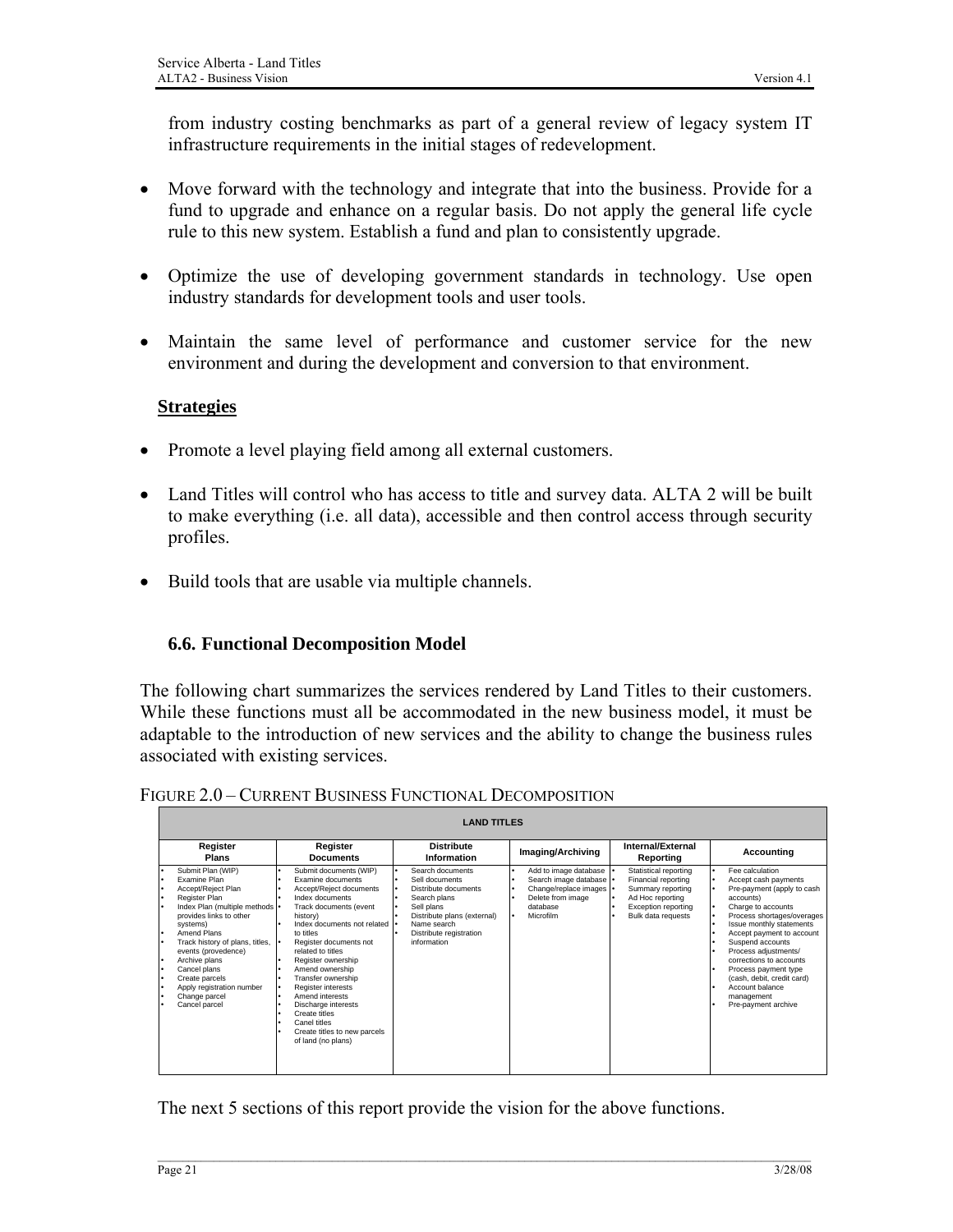### <span id="page-26-0"></span>**7. Register Plans/Register Documents**

This section combines the information related to the first two columns in the functional diagram in (Figure 2 in section 6.7) above. Register plans and register documents have a great deal of similarity in how they are processed today and the vision for the future.

### **7.1. Business Goals**

### **Register Plans**

The Land Titles Act provides for the registration of survey plans. The Land Titles Office is responsible for registering and storing plans. The current business volume for plan registrations is approximately 11,000 annually.

### **Register Documents**

The Land Titles Act provides for the registration of titles and interests on land titles. The Land Titles Office will continue to offer this registration and storage service for Albertans. The current business volume for document registrations is approximately 1,000,000 annually.

### **7.2. Current Process**

#### **Submit/Register Survey Plans**

- Plans are submitted by a number of parties including: Surveyors, lawyers, municipalities, land owners, utility and pipeline companies.
- The submission of plan plots and drawings has been automated since December  $1<sup>st</sup>$ , 1999. Plans are submitted on diskette or through secure FTP server to the customers account folder.
- Once the drawings have been received a TIFF image is created and, after examination and acceptance, placed in the SPIN database.
- Submitted plans go through two phases of examination: layer examination and a legal examination.

### **Submit/Register Plan/Land Title Documents**

• Document Registration Requests (DRR) are received daily by Land Titles offices in Calgary and Edmonton. Customers typically include lawyers, municipalities, other government departments, financial institutions, oil companies, other businesses and the Alberta public.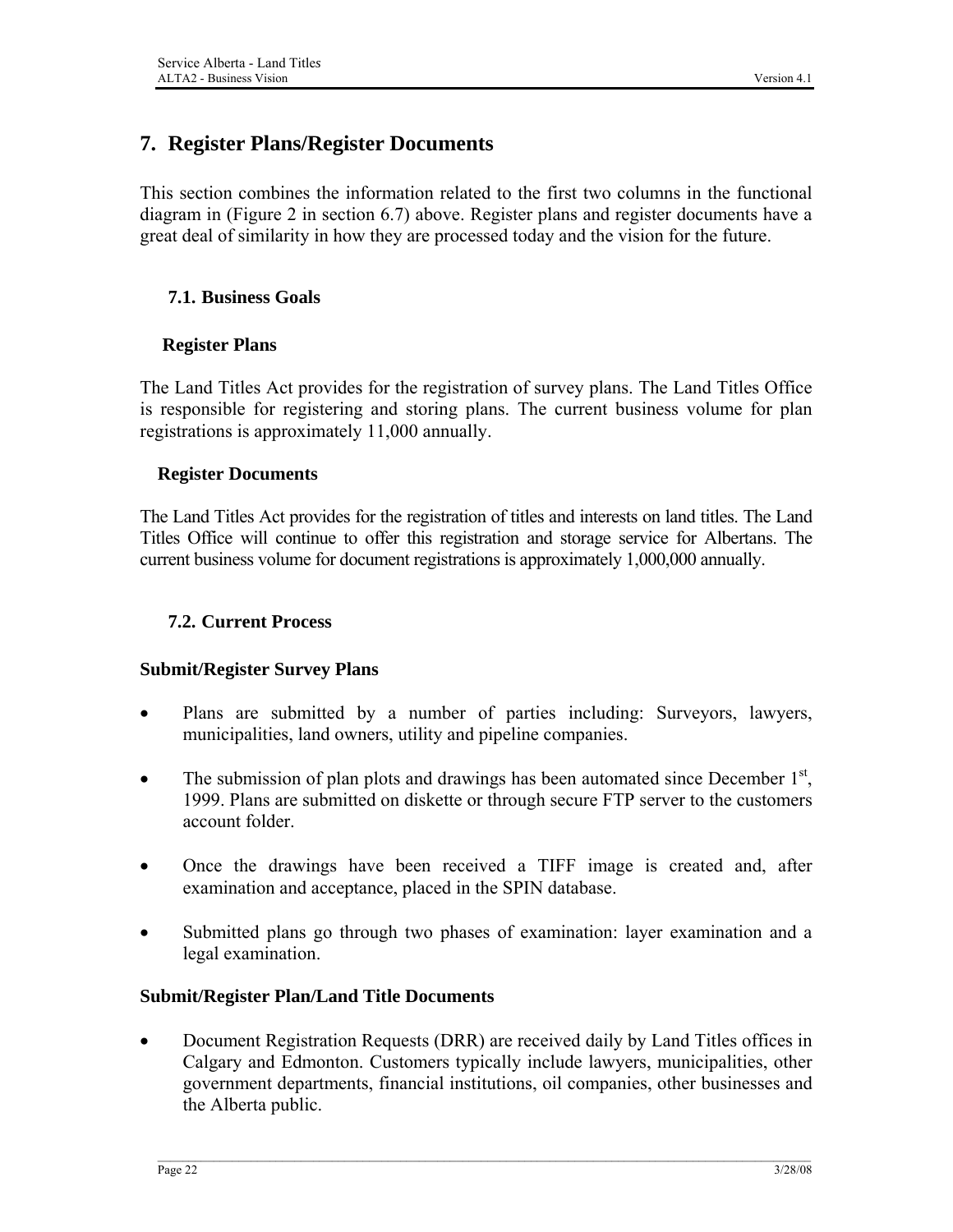- <span id="page-27-0"></span>• Document registration requests can be submitted via mail, courier or brought in directly to the Land Titles office.
- All requests received are processed on a priority based on when they were received. The documents are examined by qualified Land Titles staff to ensure that they comply with all applicable legislation, case law, and policies and procedures.
- Once registered the customer receives a Customer Registration Notice (CRN) which confirms details of the registration.
- If the request is rejected the DRR form and all original accompanying documents are returned to the customer for correction and resubmission.

### **7.3. Current Issues**

#### **Register Plans**

- The process for digital plan submission requires further integration into the registration process.
- There are currently four technologists performing the layer examination: two each in Edmonton and Calgary. If this function is going to continue to be supported then this task must be shared amongst a larger number of staff or automated when software is robust enough to handle all the tasks involved in a layer examination.

In future the system should be issuing a summary verification screen prior to committing the registration.

There are concerns that the bandwidth in some parts of the province may not be currently able to handle the size of the digital plan files electronically once registration of the data becomes more frequent. Alberta SuperNet may address many of these situations.

#### **Register Documents**

- Difficulty physically tracking the documents due to the sheer volume and multiple entry points, and ensuring priority of document registration.
- The current 90-day retention period for work in process needs to be extended.
- Increasingly, Land Titles is experiencing more and more complex or large transactions that require extended hours. These complex or large registrations must be processed after hours due to the system resource and design limitations.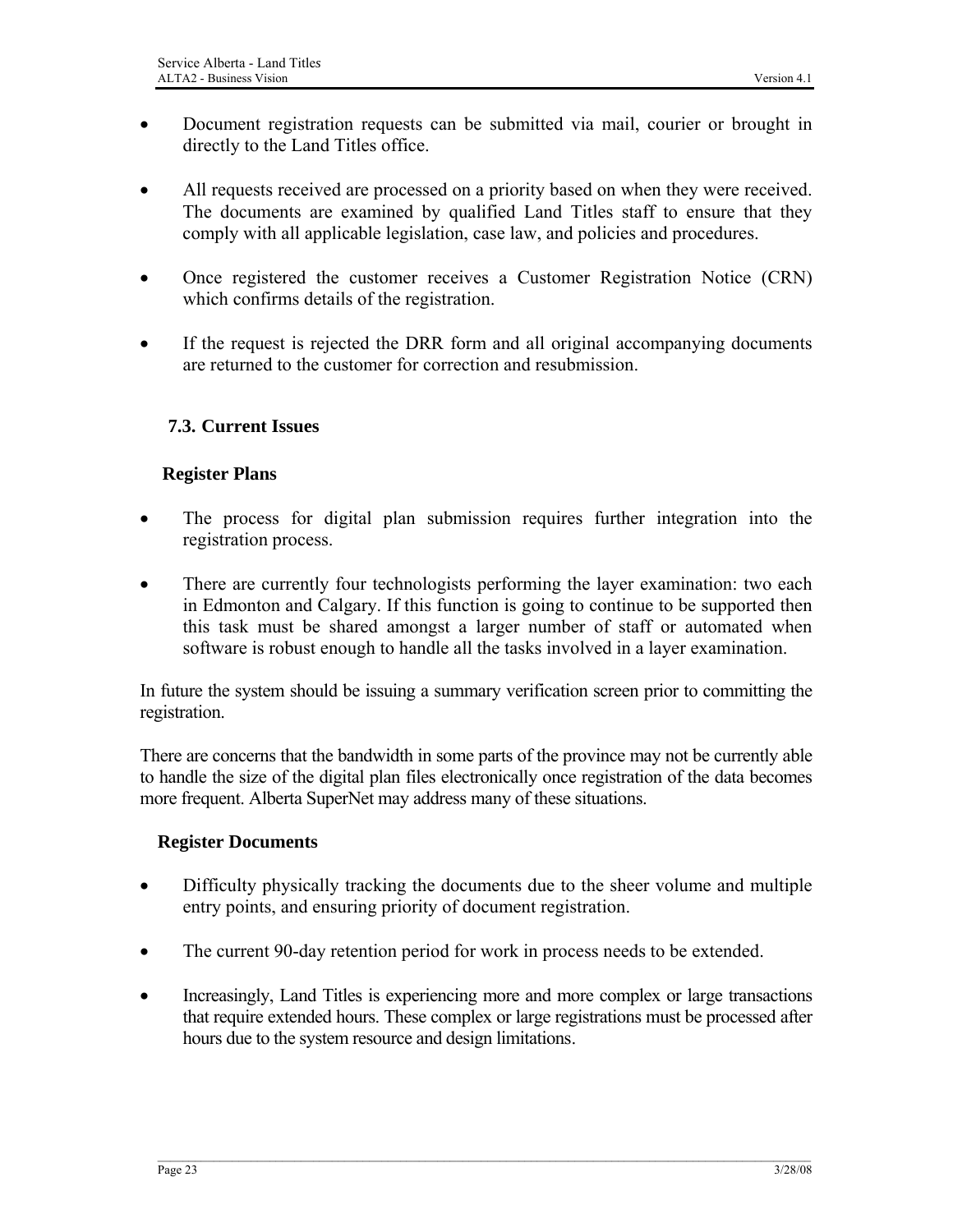- <span id="page-28-0"></span>The volume of titles and associated instruments stored on ALTA is increasing at a rate of 10% annually. The design of the database, the application architecture and the sequential registration issues are all contributing to performance issues.
- Unused and non-sequential registration numbers are not allowed with the current system. When a registration is being done all other registrations are frozen while a very complex function to generate the new titles and the historic trail is done. This may cause a very slow response time within the ALTA system and delay other users trying to use the system.
- Non-title documents are entered into the system (e.g. Power of Attorney), but there is no method of indexing them. Separate physical index cards are kept for this purpose.
- Titles and documents that exist only on microfilm or paper are difficult and time consuming to retrieve and review.

Business rule changes and additions are difficult and costly to apply to the current system. For this reason a number of business rules, which might otherwise be automated, are processed manually. This results in a greater risk for error and is less efficient.

The addition of new document types is costly and time consuming to build.

### **7.4. Future Vision – ALTA 2**

- a) **Customer Document Submission** Land Titles intends to maintain and support the current options for submission (i.e. mail, courier and Land Titles counter) of plan and land title document registrations, however they would like to extend the options to include various forms of electronic submission as well. Selected Land Titles account holders would have the opportunity to participate in electronic submission either through attachment of imaged forms or online entry through electronic form.
- b) **Customer Plan Submission** Currently digital plan files and documents associated with the plan registration package are sent separately to the Land Titles office. In future, both types of documents should be sent as one complete package. A front-end interface to the current method of FTP could enhance and offer some control to the process. All plans will be sent to Land Titles in digital format for the foreseeable future, however in the long term Land Titles may require submission in a GIS compliant format.
- c) **Document Registration Request Form (DRR)** All requests received at Land Titles must be accompanied by a Document Registration Request Form or DRR. The DRR is similar to a work order form and contains a limited amount of information about the request (i.e. customer name, account number, customer file number and a list of the documents attached). This form could be easily offered in electronic format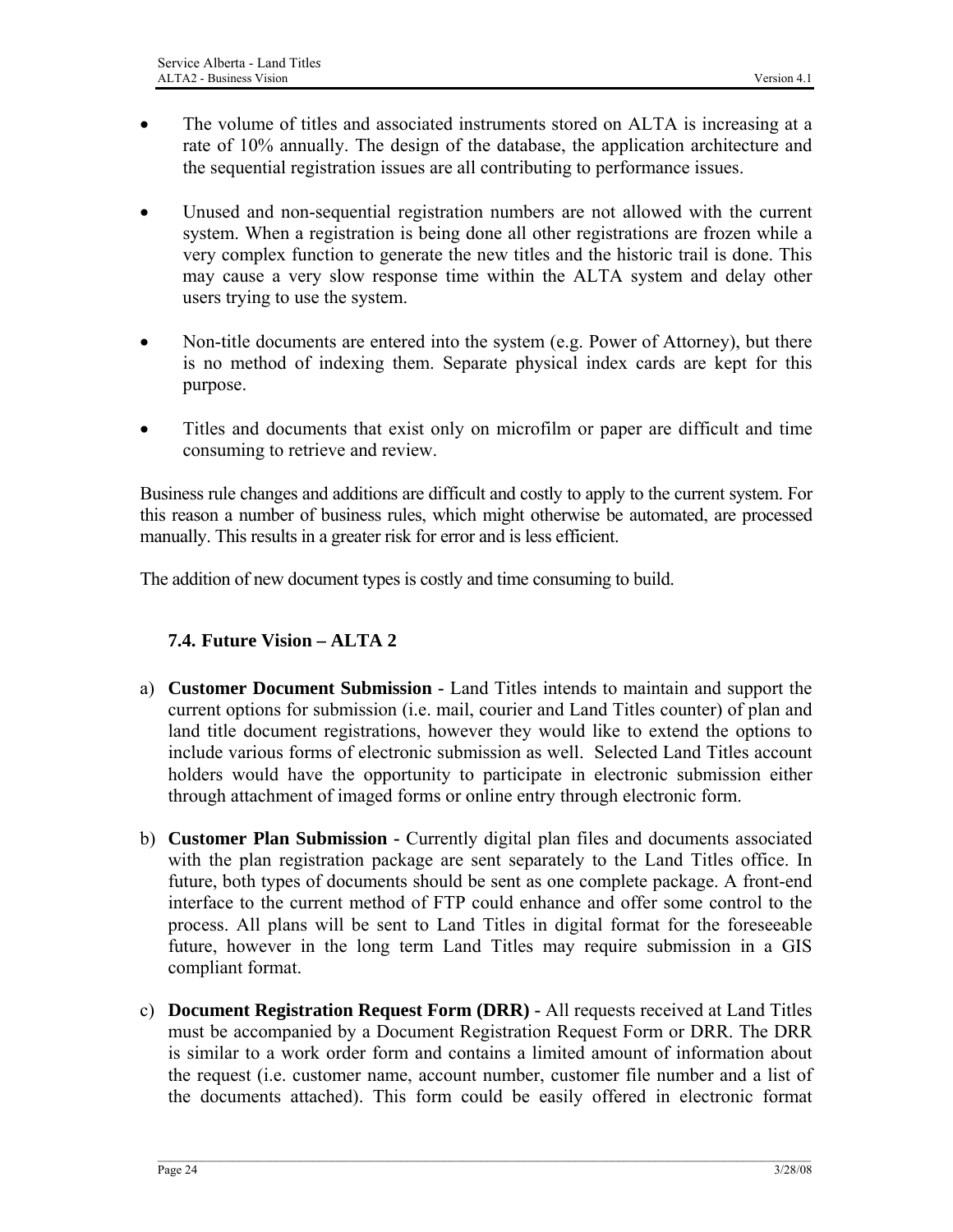allowing for attachments of the paper documents in imaged format or as the front end to an electronic document form. Some front-end validation on account number and status could also be applied to the electronic DRR form.

- d) **Submission of Paper Documents** For those customers not wishing to participate in the electronic request submission process, paper documents can be accepted by mail, at the Land Titles counter, or by courier. Once the request is received all documents would be imaged prior to the examination process.
- e) **Submission through Electronic Form** The transfer of land document and discharge related documents make up a significant portion of the requests received at Land Titles. An electronic version of these forms could be offered to a select group of stakeholders to submit requests to Land Titles on behalf of the public. For example this facility could be offered to the legal community, surveyors and the financial institutions. There is not one standard format for these documents currently; however there is a core set of data that could be identified and along with a free format area for the various clauses and conditions this document could then be entered electronically. A number of rudimentary edits could be performed at the entry point such as missing information, valid land id and valid owner. This may require interaction with ALTA 2. Complexities may also arise if all documents covered by a DRR, are not all in the same format i.e. paper versus electronic.
- f) **Security** Submission of plan or document registration requests will require each package to be digitally signed / encrypted. This could serve to satisfy two requirements: verify and validate the identity of the sender of the request, and certify that the appropriate execution has been performed on the documents. The use of digital signatures to authenticate that a witness or customer's signature was collected will require a change in legislation. The electronic document must become the official record subsequent to registration. PKI (public key infrastructure) is being investigated as a government wide standard for digital certificates and will most likely be the initial scheme used by Land Titles.
- g) **Future Security** It is expected that the PKI technology will be a "first step" solution for digital signatures. A preferred method would provide for multiple unique individual signatures to be attached to a single request. This method would closely parallel the practice of obtaining written signatures on paper documents.
- h) **Priority Processing** The practice of processing requests on an "as received" basis will be maintained within Land Titles. Electronic requests would enter a province wide centralized work-in-process queue automatically while requests received via mail, walk-in or courier would be entered once received at Land Titles. A variety of queues would help sort and organize the requests (e.g. plan queue, document queue, rejection queue). Those DRR's requiring FOLA intervention (determined by municipality code and preliminary examination) could go directly to a FOLA queue. Once approved by FOLA the DRR would be transferred back to the regular Work In Progress (WIP) queue. If rejected by FOLA, that area would complete the distribution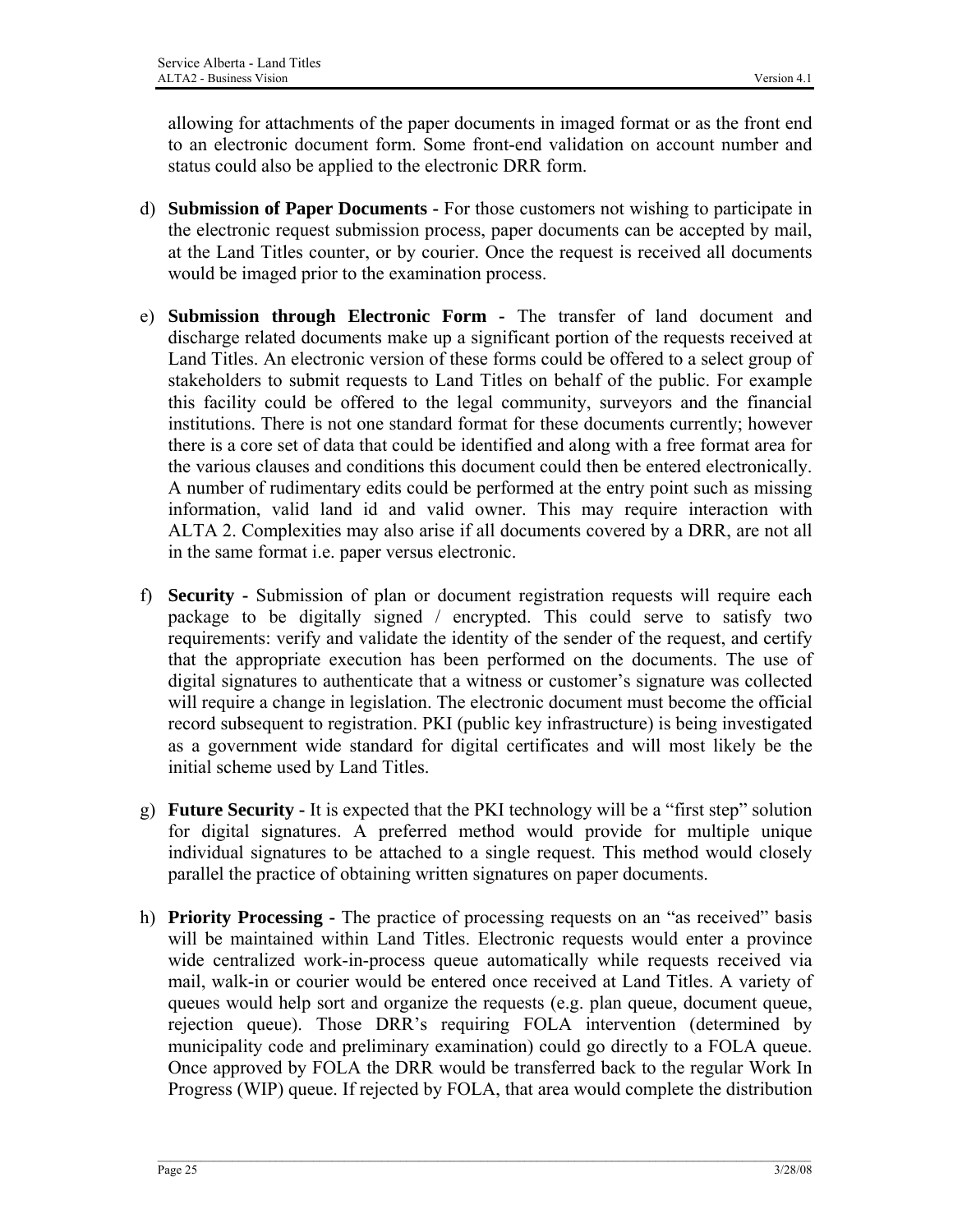and notification back to the customer. Processing by Land Titles technologists and examiners would occur in order of receipt of the DRR. The system would be expanded to track requests based upon account number, DRR number, customer file reference number, and land id or municipality code as identified on the DRR.

### **i) Examination**

### **Plans**

The current examination process requires the technologists to manually key in data from the plan into the registration system. A process to extract the data automatically from the plan would help reduce the keying time and virtually eliminate errors.

### **Documents**

An imaged document repository of supporting material would greatly improve the efficiency of the examination process and eliminate the time spent searching through paper and microfilm. There is a need to have direct access to supporting systems such as Corporate Registries and Vital Statistics for verification of data submitted. A process to extract the data automatically from electronically submitted imaged documents would help reduce the keying time and virtually eliminate errors.

### **Plans/Documents**

The current system for registration involves a text based user interface. In the short term a standard Windows based graphical interface that would still maintain the registration structure (i.e. forced flow), but allow some flexibility through the use of multiple windows and drop-down lists would streamline the data entry process. Paper documents would no longer need to be passed on to the examiners. The imaged documents could be retrieved online for further examination, however this presents a challenge. Screens for online examination would have to be designed carefully to promote quick and efficient examination of the imaged documents.

- **j) Register/Reject** Imaged plans and documents should be automatically updated with the registration number, date, document type, examiner and LINC number(s) after registration. Once the examination of the plans and documents are completed and registered a Customer Registration Notification (CRN) is returned to the customer. Accompanying the CRN may be some title searches from the now updated original document. If the documents are submitted digitally and documents were in imaged format, customer notification could be returned electronically as well, for example, through secure FTP or e-mail. Registration requests that do not pass the examination need to be returned to the customer for correction and resubmission. Electronic notification of a rejected DRR, that was submitted electronically, would avoid the coordination of paper documents to return to the customer and improve greatly the turnaround time for these situations.
- k) **Product Format** Have all documents in imaged format to enable rapid retrieval and streamline the examination process.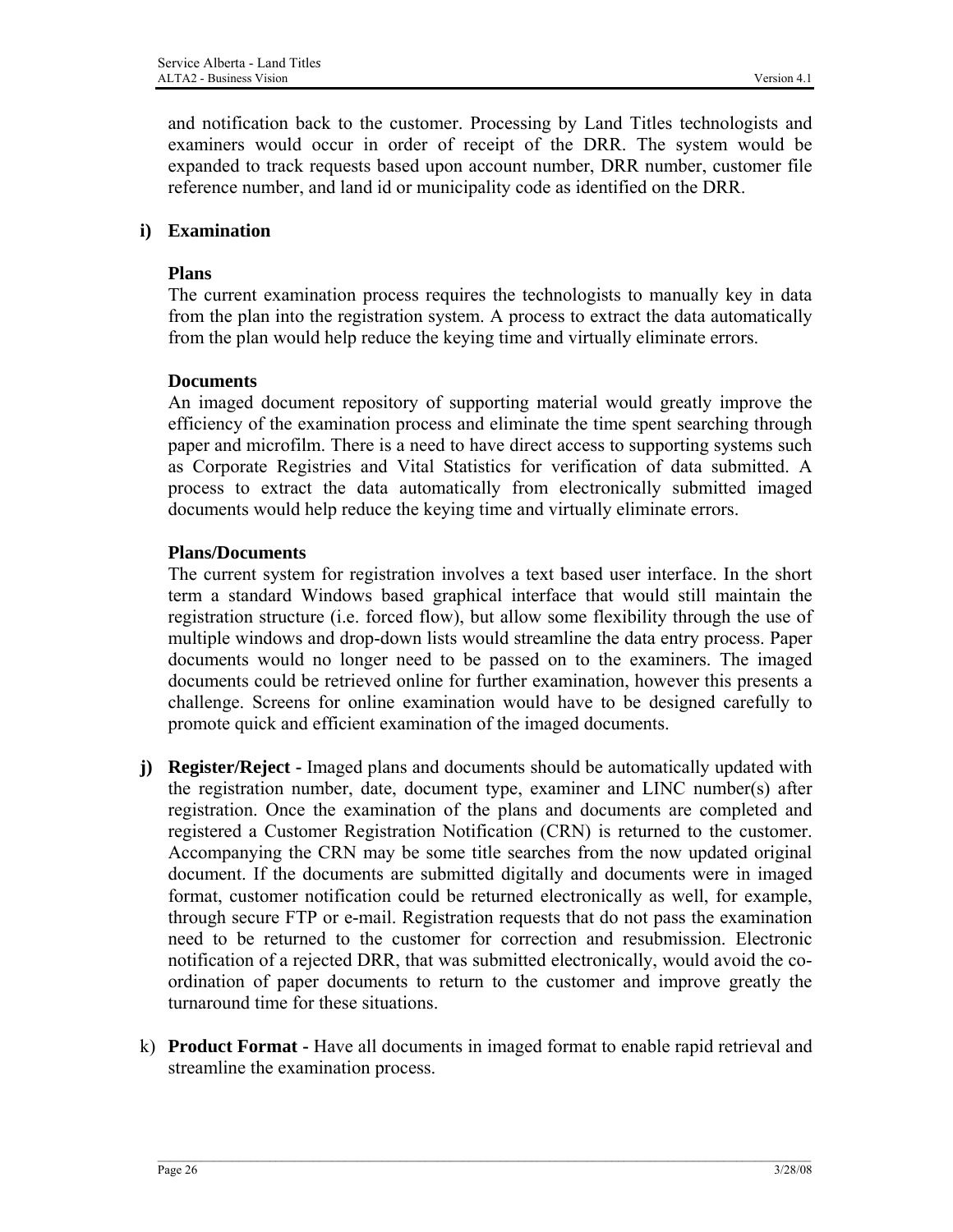- <span id="page-31-0"></span>l) **Service Payment -** Expand payment options to include credit card and third party E-Commerce service provider.
- m) **Service Pricing** Consider applying image conversion charges for those registrations submitted in paper format.
- n) **Search DRR/SR** Enhance the search capability to include customer file number.
- o) **General** Land Titles requires a flexible system that can accommodate changes and additions quickly and inexpensively. The new system should support an automated or more efficient method of defining and applying new transaction registration types and the business rules associated with them.

As a result of business workshops held to review this document a number of detailed requirements were communicated. This list only represents some very preliminary requirements for the registration component. Detailed requirements gathering will occur following confirmation of the vision by the stakeholders; however, it is worthwhile to begin documenting these requirements to preserve them for these future phases in the ALTA 2 project.

|  | TABLE 2.0 - REQUIREMENTS (REGISTER PLANS/DOCUMENTS) |
|--|-----------------------------------------------------|
|--|-----------------------------------------------------|

| <b>Requirement:</b>                                                                                 |
|-----------------------------------------------------------------------------------------------------|
| Design the system to enable off-site work processing such as work-at-home programs.                 |
| Design the overall solution to integrate ergonomics such as eye breaks, exercise, dual screens etc. |
| Need the flexibility to cut and paste text throughout the application.                              |
| Require the flexibility to adapt to varying font sizes.                                             |
| Capture or provide more information up front. For example: other DRR's or rejected DRR's for        |
| this land description). This would serve to identify competing registrations.                       |
| Need to enhance the data quality of information on the DRR, possibly through enhanced edits         |
| and validations edits during the registration process.                                              |
| Eliminate the distinction between north and south and move towards one numbering system for         |
| the whole province.                                                                                 |
| Work In Process (WIP) queue should have an administrator(s) assigned to:                            |
| Allot certain DRR's to a particular examiner                                                        |
| Manage workload                                                                                     |
| Re-assign work to cover holidays and sick days                                                      |
| Add/Change assignments                                                                              |
| Having documents and DRRs stored electronically will provide the ability to track<br>٠              |
| workflow and enable more flexibility in work assignments.                                           |
| Priority will be an issue when receiving documents in various formats e.g. electronic versus        |
| paper. Submission priorities would need to be resolved through the WIP queue (e.g. competing        |
| interests – one being submitted electronically and the other in paper format)                       |
| Need to be able to process multiple DRRs together. System should be intelligent enough to know      |
| that 2 DRR packages affect the same parcel of land. These are the DRRs that need to be              |
| processed together. They could be originating from different customers and still need to be         |
| processed together. Enable DRR's to be associated through the WIP queue (e.g. DRR1, DRR2            |
| and DRR5 must be processed concurrently and assigned to one individual).                            |
| Electronic submission would have to honour the current working hours. That is, there will be an     |
| unfair advantage for those customers submitting documents past the current 4:00 p.m. deadline       |
| (e.g. caveats). The submission of time sensitive documents such as Builder's Liens and              |
| Certificates of Approval after Land Titles business hours will also have to be dealt with in the    |
| electronic work queue.                                                                              |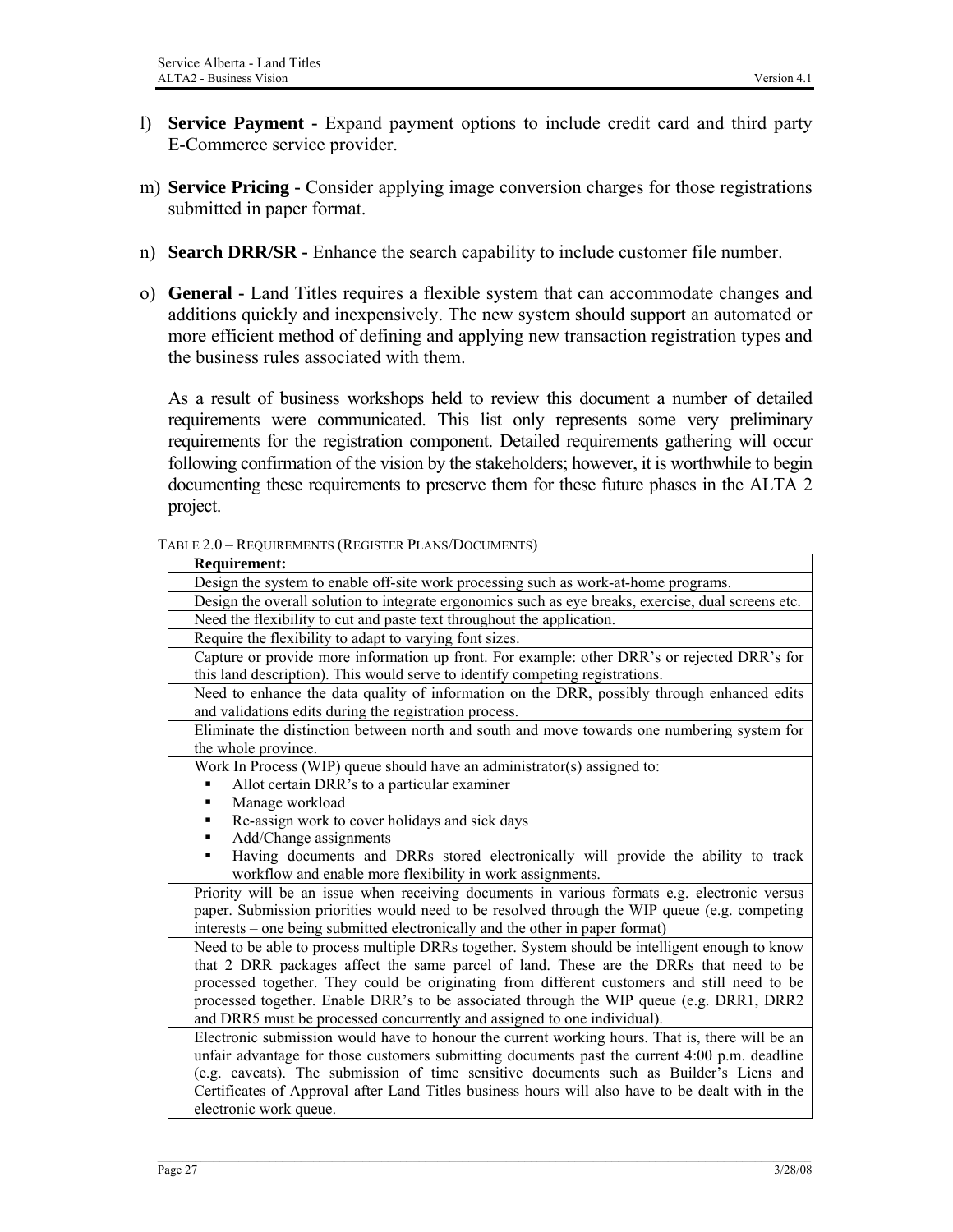| <b>Requirement:</b>                                                                                   |
|-------------------------------------------------------------------------------------------------------|
| Allow financial institutions to submit documents electronically (e.g. discharges)                     |
| Have customers provide the LINC number on electronic submissions.                                     |
| Banks will still require paper copies of documents and certified titles. Investigate ways to          |
| improve or offload this process.                                                                      |
| Provide the ability to identify/select specific titles as identified by the customer for registration |
| output.                                                                                               |
| Provide additional attribute to image to indicate status of the document.                             |
| Allow "bring forward" capability for DRR's.                                                           |
| Allow user to put status flag on titles (stop link) that would be visible to other examiners. A notes |
| area to explain the flag could accompany this.                                                        |
| When the DRR is received in could be date/time stamped and have an "image not ready" status.          |
| Part of the imaging process would be to update that status.                                           |
| Assist municipalities with tax arrears notices, i.e., automate the process of providing electronic,   |
| accurate data to register. The flow currently is as follows: Municipality->LT (apply                  |
| name/address)->municipality->notices->public                                                          |
| Have those customers that are submitting electronically provide the CAN#. This should then be         |
| verified directly against the CORES database.                                                         |
| For distribution of large documents customers will have to be notified in advance. (Some              |
| restrictions on attachment size may apply to the customers ISP)                                       |
| Provide access to DRR's by customer file number.                                                      |
| Increase the current WIP retention period past 90 days. This would help with recreation of CRN's.     |
| Need the flexibility to manually and electronically forward a DRR package to another user, e.g.,      |
| the FOLA team, Surveys or others while considering the nuances of the expedited queue.                |
| Need the flexibility to place a hold on a pending registration as dictated by a lawyer.               |
| Need to add the legal land description to some of the documents and ensure it is connected to a       |
| valid title.                                                                                          |
| Need the ability to flip the sequence of documents being processed within 1 DRR.                      |
| When two DRRs are being processed together and the first one contains an error, the second one        |
| must wait until the first DRR package has been corrected and successfully processed.                  |
| Need to be able to locate a document in WIP based on the document attributes.                         |
| Need to be able to cross reference a DRR with the documents contained in it.                          |
| Need to be able to auto-notify a customer, 3rd party or an LTO staff member that a DRR has            |
| been successfully processed, has been rejected or is being held for a particular reason.              |
| Postponement Processing – need to record the registration number of the other document                |
| Consider using cover sheets on top of the legal documents to collect all data from the legal          |
| document that needs to be processed by ALTA.                                                          |
| Need to have scheduled hours for some types of transactions, e.g., builder's liens. All transactions  |
| processed or submitted after a specific time would have to be date-stamped as the following business  |
| day.                                                                                                  |
| Need the ability to track DRR packages through the process, electronically or otherwise, so that      |
| turnaround times can be accurately measured and that supervisors can be notified electronically,      |
| when the turnaround time are starting to exceed their norm.                                           |
| Need the ability to ensure a duplicate transaction is not being processed against a specific land id  |
| within a limited time frame.                                                                          |
| Need to be able to manage the queue, process documents from either Edmonton or Calgary,               |
| delete a DRR and start again. Ability to move a DRR package within the work queue, and to go          |
| back into the DRR while processing a specific document.                                               |
| Need to be able to track corrections and the addition of information to a DRR package.                |
| Need to be able to handle DRRs that contain priority documents in the queue, e.g., builders liens     |
| Requirement to have robust queue management capabilities.                                             |
| Requirement to handle large documents, multi-page documents.                                          |
| Need to enhance the DRR form for better data entry functionality. If DRR package is returned          |
| electronically, then it may need to be mailed or reprinted.                                           |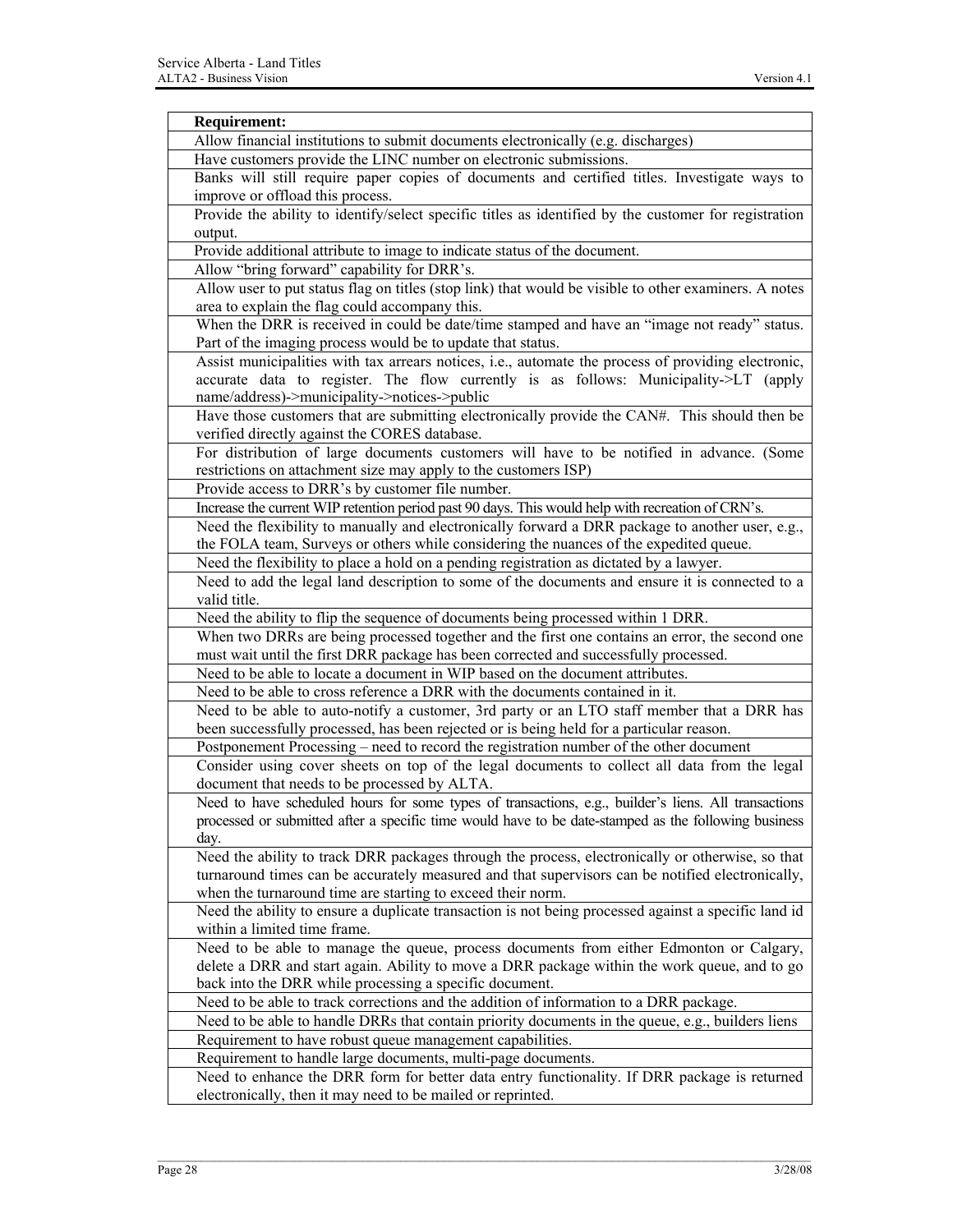<span id="page-33-0"></span>

| <b>Requirement:</b>                                                                                   |
|-------------------------------------------------------------------------------------------------------|
| Requirement to be able to interact with the system more, to select a file, to show its status, to     |
| enable input of a description / comments, to add a message at the end and to override the system      |
| determined contents.                                                                                  |
| Capability to have both north and south lands processed within one DRR.                               |
| Capability to re-queue the work from one user to another, regardless of its status.                   |
| Capability to deal with multiple or single documents of one type within the same DRR.                 |
| Ability to determine which users have worked on a DRR package and to determine what each              |
| user has done.                                                                                        |
| Ability to limit documents processing to certain users depending upon their type or major             |
| category within their user profile.                                                                   |
| Ability to queue by major document category e.g. survey documents versus registration                 |
| documents.                                                                                            |
| Ability to return the file to the queue and track it by date or time processed, by user, by customer, |
| etc.                                                                                                  |
| Ability to register documents manually (in cases of last minute arrivals).                            |
| Ability to manipulate / change basic DRR information such as call box # and to resolve errors.        |
| Ability for one person to manage DRR's that must be processed together.                               |
| Ability to register both survey plans and land registration documents under the same DRR.             |
| Ability to implement WIP between lawyers, e.g., for two lawyers to complete one DRR package.          |
| Requirement to process a DRR that had both a source paper document and a source electronic            |
| document.                                                                                             |
| Automate the "push" of the next DRR once one is completed in the queue.                               |
| Facility to manage the processing of time dependent documents, e.g., after 4:00 pm                    |
| Facility to manage priorities between paper and electronic file submissions.                          |
| Requirement to electronically process a self-expiring lien.                                           |
| Facility to report on exceptional documents / circumstances.                                          |
| Facility to have consistent lines numbers between surface and mineral titles                          |
| Facility to review the contents of a queue (supervisors) and have the ability to re-direct            |
| documents affecting certain types of land to other locations, e.g., irrigation district lands         |
| Provide a user help facility                                                                          |
| Use the Corporate Access Number for all references to Alberta companies on registrations              |

#### **7.5. Critical Success Factors (Register Plans/Documents)**

- Acceptance and adoption of the electronic submissions process by the stakeholders.
- Tangible benefits must be realized by the customer foremost and to Land Titles as well.
- The current turnaround time of  $24 48$  hours must be maintained or reduced.
- Imaged documents must be accessible by the examiners immediately after they are submitted for registration. The imaging process must not cause delays in the registration process.

There is a legal precedence set for examining and retaining the original materials, i.e., best evidence. This would need to be assessed to determine if electronic input would be treated as best evidence after original documents are destroyed.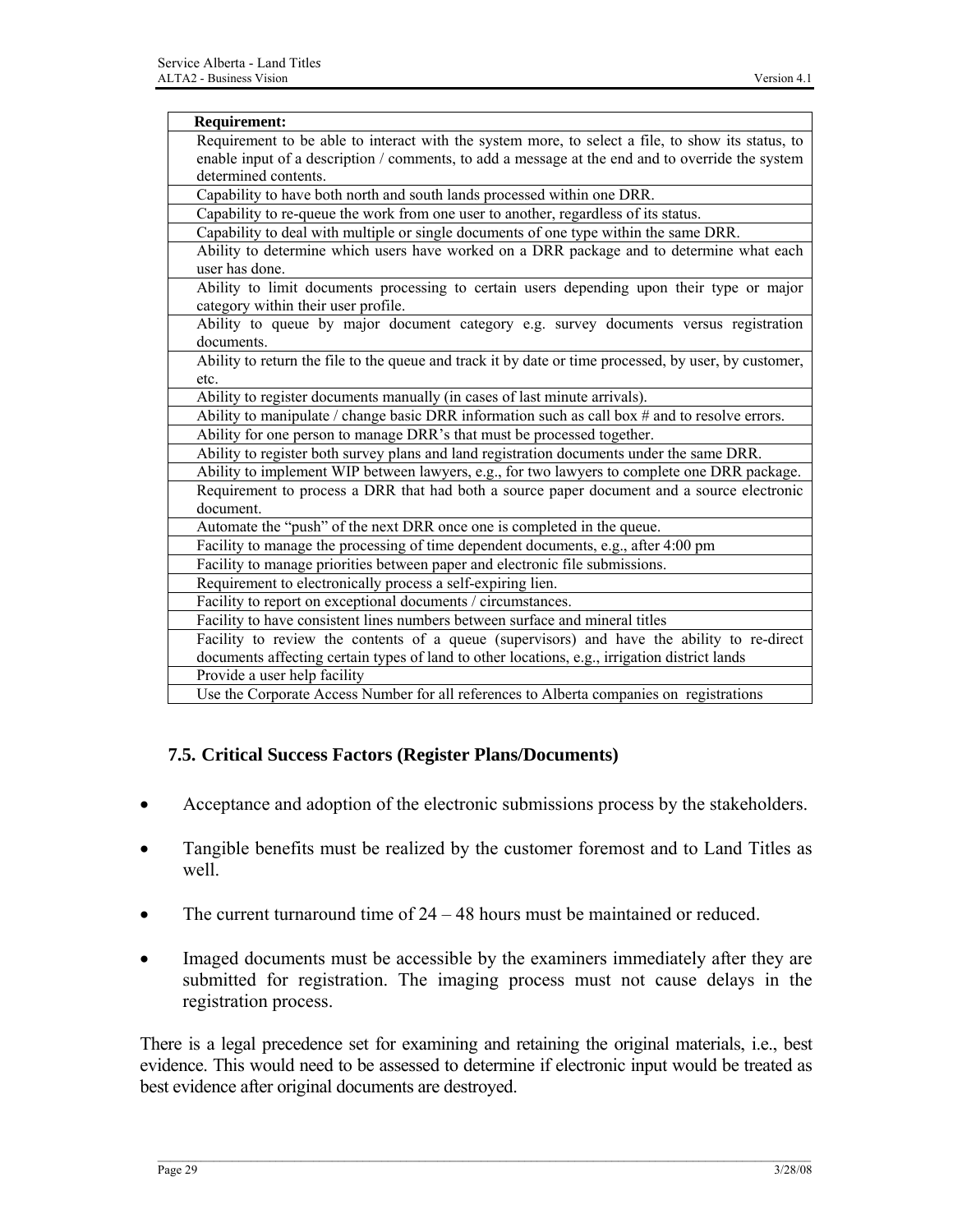<span id="page-34-0"></span>Appropriate security mechanisms must be implemented to ensure documents remain secure and users have the appropriate authority to process registration requests.

An enhanced level of customer support will be in place to assist users in submitting registration requests online and retrieving the results of completed registrations.

### **7.6. Benefits (Register Plans/Documents)**

| Vision Item                            | Benefits                                                                                                                                                                                                                                                                                                                                                                                                                                                                                                                                                                                       |
|----------------------------------------|------------------------------------------------------------------------------------------------------------------------------------------------------------------------------------------------------------------------------------------------------------------------------------------------------------------------------------------------------------------------------------------------------------------------------------------------------------------------------------------------------------------------------------------------------------------------------------------------|
| <b>Customer Document</b><br>Submission | Variety of delivery channels offered to the customer<br>$\bullet$                                                                                                                                                                                                                                                                                                                                                                                                                                                                                                                              |
| <b>Customer Plan Submission</b>        | Cost savings to surveyors not having to plot or print plans<br>$\bullet$<br>Complete electronic submission eliminates the need for<br>coordination of electronically submitted plans and the paper<br>documents                                                                                                                                                                                                                                                                                                                                                                                |
| DRR Form                               | Edit checks for the DRR form would save time for both the<br>$\bullet$<br>customer and examiner                                                                                                                                                                                                                                                                                                                                                                                                                                                                                                |
| Submission of Paper<br>documents       | Allows those customer who are not ready to participate in the<br>$\bullet$<br>new electronic submission process to still receive the same<br>service as before                                                                                                                                                                                                                                                                                                                                                                                                                                 |
| Submission of Imaged<br>documents      | Avoids the time and cost for Land Titles to convert the<br>$\bullet$<br>documents to imaged format<br>Cost savings for the customer with the elimination of courier<br>or mail charges<br>Potentially faster turnaround time for registration requests<br>Reduce the amount of paper handled and stored and costs<br>associated with the storage of original documents (i.e.<br>original documents would remain with the submitter)<br>Documents would be in a secure electronic format that is not<br>susceptible to deterioration if kept in paper format or delays<br>as with microfilming. |
| Submission through Electronic<br>Form  | Cost savings for the customer with the elimination of courier<br>$\bullet$<br>or mail charges<br>Potentially faster turnaround time for registration requests by<br>eliminating paper handling/transportation processes<br>Edit checks on the form would save time for both the<br>customer and examiner by reducing rejection rates for<br>incomplete or inappropriate entries.<br>Documents would be in a secure electronic format that is not<br>susceptible to deterioration if kept in paper format or delays<br>as with microfilming.                                                    |
| Security                               | Guarantee the authenticity of requests<br>$\bullet$                                                                                                                                                                                                                                                                                                                                                                                                                                                                                                                                            |
| Priority Processing                    | Balance workload between Edmonton and Calgary<br>$\bullet$<br>Organizes the requests province wide and allows for true<br>priority processing                                                                                                                                                                                                                                                                                                                                                                                                                                                  |

TABLE 3.0 – BENEFITS (REGISTER PLANS/ DOCUMENTS)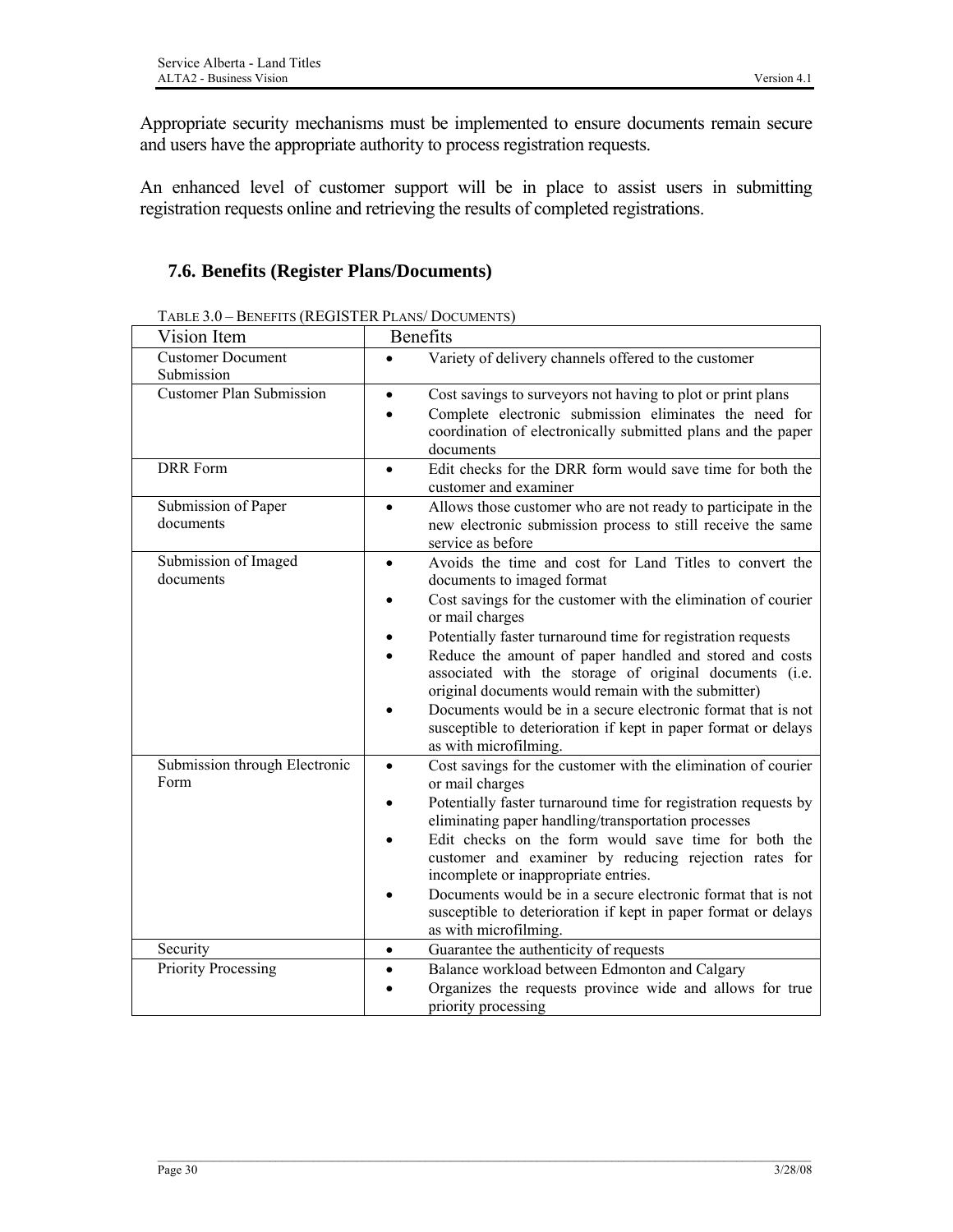<span id="page-35-0"></span>

| Vision Item            | <b>Benefits</b>                                                                                                                                                                                                                                                                                                                                                                                                                                                                                                                                                                                                     |
|------------------------|---------------------------------------------------------------------------------------------------------------------------------------------------------------------------------------------------------------------------------------------------------------------------------------------------------------------------------------------------------------------------------------------------------------------------------------------------------------------------------------------------------------------------------------------------------------------------------------------------------------------|
| Examination            | Streamlining this process and examining imaged documents<br>could result in increased throughput of daily registration<br>requests.<br>Automatic updates to the imaged documents with registration<br>details would enable immediate retrieval of the registered<br>documents.<br>Reduces hardware requirements<br>Reduces time and cost in labelling<br>Avoid wrong label on wrong document<br>Help eliminate the submission of multiple copies of<br>documents by enabling quick access to documents already<br>registered<br>Documents requiring FOLA review could immediately be<br>diverted to the FOLA queue. |
| Register/Reject        | Rejected registrations can be handled in a more efficient<br>manner as customers could be contacted electronically of<br>errors and omissions. This would eliminate the need to<br>compile the request and return it to the customer for<br>correction<br>Documents submitted electronically will improve the<br>efficiency of the process and enable registration results to<br>reach the customer faster.                                                                                                                                                                                                         |
| Service Payment        | Reduce the number of cash transactions and the overhead<br>that accompanies this type of payment                                                                                                                                                                                                                                                                                                                                                                                                                                                                                                                    |
| <b>Service Pricing</b> | Encourages the electronic submission process.                                                                                                                                                                                                                                                                                                                                                                                                                                                                                                                                                                       |

#### **7.7. Delivery Channels/Constraints (Register Plans/Documents)**

The following table outlines the proposed input points. Proposed methods are tagged with a *"(new)".*

| <b>Delivery Channel</b> | <b>Request Submission</b> |
|-------------------------|---------------------------|
| Mail                    |                           |
| Courier                 |                           |
| Fax                     |                           |
| In person at LTO        |                           |
| Electronic              | new                       |

TABLE 4.0 – DELIVERY CHANNELS (REGISTER PLANS/DOCUMENTS)

#### **Constraints**

- While an automated form of submission for plans and documents will be available to customers, not all will wish to or have the necessary facilities to do so. All methods of submission must be maintained (i.e., mail, courier, walk-ins).
- Documents sent digitally will require some form of authentication or digital signature.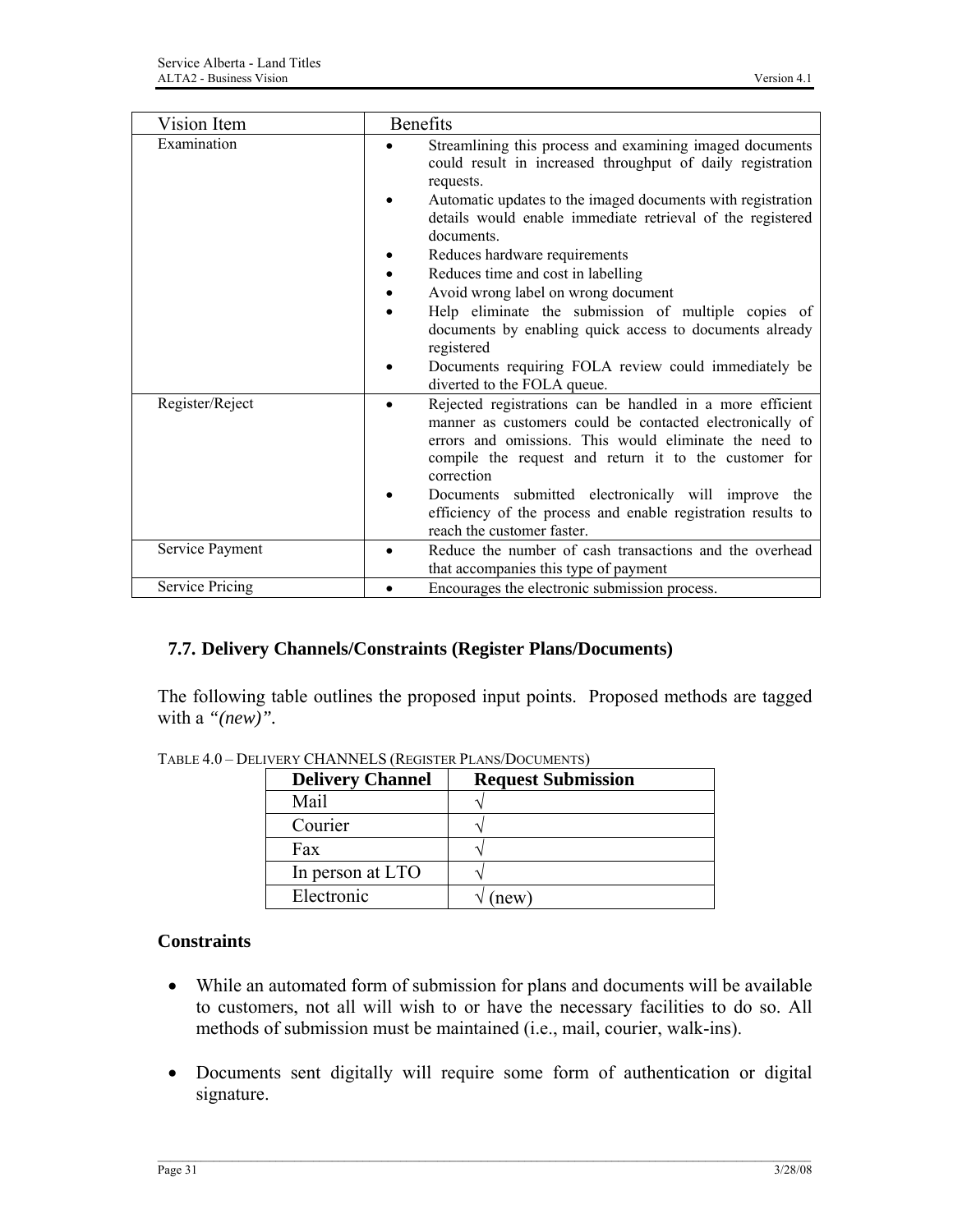# **8. Distribute Information**

### **8.1. Distribute Registration Information**

#### **8.1.1. Business Goals**

- Continue providing prompt notification to account holders that documents and/or survey plans have been registered at Land Titles, upon completion of the registration process.
- Enable efficient delivery of registration outputs to customers using their preferred delivery channels.
- Assist in reducing the turnaround time for documents and survey plans being registered.
- Reduce the paper handling process at Land Titles. Reduce the potential for registration outputs to be misplaced before they are sent to the customers
- Ensure data requested is delivered accurately through all of the "return" delivery channels

#### **8.1.2. Current Process**

Once the registration of documents has been processed or the request is rejected, information is distributed back to the customer.

Completed Document Registrations **-** include the Customer Registration Notice (CRN), and optionally, certified copies of the title, or copies of plans (certified or not).

Rejected Requests **-** includes the Rejection Notice, the DRR submitted and the original documents for correction and resubmission.

Third Party Notifications **-** includes the partial copies of the documents that were registered

#### **8.1.3. Current Issues**

This process is predominantly manual, paper based and labour intensive and requires some streamlining through automation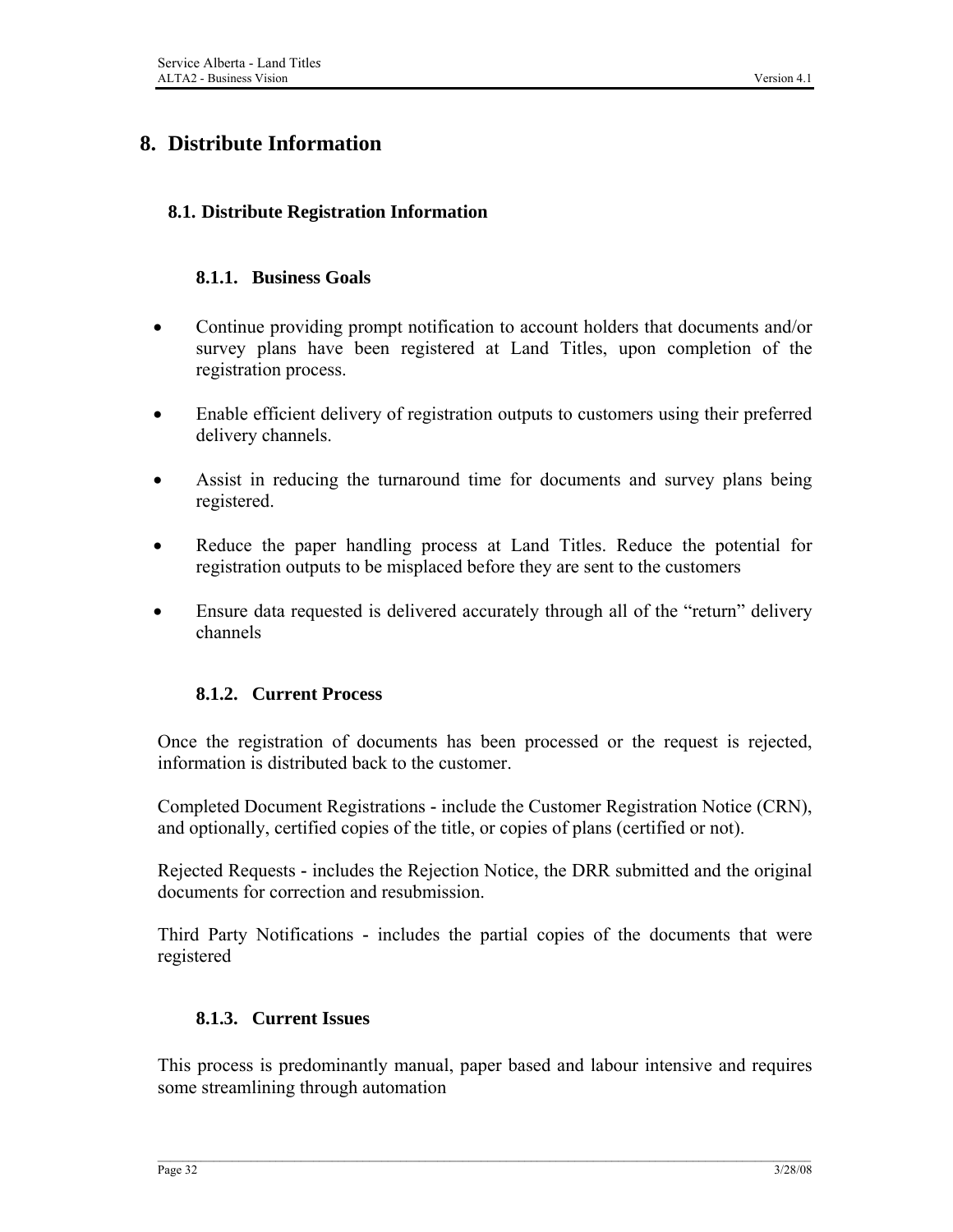**Delivery Channels -** Many are in use, autofax, couriers, call-boxes, and mail. With the manual paper return process, there is opportunity for misplaced packages and delays for customers with the return process.

## **8.1.4. Future Vision - ALTA 2**

Customers would state their choice of distribution method on the DRR they submit with the documents / plans to be registered or by default have a preferred distribution method stated in their customer profile.

- a) **Delivery Channels** Customers could utilize whatever delivery channel they preferred, e.g., autofax, email, mail, courier, call box, etc. by specifying it in their customer profile or overriding it by specifying an alternate channel on a specific DRR.
- b) **Registration Confirmations** Customers could specify on the DRR, additional fax numbers or email addresses of other parties that they would like to send copies of the registration outputs.
- c) **Certification** A request for the return of any certified copies of titles or survey plans resulting from the registration process would be automatically certified by the system.
- d) **Output Specific Distribution** Enable customer options regarding what would be electronically distributed, e.g., Titles, CRNs, plans, documents, and error notifications.
- e) Channel PricingConsider implementing distribution fees that reflect the cost of the distribution channels.

As a result of business workshops held to review this document a number of detailed requirements were communicated. This list only represents some very preliminary requirements for the distribution component. Detailed requirements gathering will occur following confirmation of the vision by the stakeholders; however, it is worthwhile to begin documenting these requirements to preserve them for these future phases in the ALTA 2 project.

| <b>Requirements:</b>                                                                           |
|------------------------------------------------------------------------------------------------|
| Issue notifications to various interested parties, e.g., builder's lien, caveat                |
| Require an electronic certified copy of a title as soon as it is registered.                   |
| Require the ability to search for documents using a variety of methods.                        |
| Need to be able to print off the registered or unregistered documents once a CRN or Rejection  |
| Notice has been issued.                                                                        |
| Need to be able to have customers print off copies of certified copies of titles online.       |
| Requirement to offload the distribution of caveat notices to interested parties electronically |
| Requirement to add the electronic address to the backside of forms                             |

TABLE 5.0 – REQUIREMENTS (DISTRIBUTE INFORMATION)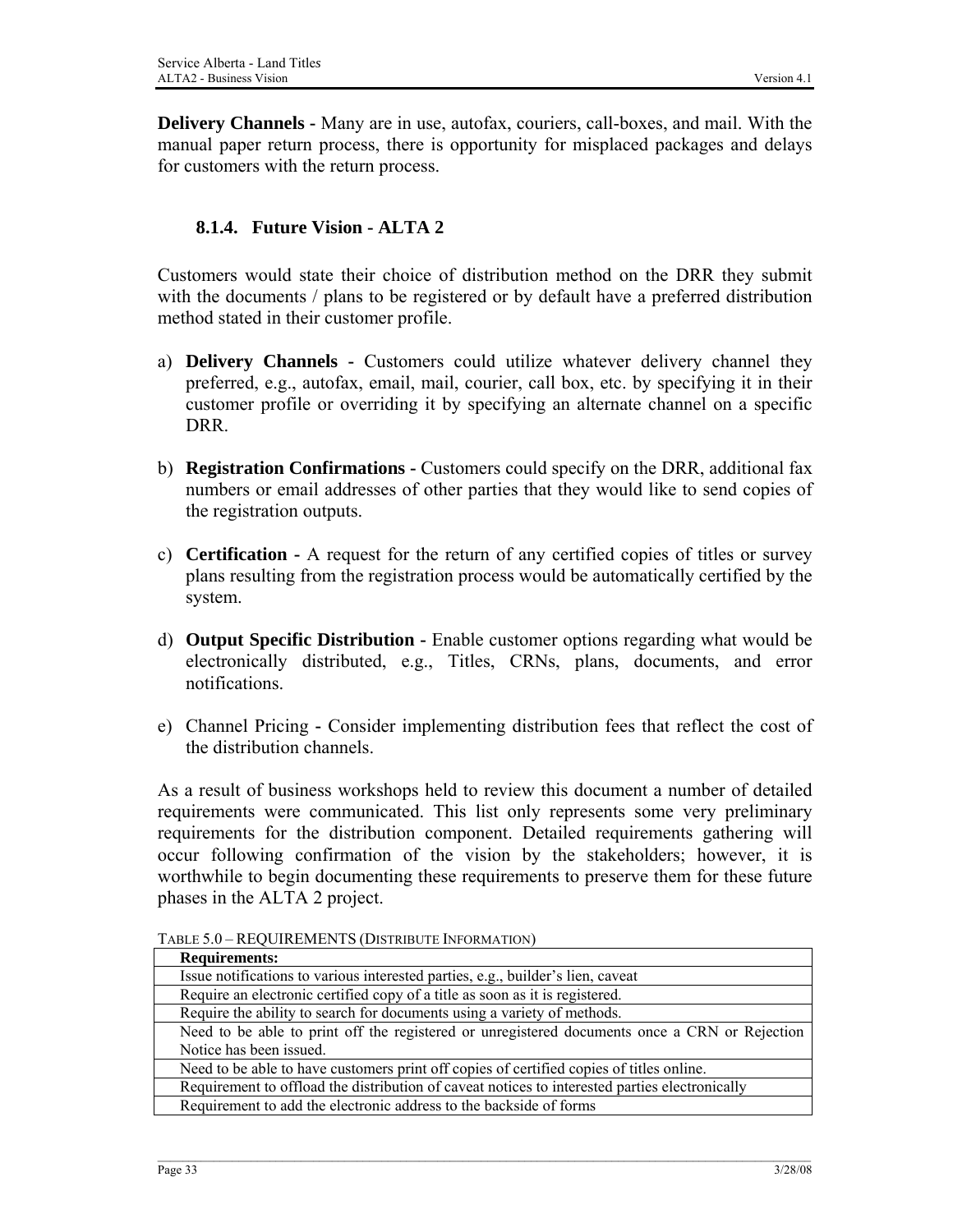#### **8.1.5. Critical Success Factors**

Any outputs must be distributed to customers immediately using the customer requested distribution method. It is critical that no outputs are delayed or take the wrong methods of distribution to the customer's office. Registration outputs must not be misplaced for any period of time. Accurate and timely distribution is the business expectation.

#### **8.1.6. Benefits**

| Vision Item                     | <b>Benefits</b>                                                                                                                                                                          |
|---------------------------------|------------------------------------------------------------------------------------------------------------------------------------------------------------------------------------------|
| Delivery<br>Channels            | Potential for faster turnaround time for customers using autofax or electronic<br>$\bullet$<br>methods<br>Enhanced level of customer satisfaction with customer options<br>$\bullet$     |
| Registration<br>Confirmation    | Enhanced level of customer satisfaction with customer options<br>$\bullet$<br>Enhanced level of registered interests' satisfaction with other party notification<br>$\bullet$<br>options |
| Certification                   | Elimination of the manual certification effort.<br>Enhanced level of customer satisfaction with customer options<br>$\bullet$                                                            |
| Output Specific<br>Distribution | Enhanced customer satisfaction with product.<br>$\bullet$                                                                                                                                |
| Channel<br>Pricing              | Enhanced level of customer choice for delivery mechanism that meet their<br>expectations                                                                                                 |

TABLE 6.0 – BENEFITS (DISTRIBUTE REGISTRATION INFORMATION)

#### **8.1.7. Delivery Channels and Constraints**

The following table outlines the proposed distribution points. Proposed methods are tagged with "*(new)*".

TABLE 7.0 – DELIVERY CHANNELS (DISTRIBUTE INFORMATION)

| <b>Delivery Channel</b> | <b>Registration Output</b><br><b>Distribution</b> |
|-------------------------|---------------------------------------------------|
| Mail                    |                                                   |
| E-mail                  | (new)                                             |
| Courier                 |                                                   |
| AutoFax                 |                                                   |
| <b>Secure FTP</b>       | (new)                                             |
| <b>Counter Service</b>  |                                                   |
| Call Box                |                                                   |
| Download                | new                                               |

**Email –** Have registration outputs emailed to customers in a secure manner.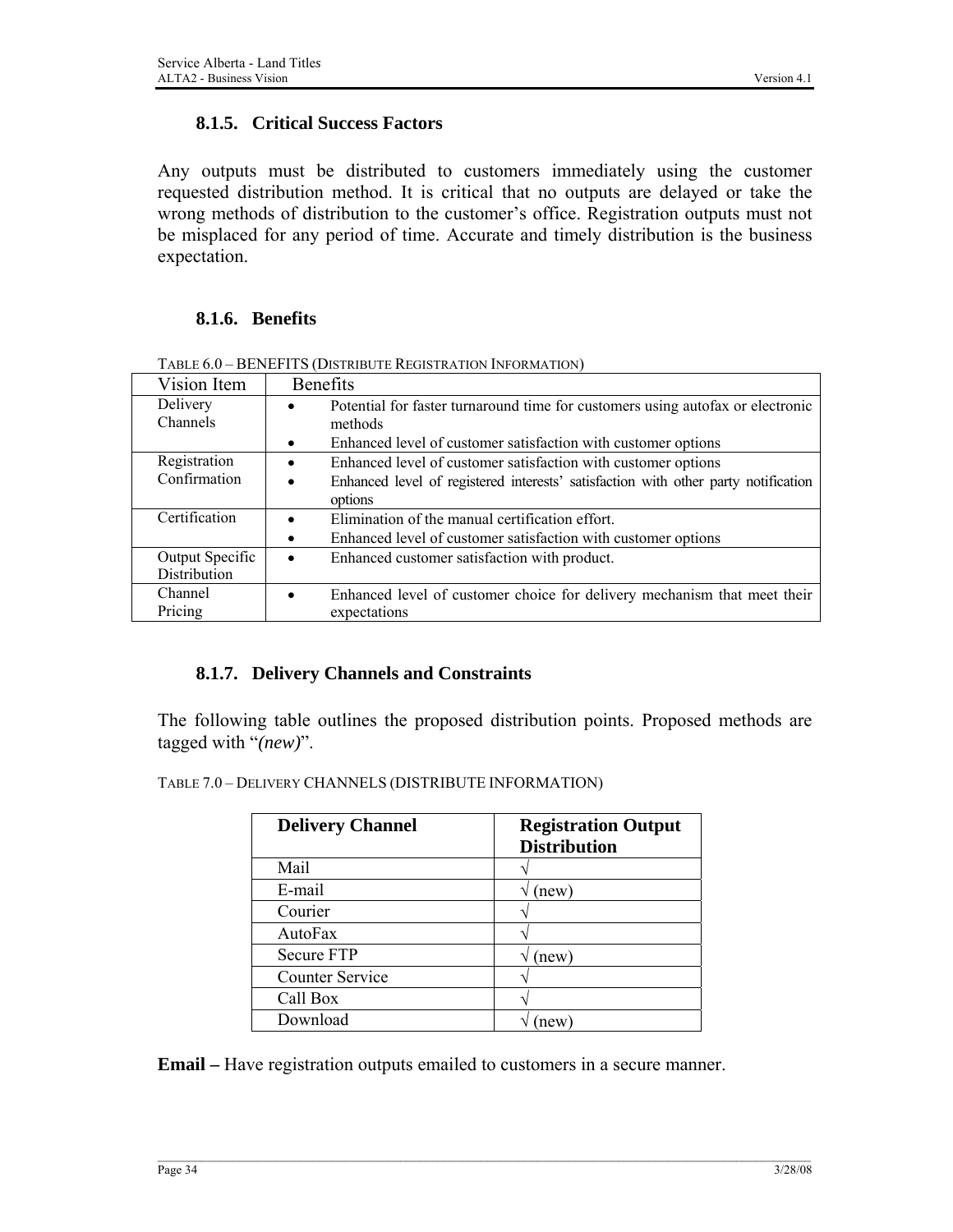**Download** – Potentially, have customers notified electronically via email that their registration outputs are ready.

**Secure FTP** – Potentially, have customers notified electronically via a secure FTP customer folder, similar to the plan submission process.

# **8.2. Survey Plan Searches**

# **8.2.1. Business Goal**

Enable easy access to all Alberta registered survey plans electronically. Current business volumes are at approximately 130,000 annually and growing.

# **8.2.2. Current Process**

Registration of a survey plan is based upon information in the plan image and accompanying legal documents that are retained by Land Titles. All survey plans are presently submitted digitally and then search by a number of methods from the SPIN system.

# **8.2.3. Current Issues**

**Bandwidth -** There are concerns that the bandwidth in some parts of the province may not be able to currently able to handle the size of the digital plan files once distribution/downloading of the data becomes more frequent.

**Sell versus Distribute -** Registry agents, or any other value added service providers, are not allowed to re-sell the survey plans off the SPIN system. However, they may be able to provide survey plans off the SPIN system provided they are at the same cost as the government charges. The service provider is allowed only to charge the customer a service fee for providing the plan to the customer.

# **8.2.4. Future Vision - ALTA 2**

All documents would be stored in a digital format and available on-line for searching.

a) **Access to Survey Plans -** In future the survey plans should be searchable immediately upon registration. At present there is an overnight delay.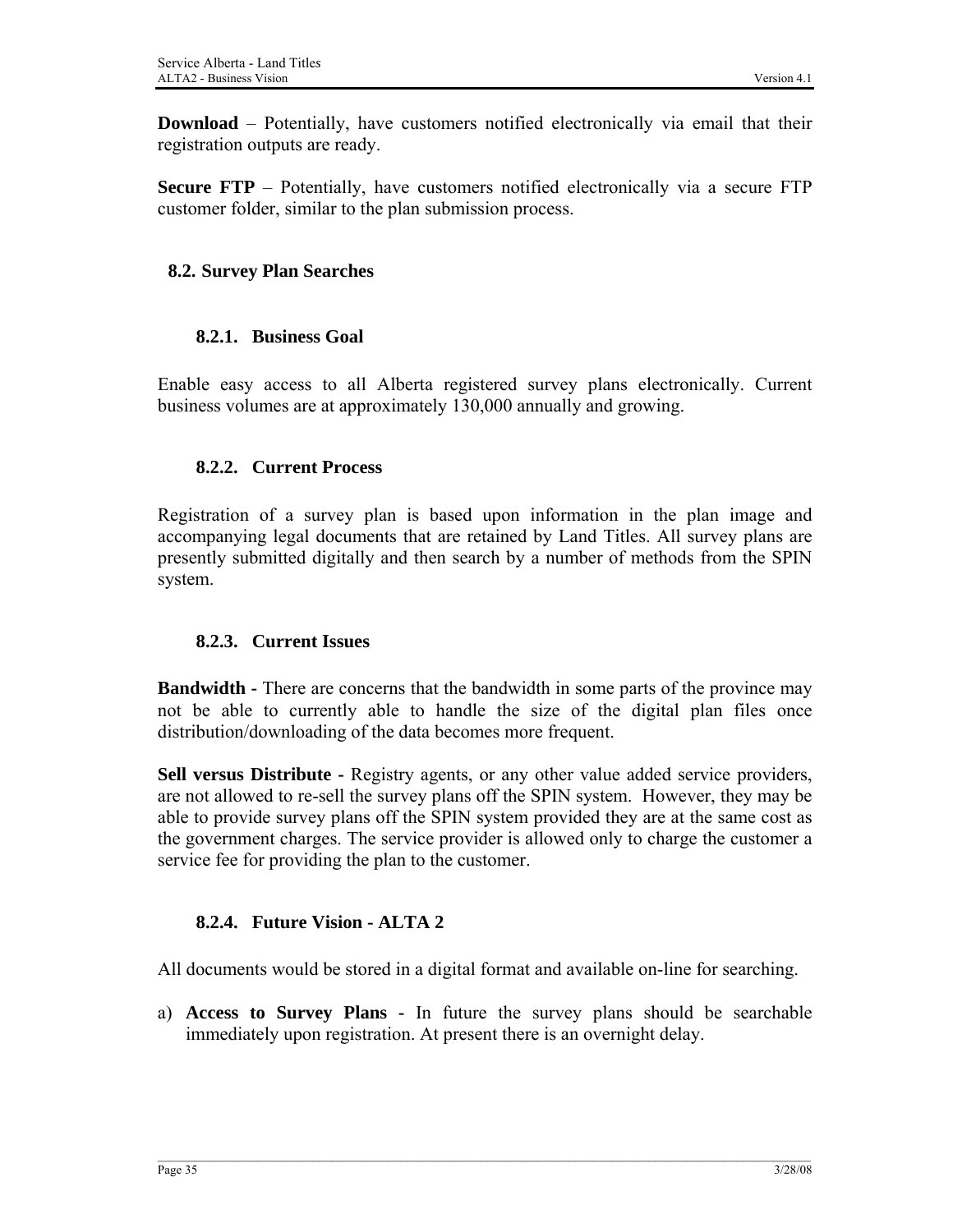- b) **Delivery Channels** Enable choices for service delivery. Promote the broadest access possible to the searching function via all distribution channels e.g. Land Titles Offices, SPIN 2, Registry Agents, Service Alberta, etc.
- c) **Survey Plan Search Facilities** A number of search methods are envisioned
	- The current SPIN 2 solution offers access to the survey plans via survey plan registration number, legal land description and via a drill down facility through the cadastral map fabric of Alberta. All of these features need to be retained in the future vision of plan searching and supplemented by additional search variables such as possibly survey plan type, municipality, subdivision name, etc. At some point in the future, this data could be available through a variety of GIS tools.
	- Enhance the searchable data on surveys with the introduction of "live" data stored as part of the survey plan. Live data examples could include registration date range, surveyor name, etc. This would only be available with day forward documents but would enable better searching capability.
	- Enable searching for multiple plans simultaneously with the selected criteria (present functionality).
	- Enable limited access to search variables depending upon type of user.
	- Complete the full enablement of access to associated registration documents or titles by drilling down through the Alberta map fabric to locate a plan associated and then display the current land title registration numbers for selection by the customer via SPIN 2.
	- e) **Product Customization** Enable electronic certification of digital registered survey plans upon request.
	- f) **Product Printing** A number of opportunities are envisioned:
		- Opportunity to apply watermarks to plans printed in the Land Titles office.
		- Potential opportunity to outsource the printing of survey plans.
		- Potential to distribute the printing of survey plans to other locations selected by the customer for their convenience.
		- Enable customers to print a receipt if required.
	- g) **Product Media** Enable customers to select their own preferred media option to obtain the documents (e.g. hardcopy or digital).
	- h) **Product Format** Enable customers to select their own preferred format option to obtain the documents via (e.g. paper, diskette, CD-ROM, etc.) (Present functionality).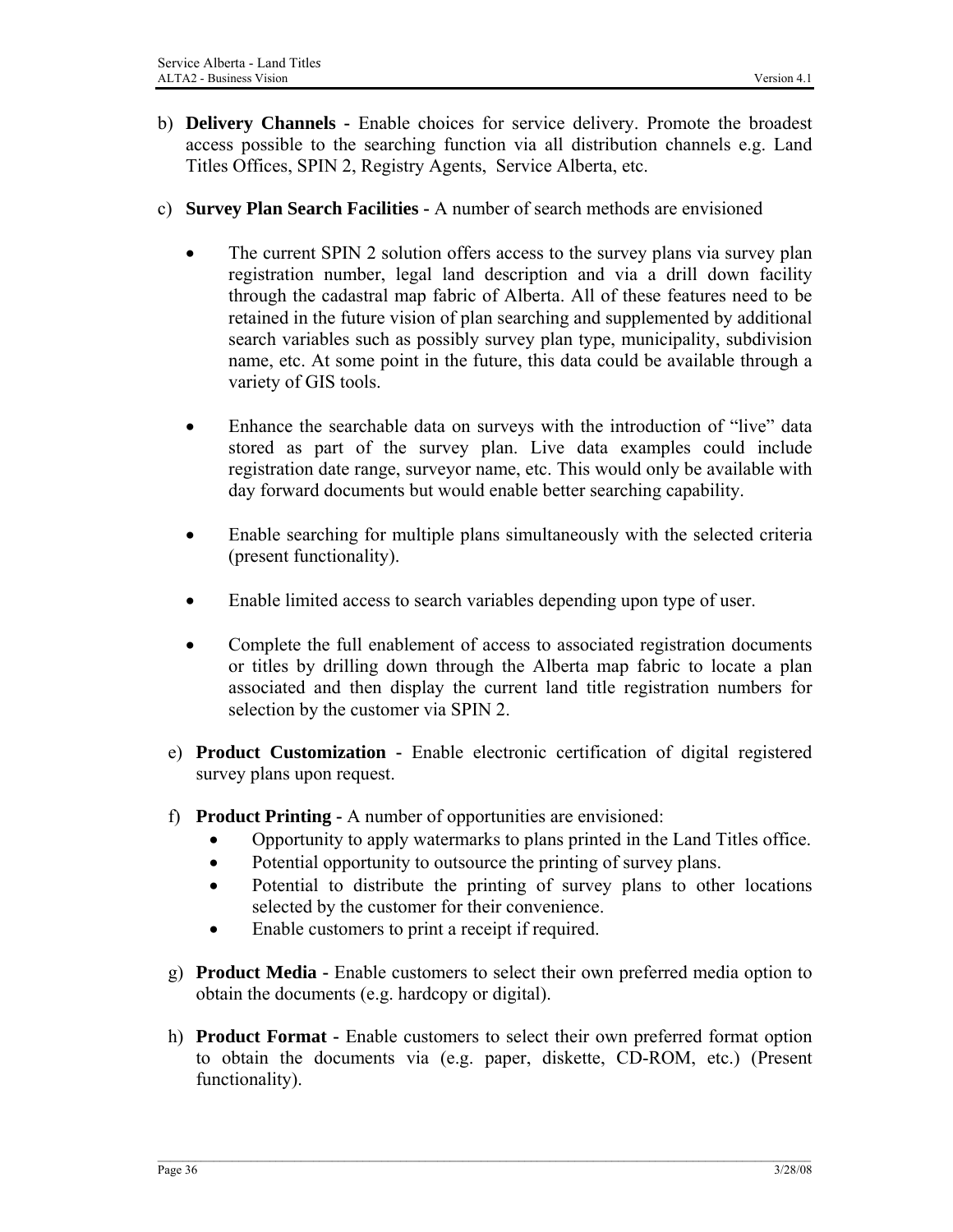- i) **Product Payment** Enable customers to select the payment mechanism they prefer to use (e.g. credit card, on account, E-Commerce vendor account, etc.) (Present functionality).
- j) **Product Delivery** Enable customers to select their preferred delivery option to receive the documents (e.g. mail, courier, call box, pickup, email, download, etc.) (Present functionality).

## **k) Product Pricing**

- Low, level price for the printed or downloaded product regardless of the delivery channels.
- No charge to the customer for searching or viewing the low-resolution image of the survey plans.

# **8.2.5. Critical Success Factors**

- The time delay involved for AltaLIS to incorporate the plans into the map fabric must be reduced to a minimum.
- Survey plans must be accessible electronically as soon as they are registered to serve the needs of customers.

## **8.2.6. Benefits**

| Vision Item               | <b>Benefits</b>                                                                                                                                                                                                            |
|---------------------------|----------------------------------------------------------------------------------------------------------------------------------------------------------------------------------------------------------------------------|
| <b>Product Format</b>     | Digital format of survey plans eliminates the manual processing of storing<br>paper or mylar copies and eliminates the manual retrieval process.<br>Enables the self service delivery model, e.g., savings at the counter. |
| Access to Survey<br>Plans | Prevents any potential business decisions being made on the basis of<br>outdated survey plan data.                                                                                                                         |
| Delivery                  | Potential to increase sales with increased access points.                                                                                                                                                                  |
| Channels                  | Enables customer choice.                                                                                                                                                                                                   |
|                           | Registry agents will be able to obtain the survey plans directly for their<br>customers.                                                                                                                                   |
|                           | Service Alberta integration should be relatively easy to achieve, as the<br>service would be constructed to fit the self-serve model.                                                                                      |
| <b>Search Facilities</b>  | Enhanced level of customer and LTO satisfaction with search options.<br>$\bullet$                                                                                                                                          |
| Product                   | Elimination of the manual certification effort.<br>$\bullet$                                                                                                                                                               |
| Customization             | Enhanced level of customer satisfaction with customization options.                                                                                                                                                        |
| <b>Product Printing</b>   | Potential for reduced amount of printing in LTO.<br>$\bullet$                                                                                                                                                              |
|                           | Customer now has digital format of the plan giving them additional                                                                                                                                                         |
|                           | printing options.                                                                                                                                                                                                          |
|                           | Enhanced level of customer satisfaction with customization options.                                                                                                                                                        |
| Product Media             | Enhanced level of customer satisfaction with customer options.<br>$\bullet$                                                                                                                                                |
| <b>Product Payment</b>    | Enhanced level of customer satisfaction with customer options.<br>$\bullet$                                                                                                                                                |
| Product Delivery          | Enhanced level of customer satisfaction with customer options.                                                                                                                                                             |

TABLE 8.0 – BENEFITS (SURVEY PLAN SEARCHES)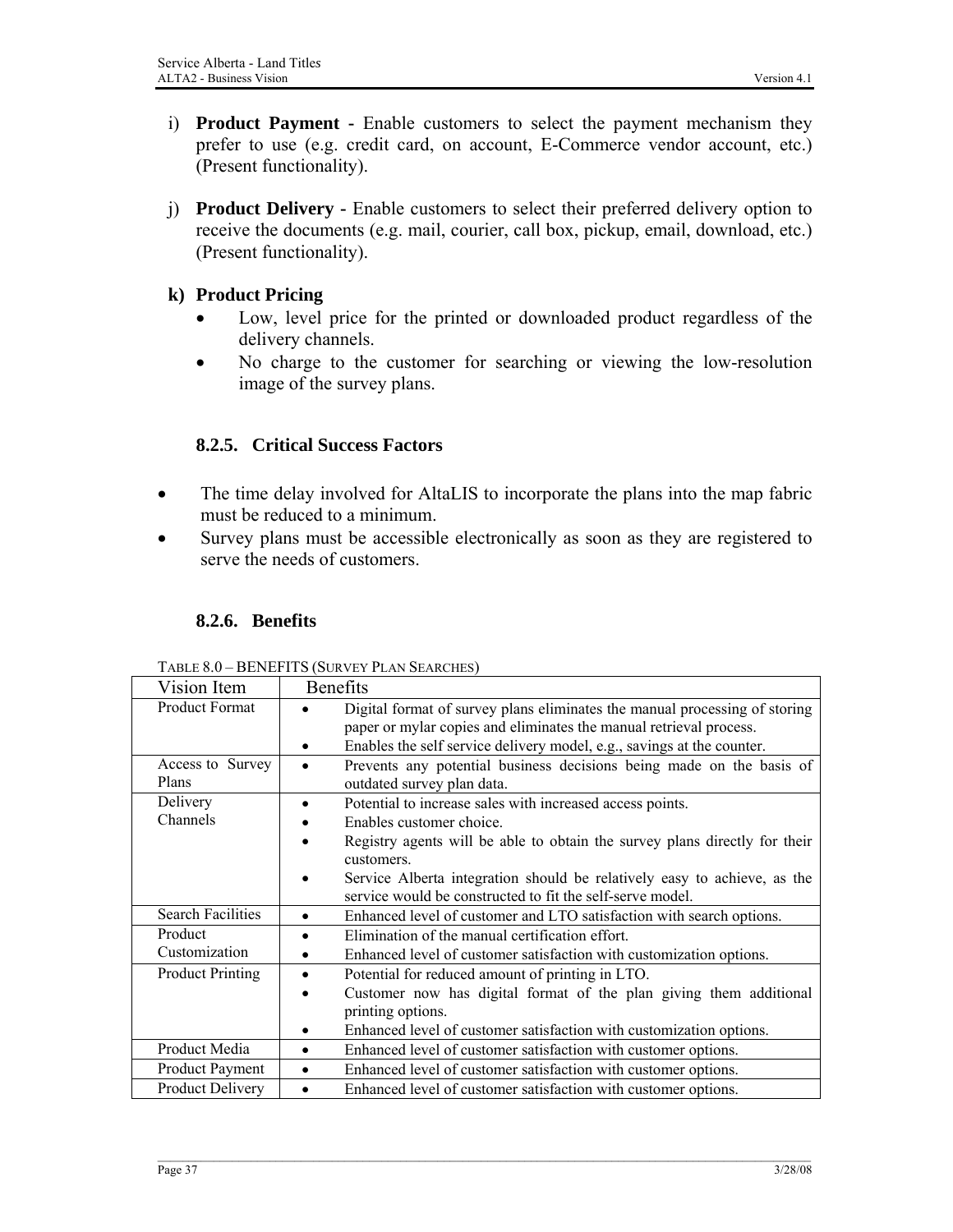### **8.2.7. Delivery Channels and Constraints**

The following table outlines the proposed distribution points. Proposed methods are tagged with "*(new)*".

| <b>Delivery</b><br><b>Channel</b> | <b>Request</b><br><b>Submission</b> | <b>Document</b><br><b>Distribution</b> |
|-----------------------------------|-------------------------------------|----------------------------------------|
| Mail                              |                                     |                                        |
| E-mail                            |                                     |                                        |
| Courier                           |                                     |                                        |
| Fax                               |                                     |                                        |
| <b>Counter Service</b>            |                                     |                                        |
| Internet                          |                                     |                                        |
| Service Alberta                   | new <sup>'</sup>                    |                                        |

TABLE 9.0 – DELIVERY CHANNELS (SURVEY PLAN SEARCHES)

#### **8.3. Land Title Searches**

#### **8.3.1. Business Goal**

Enable easy access to all Alberta registered land titles electronically. Current business volumes are at approximately 4.0 million annually or approximately 19,000 per day.

#### **8.3.2. Current Process**

Land Title Office users, SPIN 2, government users and Registry agents can all request title searches. A title search is available by selection of either the legal land description, by land title registration number, LINC number or SPIN 2 map search. This function handles the distribution of both current and historical land title information. Land Titles can provide a copy or certified copy of the title only as a part of a registration package or via SPIN 2.

#### **8.3.3. Current Issues**

•

#### **Processing**

• All external title searches are handled in a separate search environment, SPIN 2, which has its own costs and overheads associated with it. With changes to the system, it is possible to integrate some portions of this 2<sup>nd</sup> environment to achieve some cost savings and perhaps some performance improvements.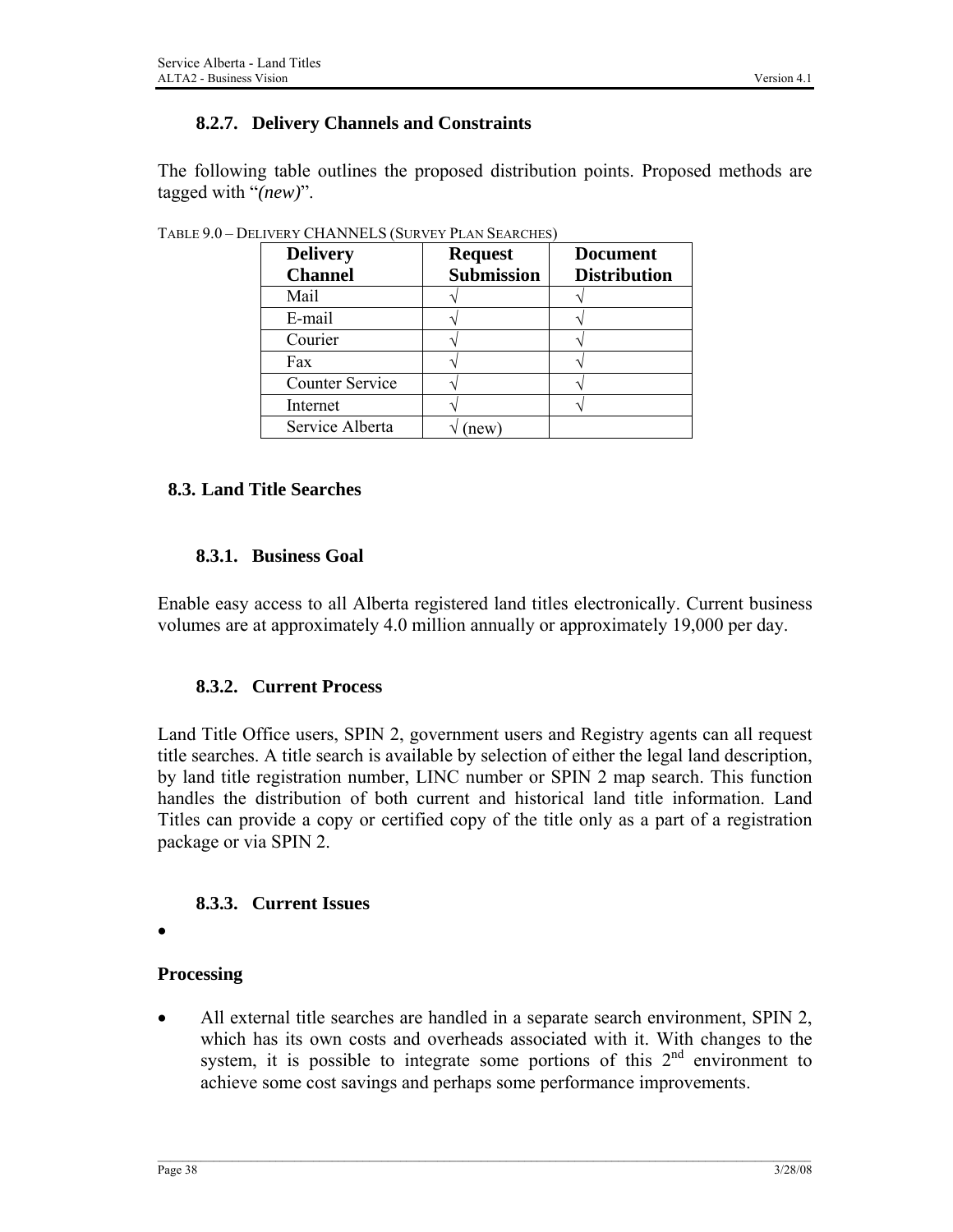#### **Scope of ALTA Database**

• Titles that were cancelled prior to the establishment of ALTA are not converted on the new system and therefore are not available for electronic search.

# **Product Pricing**

- A two-tiered pricing system has been legislated.
- Customer feedback indicates objection to higher cost for self-service options.

# **8.3.4. Future Vision - ALTA 2**

All titles and registered documents would be stored electronically and available on-line for searching at reduced, cost recovery rates, via a broader choice of access/delivery channels.

- a) **Product Format** Have all titles on-line to enable rapid retrieval and distribution to customers and to enable the self-serve model being added to the distribution channels for this product.
- b) **Delivery Channels** Enable equal opportunity for service delivery. Promote the broadest access possible to the searching function via all distribution channels e.g. Land Titles Offices, SPIN 2 / Web Services, Registry Agents, Service Alberta, etc.
- c) **Title Search Facilities** A number of search methods are envisioned and many already in production through the SPIN 2 System.
	- Enable an enhanced level of title search fields such as municipal address.
	- Enable searching for multiple titles simultaneously.
	- Enable access to search variables depending upon type of user and good information management practices.
	- Enable access to titles by drilling down through the Alberta map fabric to locate the property and then to obtain the current title for the property.
	- Access to complete historical searches on line, once imaging and indexing of unconverted historical titles is completed.
- d) **Product Customization** Enable electronic certification of all land titles.
- e) **Product Media** Enable customers to select their own preferred media from a set of options to obtain the title via (e.g. hardcopy, digital etc.)
- f) **Product Payment** Enable customers to select the payment mechanism they prefer to use. With the introduction of self-serve comes a requirement to process E-Commerce credit card transactions. Other forms of payment could be debit cards, cheque, or on account depending upon, to some degree, the delivery channel chosen.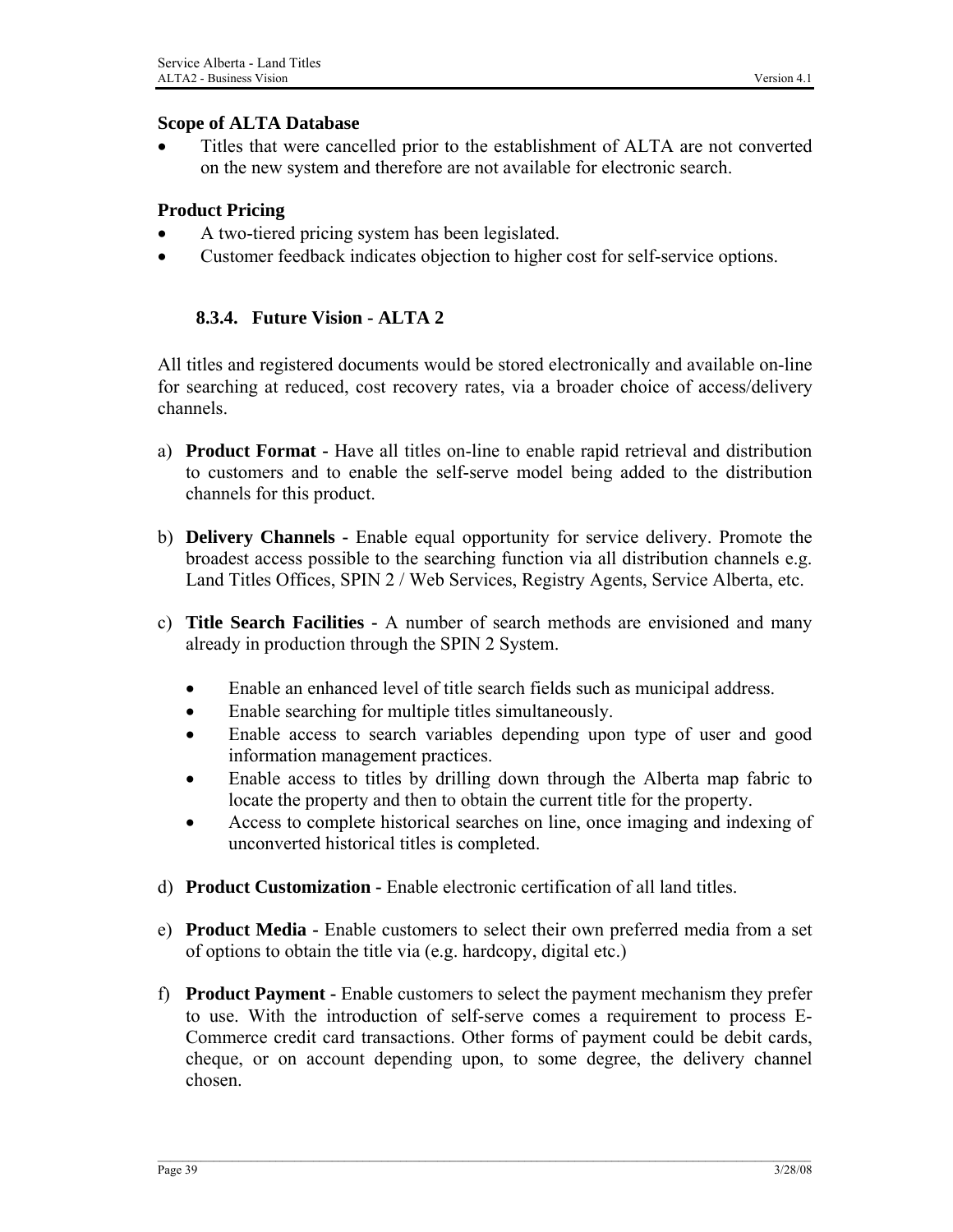- g) **Product Delivery** Enable customers to select their preferred delivery option to receive the titles, e.g. mail, courier, call box, pickup, email, download, etc.
- h) **Product Pricing** Pursue cost recovery pricing for the product dependant upon the delivery channel and service provided.

# **8.3.5. Critical Success Factors**

- Search function must be flexible and provide alternative methods and tools for searching in a FOIP compliant manner.
- Title data and title searches must continue to reflect current information.

#### **8.3.6. Benefits**

TABLE 10.0 – BENEFITS (LAND TITLE SEARCHES)

| Vision Item             | <b>Benefits</b>                                                                                                                              |
|-------------------------|----------------------------------------------------------------------------------------------------------------------------------------------|
| Delivery                | Self-serve model allows consumers who wish to request the product directly<br>$\bullet$                                                      |
| Channels                | can do so at any time.                                                                                                                       |
|                         | Service Alberta integration should be relatively easy to achieve, as the service<br>$\bullet$<br>is constructed to fit the self-serve model. |
| Title Search            | Improved ability to locate the title with geographic drill down capability and<br>$\bullet$                                                  |
| Facilities              | other search criteria.                                                                                                                       |
| Product                 | Elimination of the manual certification effort.<br>$\bullet$                                                                                 |
| Customization           | Enhanced level of customer satisfaction with customer options.<br>$\bullet$                                                                  |
| <b>Product Content</b>  | Potential opportunity to increase sales with title data being supplemented with<br>٠                                                         |
|                         | other data                                                                                                                                   |
|                         | Enhanced customer satisfaction with product.<br>$\bullet$                                                                                    |
| Product Media           | Enhanced level of customer satisfaction with customer options.<br>$\bullet$                                                                  |
| <b>Product Payment</b>  | Enhanced level of customer satisfaction with customer options.<br>$\bullet$                                                                  |
| <b>Product Delivery</b> | Enhanced level of customer satisfaction with customer options.<br>$\bullet$                                                                  |
| <b>Product Pricing</b>  | Potentially lower cost for customers.<br>$\bullet$                                                                                           |
|                         | Enhanced level of customer satisfaction.<br>$\bullet$                                                                                        |
|                         | Standard pricing will simplify systems and accounting.                                                                                       |

#### **8.3.7. Delivery Channels and Constraints**

The following table outlines the proposed distribution points. Proposed methods are tagged with "*(new)*".

| <b>Delivery</b><br><b>Channel</b> | <b>Request</b><br><b>Submission</b> | <b>Land Titles</b><br><b>Distribution</b> |
|-----------------------------------|-------------------------------------|-------------------------------------------|
| Mail                              |                                     |                                           |
| E-mail                            |                                     |                                           |
| Courier                           |                                     |                                           |
| Fax                               |                                     |                                           |

TABLE 11.0 – DELIVERY CHANNELS (AND TITLE SEARCHES)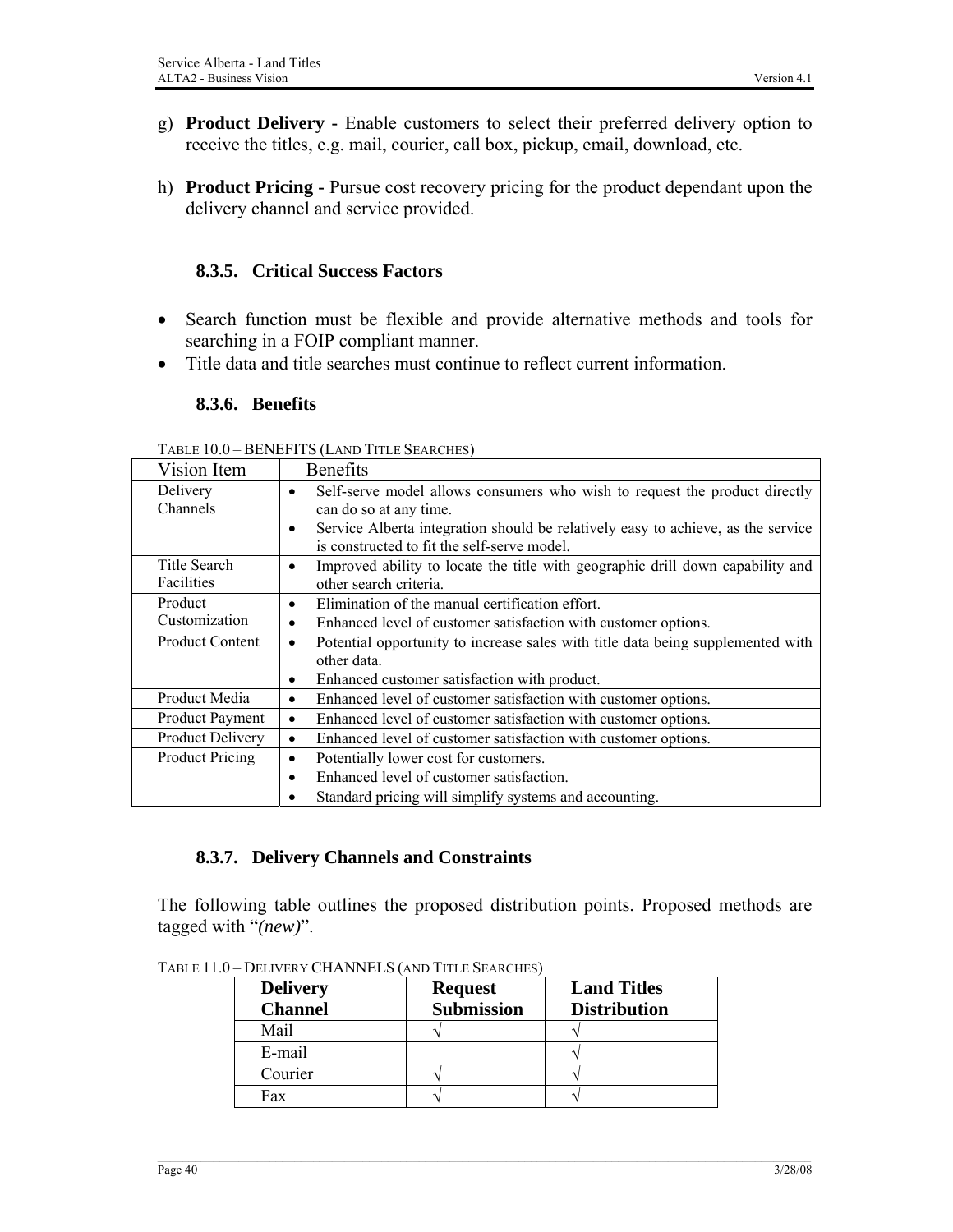| <b>Delivery</b><br><b>Channel</b> | <b>Request</b><br><b>Submission</b> | <b>Land Titles</b><br><b>Distribution</b> |
|-----------------------------------|-------------------------------------|-------------------------------------------|
| <b>Counter Service</b>            |                                     |                                           |
| Self-Service                      | (new)                               | (new)                                     |
| Internet                          | new)                                |                                           |
| One-Window                        | new                                 | new                                       |

**Self-Service -** Access to computer terminals for customers to access SPIN 2 at the Land Titles counter or other locations to get their own search done instead of having to leave Land Titles to go to a Registry Agent location for a search and then return back to Land Titles to complete the service they had intended to complete.

**Customer Access through the Internet -** Enable self-serve searching via SPIN 2 to the public for those that want the convenience of obtaining the data at their desktop.

**Service Alberta -** Offer links to this service through any and all one-window channels.

#### **8.4. Document Searches**

#### **8.4.1. Business Goal**

Enable easy access to all Alberta registered land documents electronically via SPIN 2. Current business volumes are approximately 300,000 annually or approximately 143 per hour.

#### **8.4.2. Current Process**

Registration of a land title or subordinate interests registered against a land title is based upon information in legal documents that are retained by Land Titles. These legal documents are presently imaged after registration and then retrieved by document registration number.

A customer may mail, courier, fax or come into the Land Titles or Registry Agent Office in person to obtain a copy of documents. An SPIN 2 user can obtain a copy of these documents (from the mid-70's forward) for their own business purposes (but not for resale) by ordering online. Requests for documents stored in hard copy format are queued in the SPIN 2 ODS system for further processing.

#### **8.4.3. Current Issues**

#### **Paper Documents**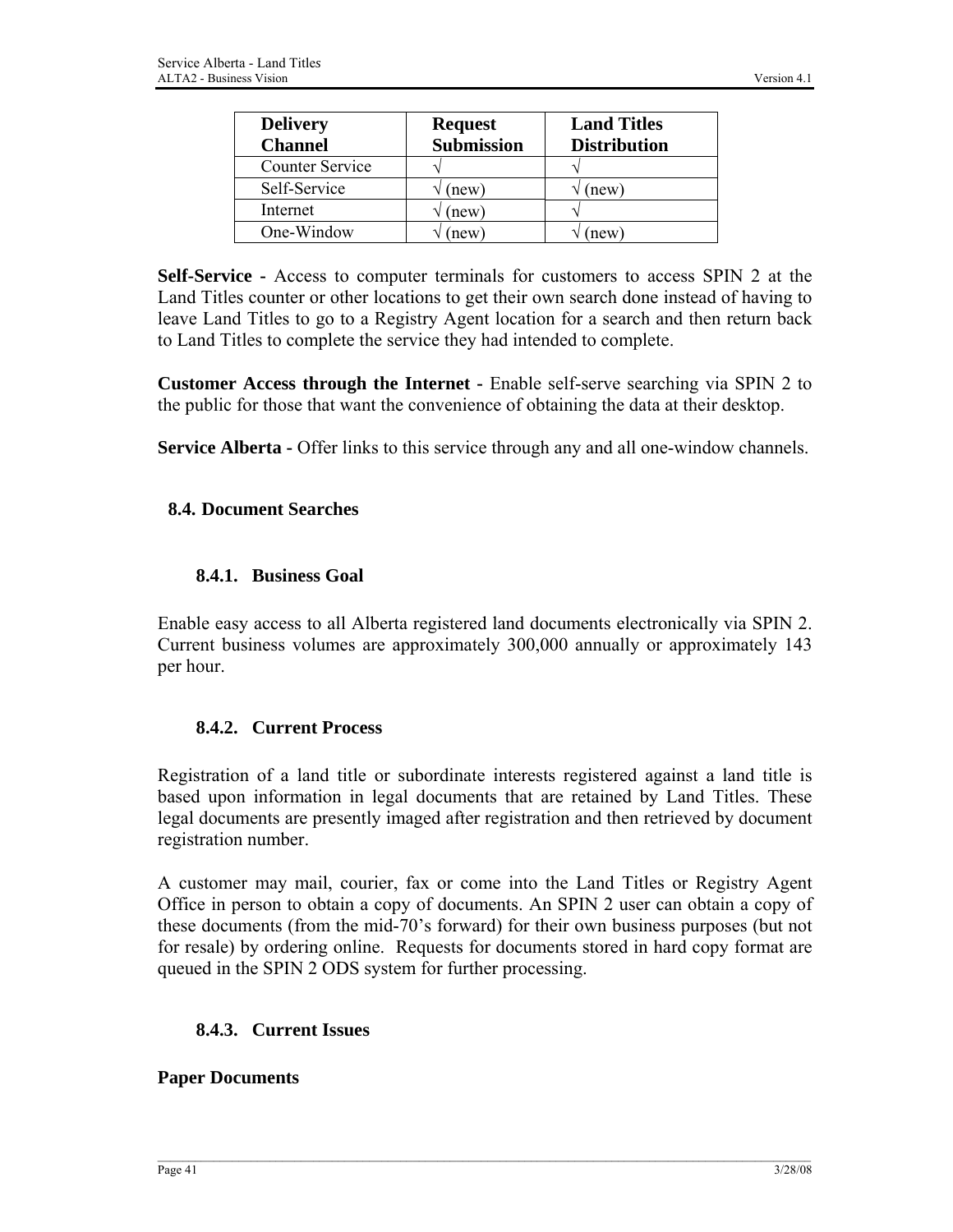- Paper documents being retrieved, are subject to loss between the time that they leave the file cabinets and are returned.
- Manual process to retrieve documents is time consuming
- Paper documents deteriorate with normal wear and tear.
- No backup of paper documents are maintained.

#### **Microfilmed Documents**

- Some forms and vintage of microfilmed documents do not have backups
- Some forms and vintage of microfilm rolls are deteriorating
- Manual process to retrieve documents is time consuming

#### **Access**

• Not all documents are available through all channels. There is huge pressure for self-serve.

#### **Product Pricing**

There may be an opportunity to reduce costs when delivery becomes fully automated.

#### **8.4.4. Future Vision – ALTA 2**

All documents would be stored in a digital format and available on-line for searching.

- a) **Product Format** Have all documents in digital format to enable rapid retrieval and distribution to customers and to enable the self-serve model being added to the distribution channels for this product.
- b) **Document Conversion** Undertake a long-term project to convert the existing microfilmed and paper documents to digital images. The conversion of microfilmed documents to a digital format, has resulted in the old ODS system be phased out and replaced by SPIN2
- c) **Delivery Channels** Enable equal opportunity for service delivery. Promote the broadest access possible to the searching function via all distribution channels (e.g. Registry Agents, SPIN 2, Service Alberta, etc.)
- d) **Document Search Facilities** A number of search methods are envisioned
	- Enter a link to document searches via the titles
	- Enable access to documents by drilling down through the Alberta map fabric to locate the current title associated with a property, and then to the documents associated with that title.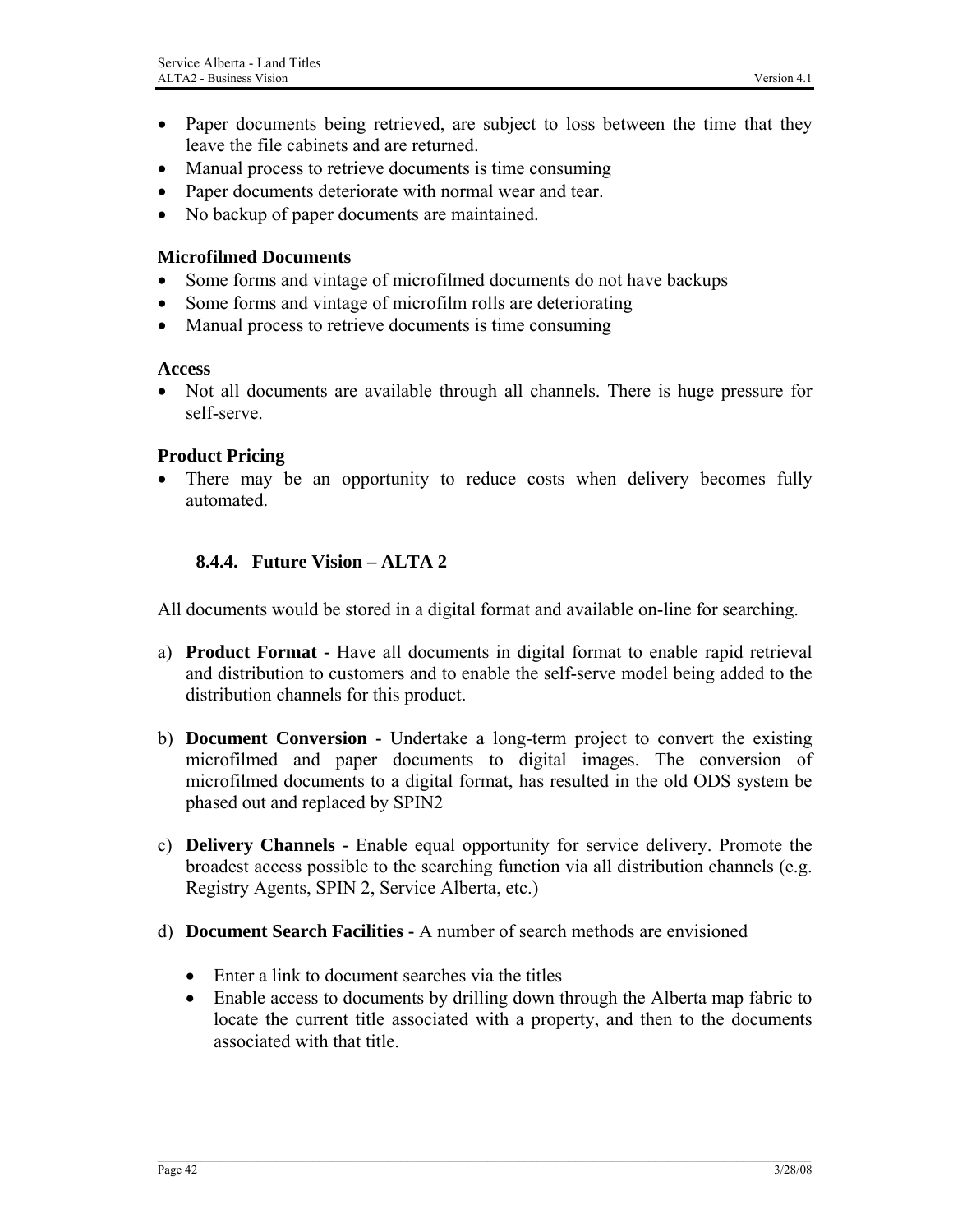- e) **Product Customization** Enable electronic certification of digitally registered documents upon request. Enable customers to select the pages of the document to be purchased e.g. just page one, just the  $1<sup>st</sup>$  and last pages, all pages, etc.
- f) **Product Media** Enable customers to select their own preferred media option to obtain the documents via e.g. hardcopy, digital, etc.
- g) **Product Format** Enable customers to select their own preferred format option to obtain the documents via e.g. paper, diskette, etc
- h) **Product Payment** Enable customers to select the payment mechanism they prefer to use. With the introduction of self-serve comes a requirement to process E-Commerce credit card transactions. Other forms of payment could be debit cards, cheque, or on account; depending upon, to some degree, who provides the service.
- i) **Product Delivery** Enable customers to select their preferred delivery option to receive the documents e.g. mail, courier, call box, pickup, email, download, etc.
- j) **Product Pricing** Uniform cost recovery, level pricing for the product regardless of the delivery channel.

# **8.4.5. Critical Success Factors**

- Search function must be flexible and provide alternative methods and tools for searching in a FOIP / Personal Privacy compliant manner.
- Documents must be accessible electronically as soon as they are registered to serve the needs of customers subsequent to the registration.

# **8.4.6. Benefits**

| Vision Item           | <b>Benefits</b>                                                                                                                                                                                                                 |  |
|-----------------------|---------------------------------------------------------------------------------------------------------------------------------------------------------------------------------------------------------------------------------|--|
| <b>Product Format</b> | Digital format of documents eliminates the manual processing of<br>microfilm and the paper retrieval process.<br>Reduced turnaround time for document retrieve.<br>Opens up delivery channels that are not currently available. |  |
| Document              | Enables simplification of the document search process by eliminating<br>$\bullet$                                                                                                                                               |  |
| Conversion            | the manual paper process and the microfilm search process.                                                                                                                                                                      |  |
|                       | Eliminates the requirement for the ODS system.<br>$\bullet$                                                                                                                                                                     |  |
|                       | Preserves old paper documents and eliminates the risk of loss.                                                                                                                                                                  |  |
| Delivery Channels     | Self-serve model allows consumers who wish to request the product<br>$\bullet$<br>directly can do so at any time.                                                                                                               |  |
|                       | Customers will be able to obtain the documents directly rather than                                                                                                                                                             |  |
|                       | have to fax or run it into LTO.                                                                                                                                                                                                 |  |
|                       | One-Window integration should be relatively easy to achieve, as the                                                                                                                                                             |  |
|                       | service would be constructed to fit the self-serve model.                                                                                                                                                                       |  |

TABLE 12.0 – BENEFITS (DOCUMENT SEARCHES)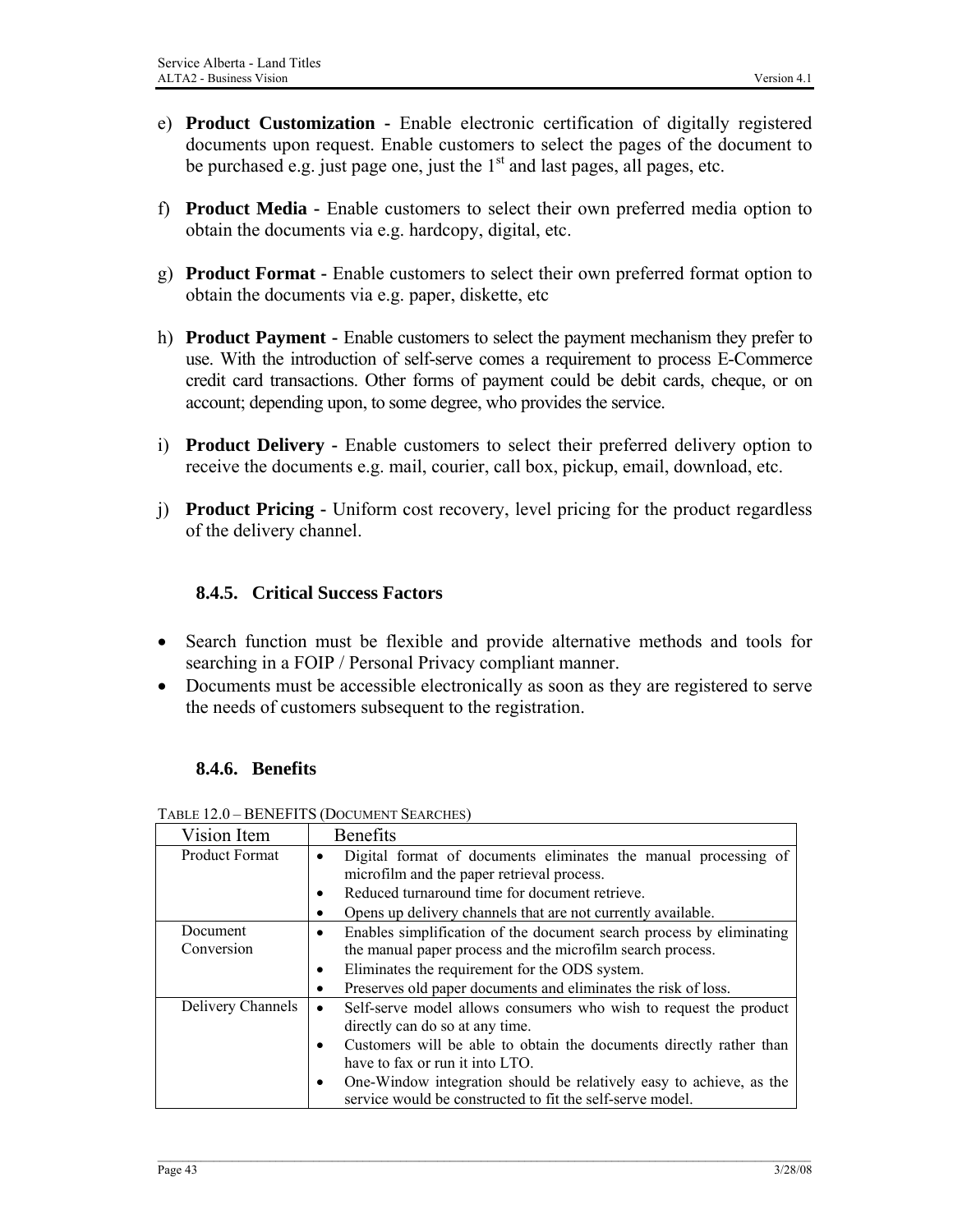| Vision Item            | <b>Benefits</b>                                                     |
|------------------------|---------------------------------------------------------------------|
| Product                | Elimination of the manual certification effort.<br>$\bullet$        |
| Customization          | Enhanced level of customer satisfaction with customer options.<br>٠ |
| Product Media          | Potentially reduced printing costs at LTO.                          |
|                        | Enhanced level of customer satisfaction with customer options.      |
| <b>Product Payment</b> | Enhanced level of customer satisfaction with customer options.<br>٠ |
| Product Delivery       | Enhanced level of customer satisfaction with customer options.      |
| <b>Product Pricing</b> | Lower cost for customers.<br>$\bullet$                              |
|                        | Enhanced level of customer satisfaction.                            |
|                        | Standard pricing will simplify systems and accounting.              |

### **8.4.7. Delivery Channels and Constraints**

The following table outlines the proposed distribution points. Proposed methods are tagged with "*(new)*".

| <b>Delivery</b><br><b>Channel</b> | <b>Request</b><br><b>Submission</b> | <b>Document</b><br><b>Distribution</b> |
|-----------------------------------|-------------------------------------|----------------------------------------|
| Mail                              |                                     |                                        |
| E-mail                            |                                     |                                        |
| Courier                           |                                     |                                        |
| Fax                               |                                     |                                        |
| <b>Counter Services</b>           |                                     |                                        |
| Self-Service                      | (new)                               | new)                                   |
| Internet / SPIN 2                 |                                     |                                        |
| Service Alberta                   | new)                                | new                                    |

TABLE 13.0 – DELIVERY CHANNELS (DOCUMENT SEARCHES)

## **Constraints**

- Restrict Alberta Land Titles account holders to use of the on-line service to reduce the number of mailed, faxed or courier requests coming into Land Titles.
- To accommodate this AGNPAC has been replaced with the Alberta SuperNet high-speed communications infrastructure.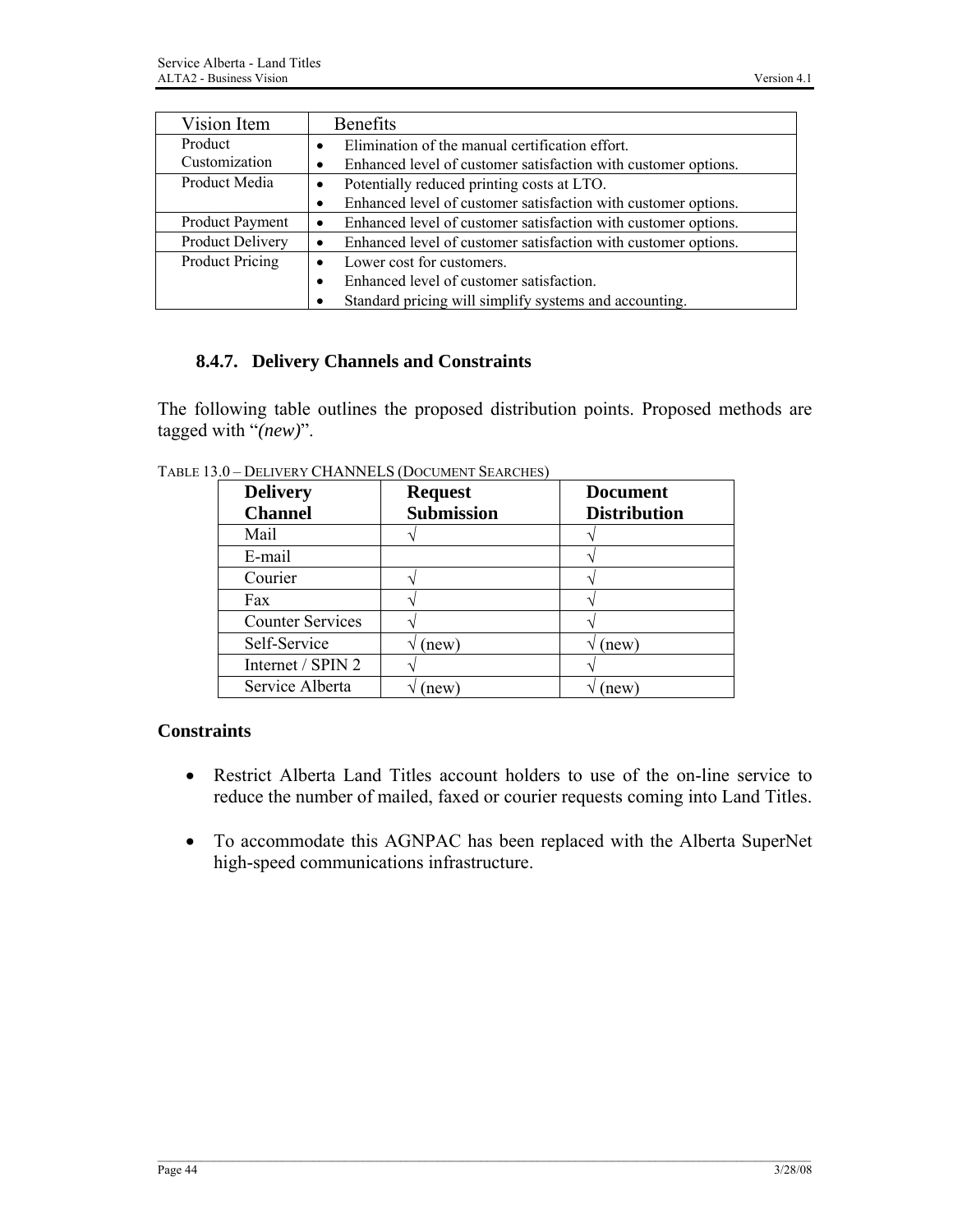# **9. Source Document Archiving**

### **9.1. Business Goal**

Enable the safe retention and fast and efficient retrieval of source documents from the Land Titles document registration process. Approximately 4,200 multi-paged documents must be archived daily.

### **9.2. Current Process**

In keeping with the Torrens System, Alberta retains original source documents. These include all instruments that cause a title to be cancelled and a new title to be created or caused a registration or removal of an interest from a title. Over the years, Land Titles has used several types of media for long-term storage: paper, microfiche, microfilm and Mylar (plans).

From 1975 (Edmonton) and 1973 (Calgary), all Land Titles' documents are digitally imaged and available online via SPIN 2. The original paper versions of the documents are sent to ARC for long-term storage. Because of this process, Land Titles maintains its repository of documents relating to southern land in Calgary and northern land in Edmonton. The Alberta Records Centre houses a complete set of archival records.

As of late 1999, the entire plan archives have been imaged and made available across the WEB via the SPIN system. The surveys system has been re-engineered and the archive is maintained, day forward, in a digital form.

#### **9.3. Current Issues**

#### **Document Storage**

• There is significant exposure if paper documents that have never been microfilmed were lost in a fire or other form of disaster. Land Titles could be held liable if they were unable to produce the original documents.

#### **Digitizing Old Documents**

• Old documents from the past come in a variety of shapes and sizes, rolls, books, etc. The variety in the originals, as well as the fragility of some documents due to their age, means that some of the paper documents, microfilm rolls, and microfiche are in a very fragile state and deteriorating. The digitization of these documents will not be straightforward. A quality assurance process will be resource and time intensive.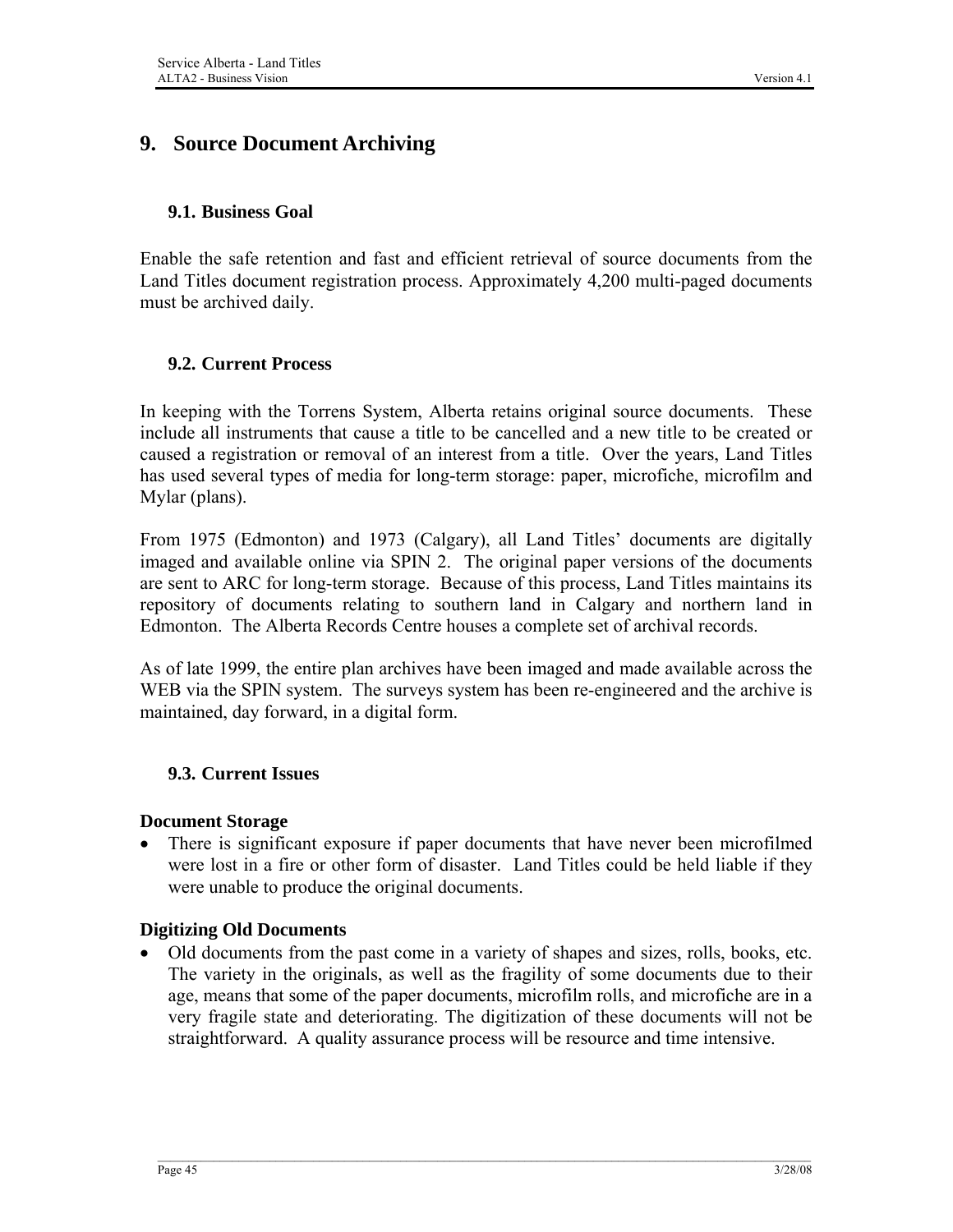#### **Duplicate Registration Numbers**

- Due to the two repositories of data, duplicate numbers exist in registered documents between Edmonton and Calgary.
- Similarly, duplicate numbers exist for plans and documents.
- A process to handle duplicate numbers must be identified as part of the imaging project.

#### **9.4. Future Vision - ALTA 2**

Land Titles will change the business practice from creating the archive and working copies of documents from a back-end process to a front-end process. In the future, it is assumed that there will continue to be some customers that wish to submit paper documents for registration. The procedures for processing those documents would commence with capturing a digital copy of all the documents to allow their insertion into a digital examination environment.

- a) **"Original" Record** In future the electronic document will replace the paper document as the original record subsequent to the document being registered at Land Titles.
- b) **Digital Documents** In future, there will be additional avenues for documents entering Land Titles in a digital form:
	- Paper documents coming into Land Titles may be digitized upon receipt.
	- Digital documents submitted via secure transmission means from approved submission agencies.
	- Existing card files for all non-title affecting documents would be replaced with documents registered and indexed within ALTA itself, eliminating the need for card file records.
- c) **Historical Documents Digitizing** Over the course of the next several years, all original source documents will be digitized to facilitate access as well as to provide improved backup security:
	- Paper documents document rolls, books, single or multi-paged documents will be digitized.
	- Microfilmed documentswill be transferred to a digital format.
- d) **Digitized Document Standards** Supported by current research of industry standards, the document imaging standard within Land Titles is TIFF Group 4. The adoption of future standards would be contingent on its compatibility with the existing format.
- e) **Document Retention Schedule** The document retention schedule for the paper version of documents not submitted electronically will be reviewed and if necessary amended to reflect a shorter retention time as the electronic image becomes the "original" record.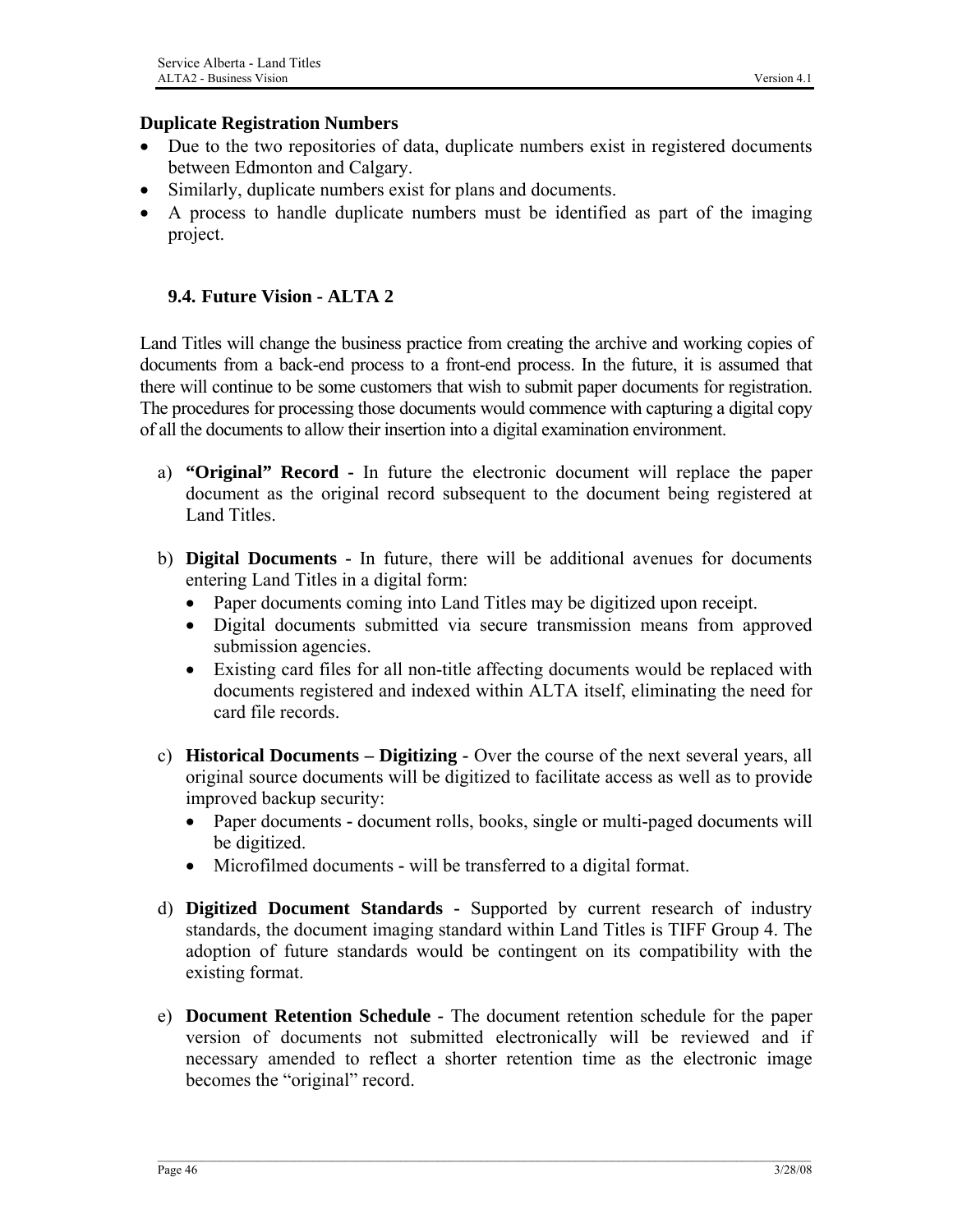f) **Document Indexing -** Indexing maintained in ALTA can be used as a method to search and access an imaged document. Documents can be accessed directly by registration number from the Image repository.

Business workshops held during the preparation of this document identified a number of detailed requirements for examination operations. This list represents some very preliminary requirements for the document imaging component. Detailed requirements development will occur following confirmation of the vision by the stakeholders; however, it is worthwhile to begin documenting these requirements to preserve them for these future phases in the ALTA 2 project.

TABLE 14.0 – REQUIREMENTS (SOURCE DOCUMENT ARCHIVING)

| <b>Requirement:</b>                                                                                        |
|------------------------------------------------------------------------------------------------------------|
| Daybooks could be imaged for resolving conflicts with document searches.                                   |
| Documents resubmitted with corrected errors will need to have the existing image altered or<br>replaced.   |
| Viewing a document will require either the capability to zoom into sections of the document or to ask      |
| customers to use a large text font when creating the original document. Presently some customers use a     |
| very small font.                                                                                           |
| Need to add registration numbers to imaged documents.                                                      |
| Amended documents - Have documents that are being amended flagged with a sticker so that staff             |
| is immediately aware that there was a change to the document.                                              |
| Enable document versioning.                                                                                |
| System needs to accommodate special forms. Not all documents of one type are standard.                     |
| Need fast flexible means, including line by line or page scrolling, to quickly manoeuvre through a         |
| document. Need to be able to link directly to $1st$ page, last page, $4th$ page, etc. quickly with minimal |
| keystrokes or page scrolling.                                                                              |
| Ability to connect a land ID to registered documents as part of the registration process.                  |
| Requirement to accurately label each document that has been scanned and to maintain its link to its        |
| source DRR.                                                                                                |
| Viewing the complete image may require a separate screen or large screens. Capability to have              |
| either option in future.                                                                                   |
| Capability to add, change, replace or remove images in future.                                             |
| Requirement to print selected pages of an image.                                                           |

# **9.5. Critical Success Factors**

- All digitized documents will be retrievable by document registration number.
- Documents will be available for searching immediately after registration.
- Images will be integrated as part of the overall process and application, including workflow, examination, registration and archiving.

# **9.6. Benefits**

The benefits of source document archiving in a digital format are significant.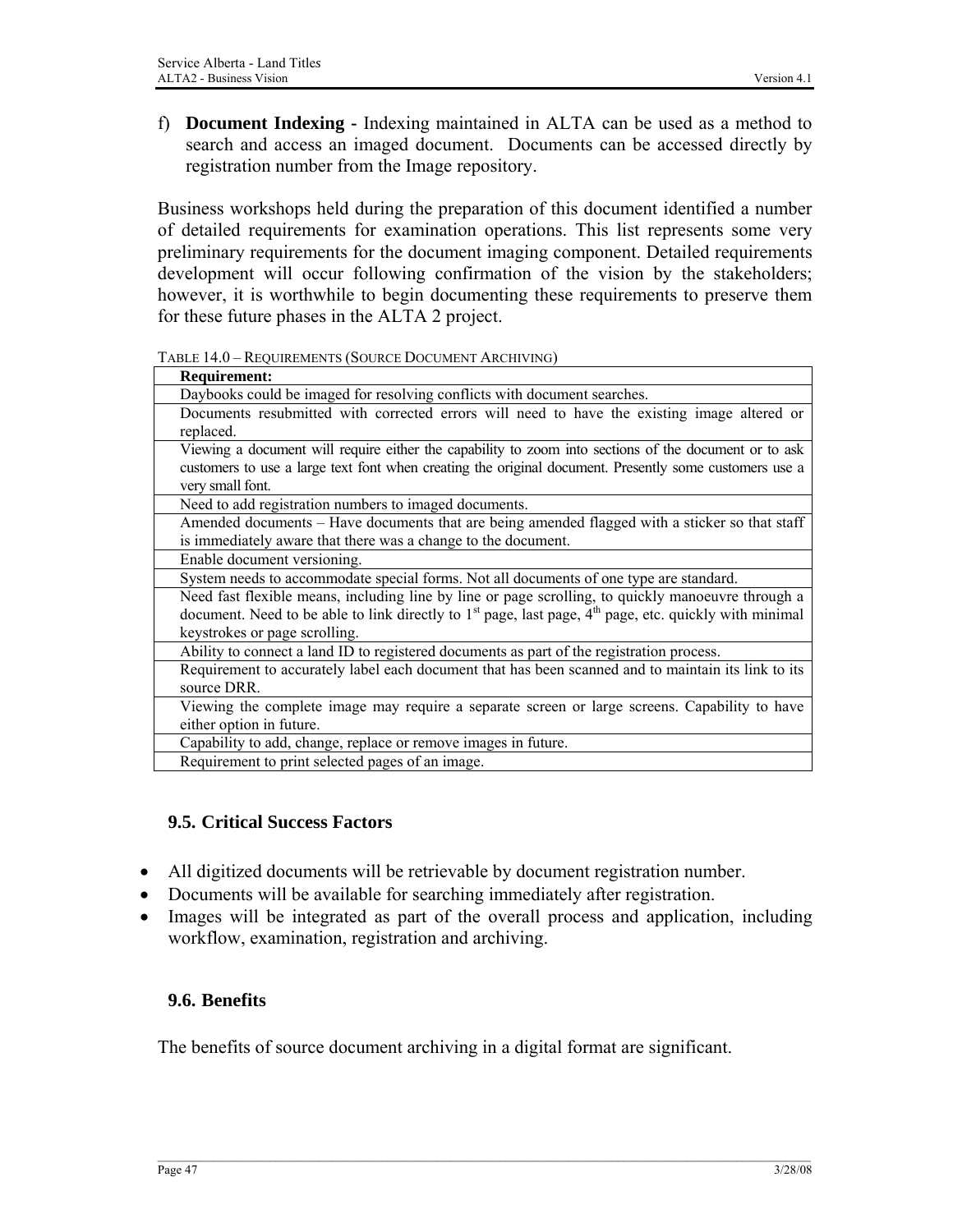| TABLE 15.0 - BENEFITS (SOURCE DOCUMENT ARCHIVING) |
|---------------------------------------------------|
|                                                   |

| Vision Item                               | Benefits                                                                                                                                                                                                                                                                                                                                                                                                                                                                                                                                                                                                                                                                                                                                                                                                                                                                                                                                                                                                                                                                                                                                                                                                                                                                                                                                                                                                                                                                                                                                                                                                                     |
|-------------------------------------------|------------------------------------------------------------------------------------------------------------------------------------------------------------------------------------------------------------------------------------------------------------------------------------------------------------------------------------------------------------------------------------------------------------------------------------------------------------------------------------------------------------------------------------------------------------------------------------------------------------------------------------------------------------------------------------------------------------------------------------------------------------------------------------------------------------------------------------------------------------------------------------------------------------------------------------------------------------------------------------------------------------------------------------------------------------------------------------------------------------------------------------------------------------------------------------------------------------------------------------------------------------------------------------------------------------------------------------------------------------------------------------------------------------------------------------------------------------------------------------------------------------------------------------------------------------------------------------------------------------------------------|
| Electronic<br>Original<br>Record          | Reduces or eliminates storage and backup issues related to paper documents.<br>$\bullet$<br>Eliminates the need to go back to the paper copy of the documents.<br>$\bullet$                                                                                                                                                                                                                                                                                                                                                                                                                                                                                                                                                                                                                                                                                                                                                                                                                                                                                                                                                                                                                                                                                                                                                                                                                                                                                                                                                                                                                                                  |
| Digitizing<br>Documents                   | Several thousand square feet of storage in the Calgary and Edmonton Land Titles<br>$\bullet$<br>offices and at the Alberta Records Centre can be freed for other uses with the<br>digitizing of documents presently stored at these locations.<br>Enabling online self-service searching of documents for customers.<br>$\bullet$<br>Eliminates the delay while customers wait for microfilming to be completed.<br>Enables online access to documents at Registry Agent offices or through ROL<br>that was never available previously without significant manual effort and time<br>delays to locate the document.<br>Improving customer search capabilities and responsiveness.<br>$\bullet$<br>Enabling Calgary to respond to customer requests for registered documents from<br>just completed registrations much sooner than is presently the practice.<br>Eliminating the need for boxes of documents being transferred from Calgary<br>$\bullet$<br>Land Titles to Edmonton Land Titles and then on to the Alberta Records Centre.<br>Enhanced access to documents will improve the workflow process in the<br>$\bullet$<br>examinations area.<br>A central image repository would enable the operation of a centralized work.<br>$\bullet$<br>queue for document and survey registration based accessible from any location<br>and based on province wide priorities.<br>A central image repository would enable customers across the province to view<br>$\bullet$<br>and obtain documents regardless of where they were registered.<br>Reduces potential liability for claims against the government.<br>$\bullet$ |
| Digitized<br>Document<br><b>Standards</b> | Enable digitizing at multiple locations with commonly procured software.<br>$\bullet$<br>If documents are received in digital format the effort of archiving paper<br>$\bullet$<br>documents will be reduced.                                                                                                                                                                                                                                                                                                                                                                                                                                                                                                                                                                                                                                                                                                                                                                                                                                                                                                                                                                                                                                                                                                                                                                                                                                                                                                                                                                                                                |
| Document<br>Retention<br>Schedule         | Reduces considerably the time paper documents are held before destruction.<br>$\bullet$                                                                                                                                                                                                                                                                                                                                                                                                                                                                                                                                                                                                                                                                                                                                                                                                                                                                                                                                                                                                                                                                                                                                                                                                                                                                                                                                                                                                                                                                                                                                      |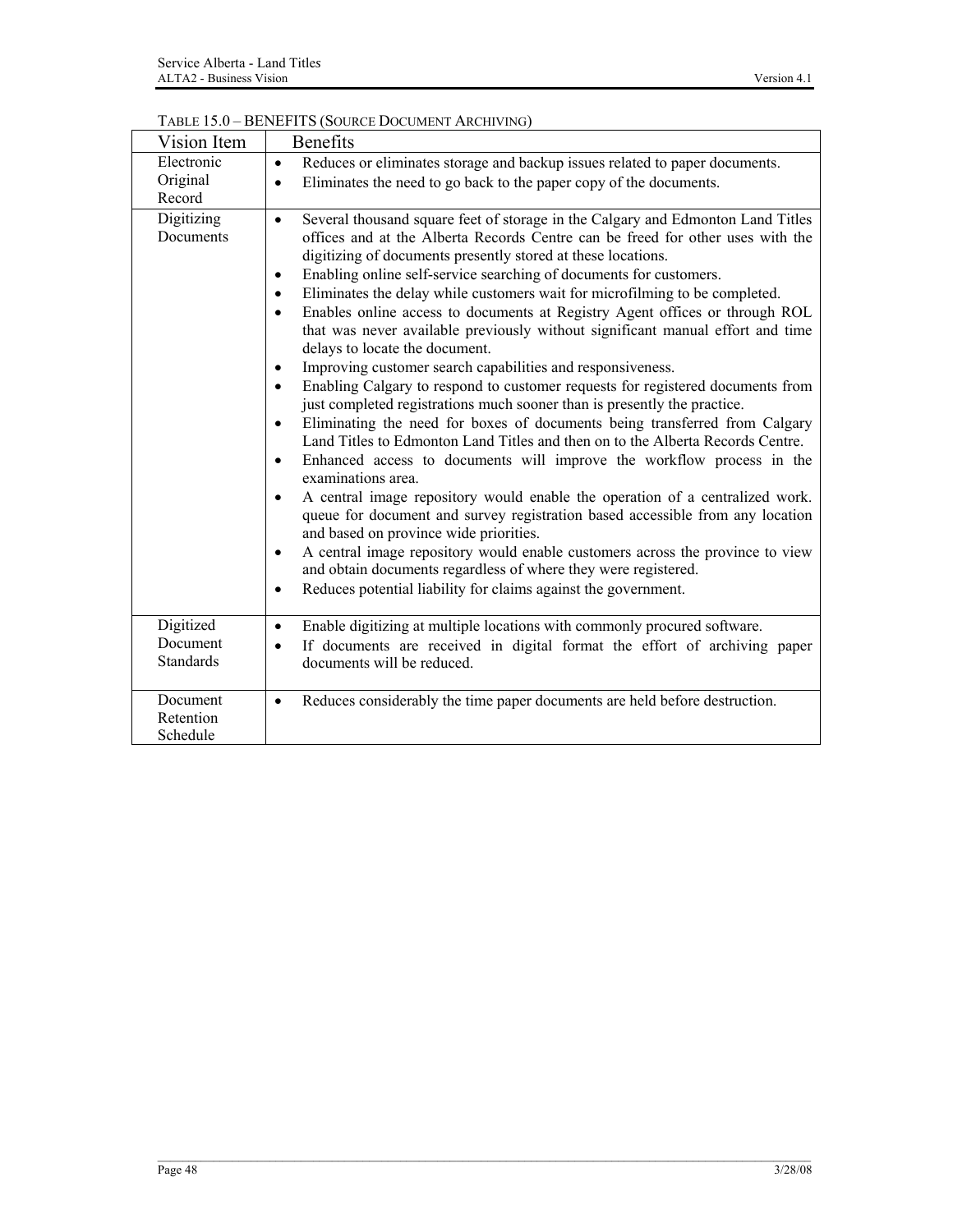# **10.Internal/External Reporting**

#### **10.1. Business Goals**

Provide an environment that promotes easy access to data for both internal and external customers.

### **10.2. Current Process**

#### **Internal Reporting**

All internal reports are generated as a result of a development request to the systems staff. A number of batch jobs generate reports used by the Land Titles operation. There are four main categories of reports: financial, statistical, exception and ad hoc. Over time a library of ad hoc reports has been accumulated which can be used as templates for new requests. No ad hoc facility for the business exists today. There are over 200 existing reports in the system library of which approximately 160 are in current use.

### **External Reporting**

External customer reporting needs are exclusively distributed in the form of bulk data. Customers make a request to the Land Titles office, the request is reviewed and estimated in terms of the effort involved in developing the solution. Requests are also reviewed to ensure compliance with FOIP regulations. Either an existing job will be modified to handle the request or a new job will be developed and tested prior to releasing the results to the customer. Thirtythree external requests were processed for 1998/1999 as an example.

#### **10.3. Current Issues**

- The current situation allows only for custom reports to be designed and coded by systems staff. This is costly and time consuming for Land Titles and its customers.
- There are insufficient computing resources and report query time to meet all customers' requests.
- No report generator tools are available for ALTA to enable management or systems support staff to generate ad hoc reports.
- Current database technology prevents LT from participating in a Service Alberta initiative that would allow customers to view data from a variety of databases throughout government.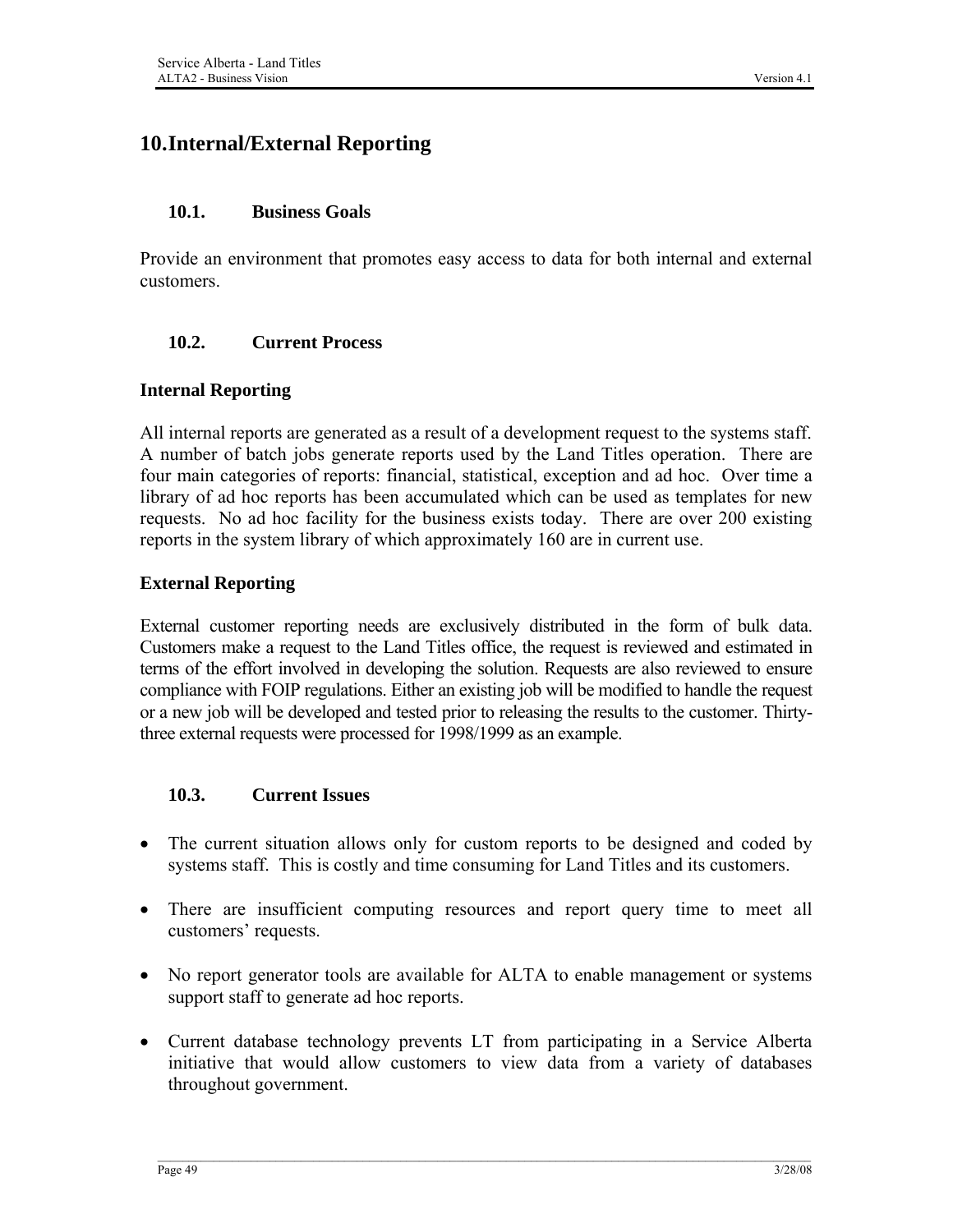- Current reports are in mainframe type layout and are difficult to read.
- Batch reporting functions consume a lot of CPU resources and time. Approximately 2-3 hours nightly is devoted to the production of existing batch reports.

#### **10.4. Future Vision - ALTA 2**

#### **Internal**

- a) Facilities will be created to provide access to data in three primary ways:
	- Scheduled static published reporting.
	- Parameter driven reports through query interface.
	- Flexible, easy to use ad hoc query tools.
- b) Ad hoc management reporting to:
	- Support the business goals.
	- Allow for better decision making through timely answers to key business questions.
	- Analyze data in a detailed manner.
	- Provide consistency of answers throughout the department.
	- Increase speed and flexibility of use.
- c) Many of the financial reporting functions will be eliminated from the Land Titles application and a central, common accounting system will produce financial reports.

#### **External**

- a) External customers with the appropriate authority will have access to a secure data facility and the appropriate data for bulk data extraction.
- b) User access agreements will clearly prohibit the reselling of Land Titles data.
- c) Customers with appropriate authority will have online access to data to run their own custom developed queries. Charges will be automatically applied to data obtained.
- d) Payment for bulk data will be available through E-Commerce type transaction or on account.
- e) Bulk data will be available through a variety of delivery channels (i.e. download, secure e-mail, secure FTP) and variety of media (i.e. CD-ROM, diskette)
- f) Provide features to electronically calculate the fees for various types of ad-hoc data requests.
- g) Invoices can be triggered for billing of ad-hoc and scheduled requests.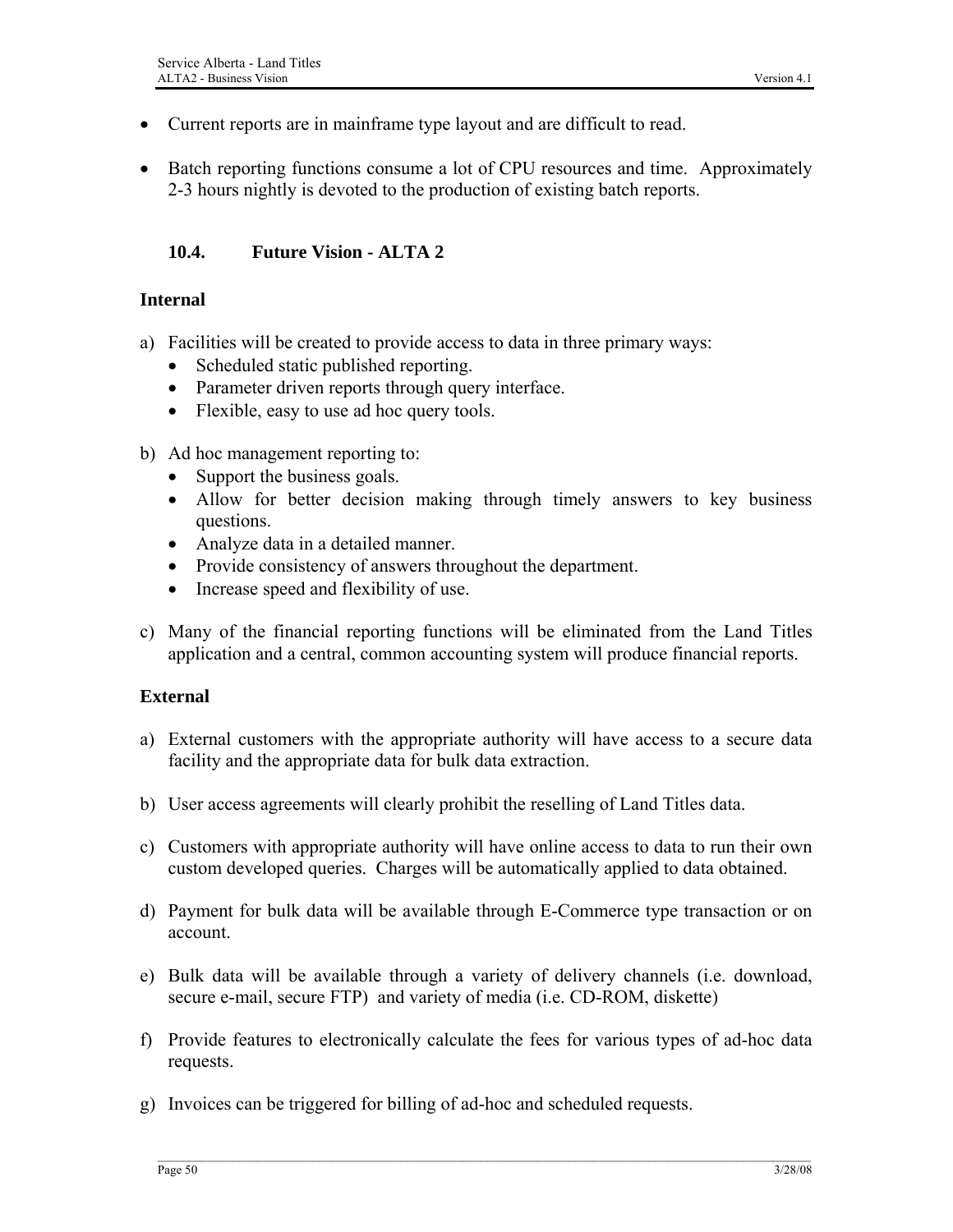h) Require the ability to link external data (e.g. municipality address) to the land titles data, to enhance the access to and usability of the land data.

#### **General**

- a) In future access to data must be inexpensive, timely and easily accessible to users.
- b) The extraction of data will not negatively impact the Land Titles daily operations such as document and plan registration and searches.
- c) Access profiles will be used for both internal and external customers, and would define the user's data access rights. These profiles would be maintained internally by the business, but some aspects could be updated by users

#### **10.5. Critical Success Factors**

- Well-designed and implemented data facility or data warehouse.
- Thorough analysis of internal and external user needs and requirements
- Determination of an appropriate external data access policy. Including what data, costs, security profile, and access arrangements.
- Money and resource time to set up complete and ongoing training programs for internal staff.
- Flexible and easy to use reporting tools for users.
- Team of business staff to support the reporting environment and user profile administration. They must be familiar with the database and proficient in all tools selected for the reporting process.

#### **10.6. Benefits**

| TABLE 16.0 - BENEFITS (INTERNAL/EXTERNAL REPORTING) |  |
|-----------------------------------------------------|--|
|                                                     |  |

| Vision Item | <b>Benefits</b>                                                                                                                     |
|-------------|-------------------------------------------------------------------------------------------------------------------------------------|
| Internal    | Reduction in costs to the current method of internal report creation and<br>distribution.<br>Reduction in paper and delivery costs. |
|             | Quick access to data and statistics about the Land Titles operation.<br>One consistent source of data across the department.        |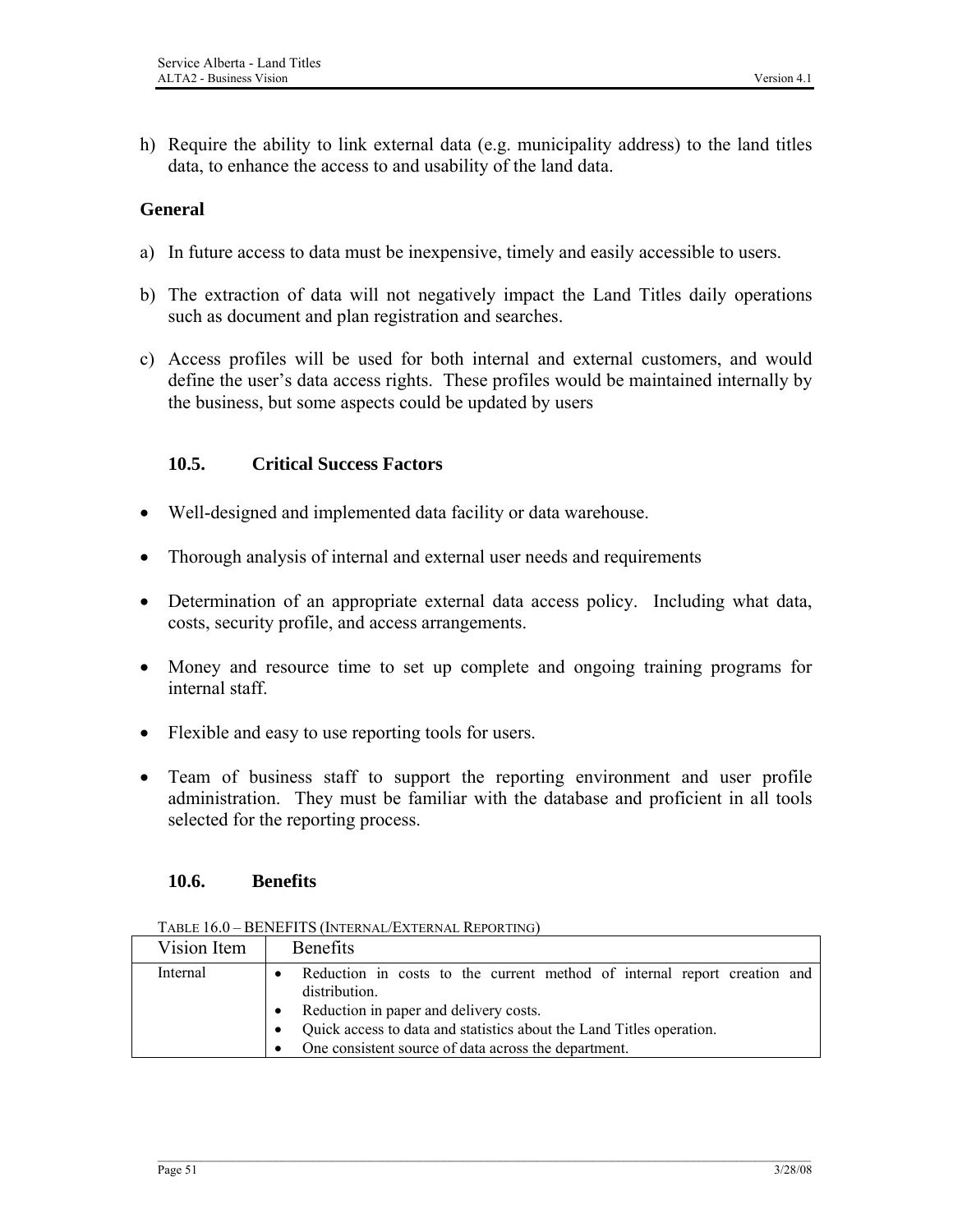| Vision Item | <b>Benefits</b>                                                                                                                                                                                                                                                                                                                                                  |
|-------------|------------------------------------------------------------------------------------------------------------------------------------------------------------------------------------------------------------------------------------------------------------------------------------------------------------------------------------------------------------------|
| External    | Reduction in costs to the current method of external report creation.<br>Elimination of the distribution of microfilm rolls of documents.<br>Streamline of service delivery for bulk data requests.<br>Promotes the self-serve model.<br>Eliminate the limitations for access to data in terms of time and resources to<br>$\bullet$<br>accommodate the request. |
| General     | Knowledge base within the business about Land Titles data.<br>Improved performance if operational database is not encumbered with reporting<br>tasks.<br>Internal control over data and access to that data.                                                                                                                                                     |

## **10.7. Delivery Channels and Constraints**

The following table outlines the proposed distribution points. Proposed methods are tagged with "*(new)*".

| <b>Delivery</b> | <b>Request</b>    | <b>Document</b>     |
|-----------------|-------------------|---------------------|
| <b>Channel</b>  | <b>Submission</b> | <b>Distribution</b> |
| Mail            |                   | (diskette, CD)      |
| E-mail          |                   | (secure)            |
| <b>FTP</b>      |                   | (secure)            |
| Courier         |                   | (diskette, CD)      |
| Internet        |                   |                     |
| One-Window      | new)              | (new)               |

TABLE 17.0 – DELIVERY CHANNELS (INTERNAL/EXTERNAL REPORTING)

**Constraints -** Large volumes associated with bulk data extracts may restrict the method of delivery for these requests.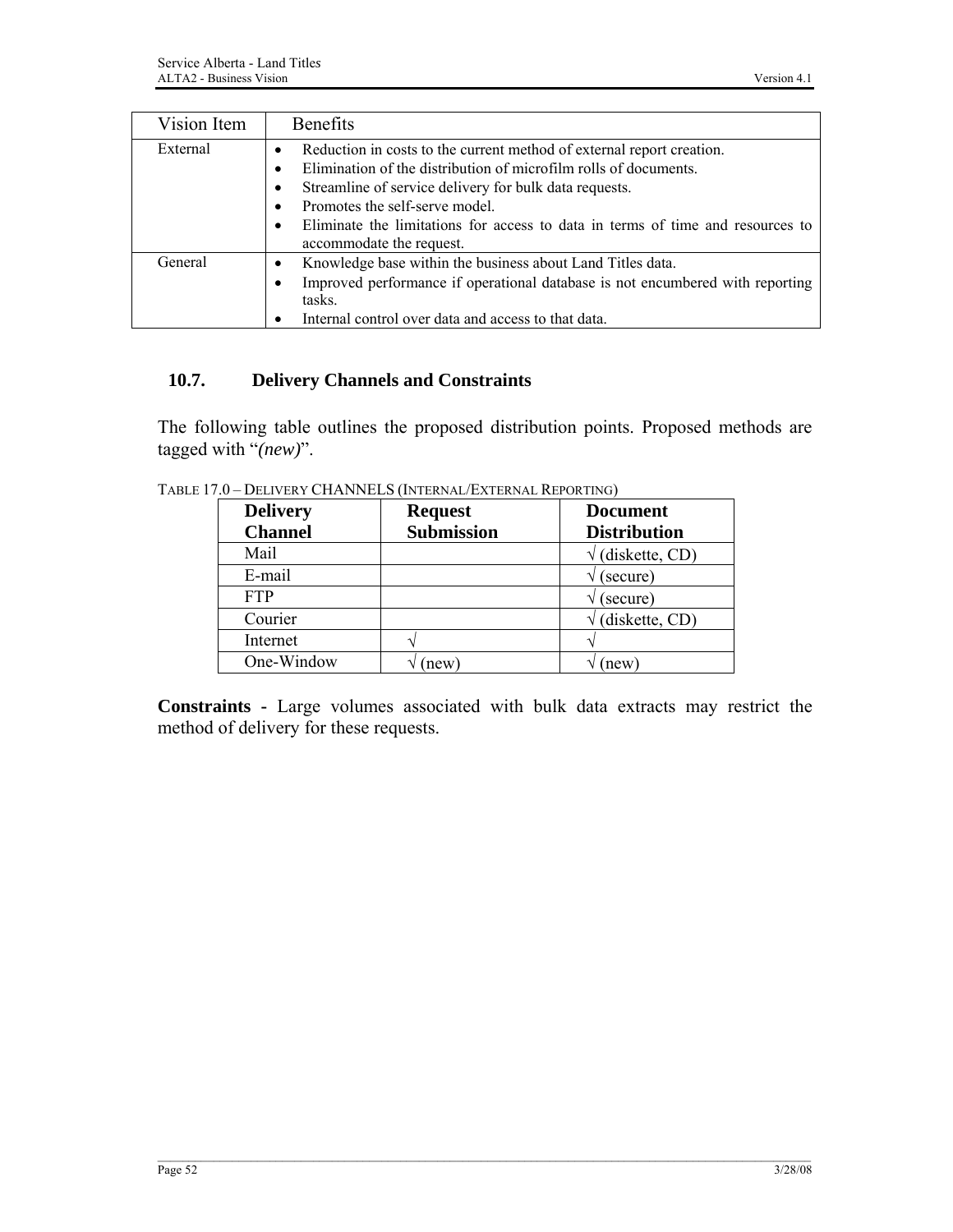# **11.Accounting**

#### **11.1. Business Goal**

Enable streamlined accounting practices that support and enhance Land Titles' ability to register land titles and survey plans, and sell associated information.

### **11.2. Current Process**

ALTA has a complete accounting function built into the system that accommodates:

- Account Management
- Fee Calculations
- Payment Processing (account, cash, debit, pre-payments, shortage/overages, adjustments)
- Billing and Monthly Statements
- Accounts Receivable
- Reporting and Reconciliation
- Volume and statistical information
- Online account status inquiry

The fee calculation component of ALTA initiates the accounting function. Fees are calculated for all document registrations and searches that are entered and registered or rejected and the accounting function manages the monies associated with those transactions. Fees associated with orders for titles, documents, survey plans and other products are recorded in the SPIN 2system, which then produces a file for update to the ALTA system overnight.

#### **11.3. Current Issues**

#### **Cash Transactions**

• Approximately 5% of daily transactions are paid via cash, typically cheques. The effort around cash handling is significant and represents the bulk of the manual effort in accounting at both Land Titles locations.

#### **Account Types**

- Each customer can have their own charge account at Land Titles. Not all regular customers take advantage of this opportunity and use the cash method of doing business.
- Some customers should have the option of a credit account, a service that is not presently available.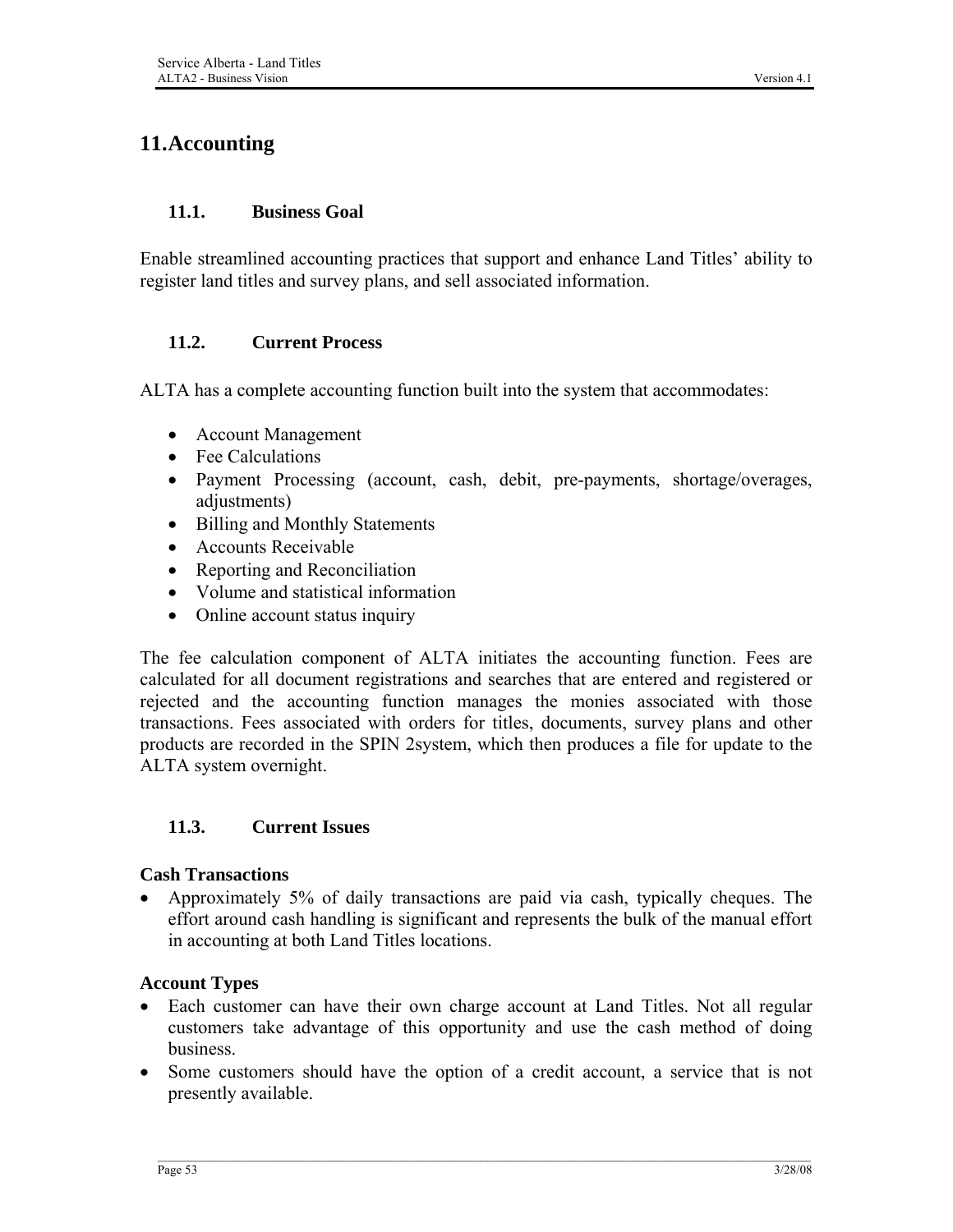• Credit limits on the land titles charge accounts do not exist. This can lead to customers getting large balances, which they then have difficulty in paying.

#### **Billing and Monthly Statements**

• Some customers are asking for separate billing for each of their locations. This is presently not available from IMAGIS.

#### **Billing Inquiries**

• There is presently no method of accessing customer invoices on-line from IMAGIS in order to respond to customer queries about their invoices.

#### **Government Directions on Accounting**

- The government of Alberta is rapidly migrating all accounts receivable and billing transactions to the IMAGIS system, which is the Alberta project name for the implementation of the PeopleSoft financial and human resources product suite.
- The direction is that each customer of the government will have one account with the government for service charges from all ministries. From a Land Titles perspective, it means that eventually, the billing and accounts receivable functions of ALTA must be migrated to IMAGIS.

### **11.4. Future Vision - ALTA 2**

In future, Land Titles is expecting that there will be a greater demand from customers on how they want their statements, invoices, options for payment of services, etc. From an internal perspective, Land Titles is looking for flexibility in managing the accounting for land title services that is not overly cumbersome or difficult to manage. In transitioning to new accounting software, Land Titles wants to preserve the positive features of ALTA's current accounting processes such as online access to the account status, frequent payoff of refunds, etc.

Over the long term, it is expected that the accounting functions would be split between a new Land Titles system and the new accounting modules as following:

| <b>Accounting Functions</b>    | ALTA <sub>2</sub><br>Accounting<br>Functions | <b>IMAGIS</b> or<br>other $3rd$<br>Party<br>Application |
|--------------------------------|----------------------------------------------|---------------------------------------------------------|
| <b>Account Management</b>      |                                              |                                                         |
| <b>Create Accounts</b>         |                                              | ٦                                                       |
| <b>Maintain Accounts</b>       |                                              |                                                         |
| <b>Maintain Account Status</b> |                                              | $\overline{\phantom{a}}$                                |
| Inquire on Account Status      |                                              | $\overline{\phantom{a}}$                                |
| <b>Calculate Fees</b>          |                                              |                                                         |

TABLE 18.0 – ACCOUNTING FUNCTIONS SPLIT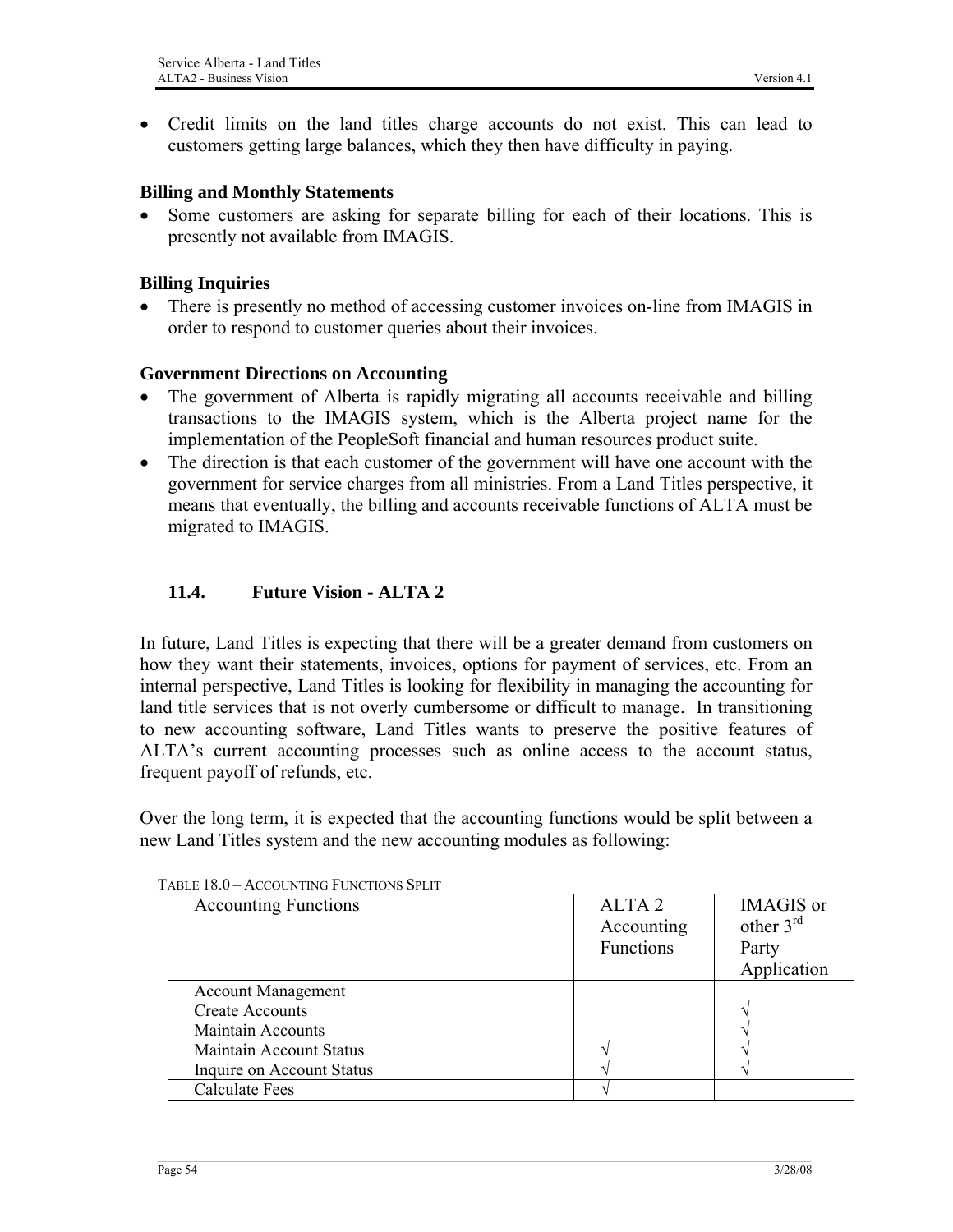| <b>Accounting Functions</b>                                                                                                                                                                                               | ALTA <sub>2</sub><br>Accounting<br>Functions | <b>IMAGIS</b> or<br>other $3rd$<br>Party<br>Application |
|---------------------------------------------------------------------------------------------------------------------------------------------------------------------------------------------------------------------------|----------------------------------------------|---------------------------------------------------------|
| Payment Processing (assumes online access available<br>from Land Titles system)<br>Apply Cash Payments<br>Apply Payments on Account<br>Apply Prepayment<br>Calculate Shortage<br>Calculate Overage<br>Process Adjustments |                                              |                                                         |
| <b>Generate Refunds</b><br><b>Apply Debit Payments</b><br>Apply Credit Card Payments                                                                                                                                      |                                              |                                                         |
| <b>Billing and Monthly Statements</b><br>Print Customer Registration Notices (CRNs)<br><b>Print Statements</b>                                                                                                            |                                              | V                                                       |
| <b>Account Inquiries</b><br><b>Account Inquiries</b><br>Transaction / DRR Inquiries                                                                                                                                       |                                              |                                                         |
| <b>Accounts Receivable</b><br><b>Age Account Balances</b><br>Apply Interest<br><b>Accounts Receivable Statistics</b>                                                                                                      |                                              |                                                         |
| Reporting and Reconciliation<br><b>Print Financial Reports</b><br>Access to financial data in ad-hoc operational reports                                                                                                  | V                                            | V                                                       |

This split of functionality ensures that the Land Titles operational functions remain within the Land Titles control while the true "accounting" functions come under the control of Finance & Administration.

- ALTA would require online access to account information and debit and payment transaction activity from IMAGIS.
- Increase or encourage expanded use of alternate methods of processing associated with cash payments. (e.g., Electronic payment such as online payments on account or direct payment at banking institution.)

# a) **Account Management**

- Enable both charge accounts and credit accounts for Land Titles customers.
- Enable the establishment of credit limits for Land Titles customers
- Enable temporary accounts for the Land Titles cashiers to better manage the incoming cash payments.
- Allow customers to apply for an account online.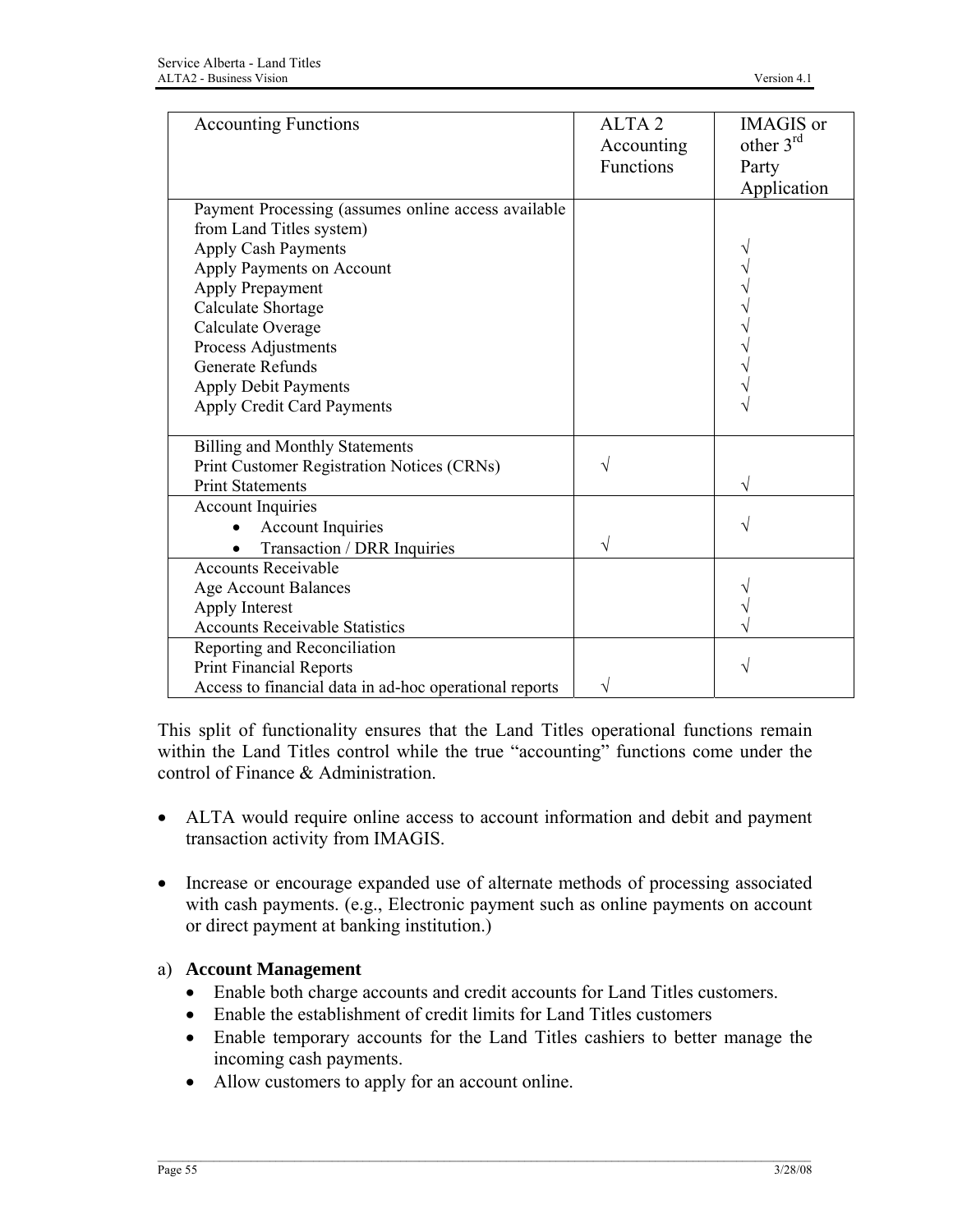• Enable customer access to a limited portion of their customer account data to enable them to update their address, their preferred method of receiving billing data from IMAGIS or middleware product, their preferred method of payment, their preferred method of receiving a refund, etc.

#### b) **Calculate Fees**

- Retain the current fee calculation processes but with the flexibility for LTO staff to apply the processes to the various transactions without re-programming the software.
- Enable fee rate structures to be easily modified by LTO staff within a new application.
- Enable time driven fee table entries to come into effect on future dates.
- Enable the new system to check on-line that the account is not in arrears prior to charging the calculated fees to a customer's account. (current functionality)

### c) **Payment Processing - Apply Cash Payments**

- Continue to support customers using cash for paying for Land Titles services but implement new methods of processing that will streamline this process.
- Link the DRR or SR to a prepayment entry number if applicable.

### d) **Payment Processing - Apply Payments on Accounts**

- Enable customers to pay their charge/credit accounts electronically using a variety of methods, e.g., nGage, credit cards, automated bank withdrawal, customer driven bank withdrawal, in addition to the present methods.
- Enable accounts in arrears to become immediately chargeable once again upon payment of the arrears balance.
- Enable EFT for regular bulk data subscribers.

# e) **Payment Processing - Apply Prepayment**

- Enable customers to submit cash payments for one or more DRRs and apply those payments without knowing the cost of the transactions beforehand. This type of functionality exists in ALTA today and must be preserved in future.
- f) **Payment Processing Calculate Shortage / Overage** (current functionality)
	- Enable the new system to determine the difference between the cash payment and the cost of the service and to follow different business rules based upon the value of the shortage or overage.
	- Initiate a refund of overage amounts based upon business rules and customer preferences.

#### g) **Process Adjustments** (current functionality)

• Ensure IMAGIS can process adjustments to customer account balances for a variety of business reasons.

#### h) **Generate Refunds**

• Enable timely refund of cash payments that have been deposited and the service has not been delivered due to problems with the DRR package.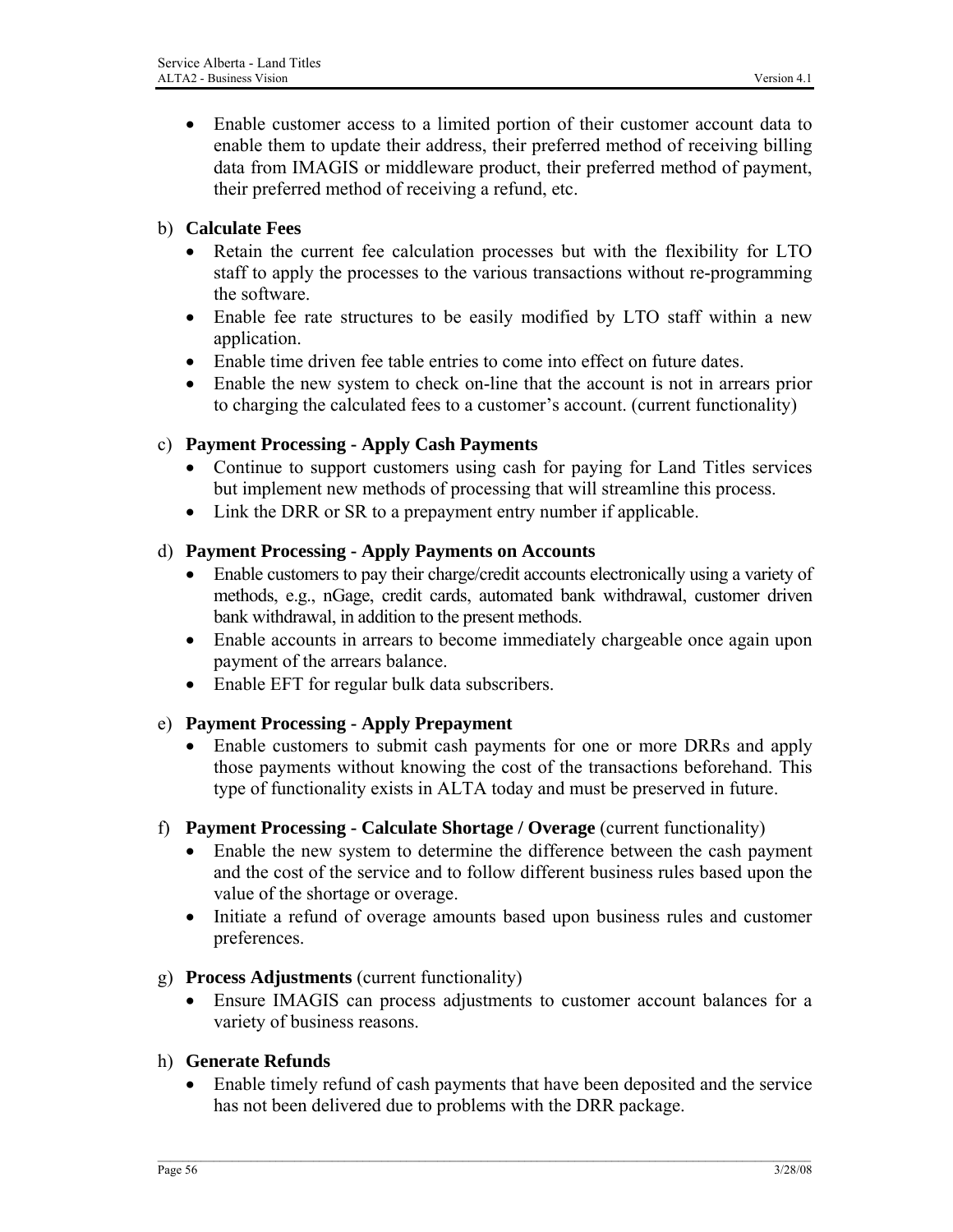## i) **Apply Debit /Credit Card Payments (current functionality)**

- Ensure the new system can accommodate debit payments for in-person over the counter services.
- Ensure the new system can accommodate credit card payments for self-serve over the Internet.

# j) **Billing and Monthly Statements**

- Ensure the new system can generate CRNs (invoices) for customers based upon the SR or DRR submitted.
- Ensure all transactions reported on CRNs to be passed electronically online to IMAGIS for updating of the account balance.
- Ensure there is flexibility to generate monthly statements with various levels of detail, e.g., DRR totals or transaction level detail depending upon customer preference.
- Enable separate billing for each customer location identified by a customer within one account.

### k) **Account Inquiries**

- Enable Land Titles and customers access to their account details, balances and account transactions online.
- Enable Land Titles online access to customer statements that would enable accounting staff and land titles staff to respond to customer queries.

#### l) **Accounts Receivable**

- Enable ageing of land titles balance owing based upon a 30/60/90/120 basis.
- Apply interest to overdue accounts. (Current functionality).
- On the  $10^{th}$  day of each month, review all accounts to flag those which have a balance owing that has been outstanding over 30 days as being not in good standing.
- Provide statistics on accounts receivable to Land Titles based upon the ageing of accounts and the accounts by status.

#### m) **Reporting and Reconciliation**

- Enable IMAGIS to provide the full suite of revenue and receivable reports to manage the Land Titles revenue collection taking into consideration new models of service delivery and new methods of payment.
- Enable the extraction of revenue data that relates to the service volumes of Land Titles on an ad-hoc basis to support the planning, management information distribution and evaluation of the Land Titles program and fee structure on an ongoing basis. These will assist Land Titles to ensure the individual services are being charged back to customers on a cost recovery basis, in line with the strategic direction of the government.
- Allowing LT to control input for sub-ledger maintenance and management.
- Introduce sub-ledgers by document type to more precisely provide statistics.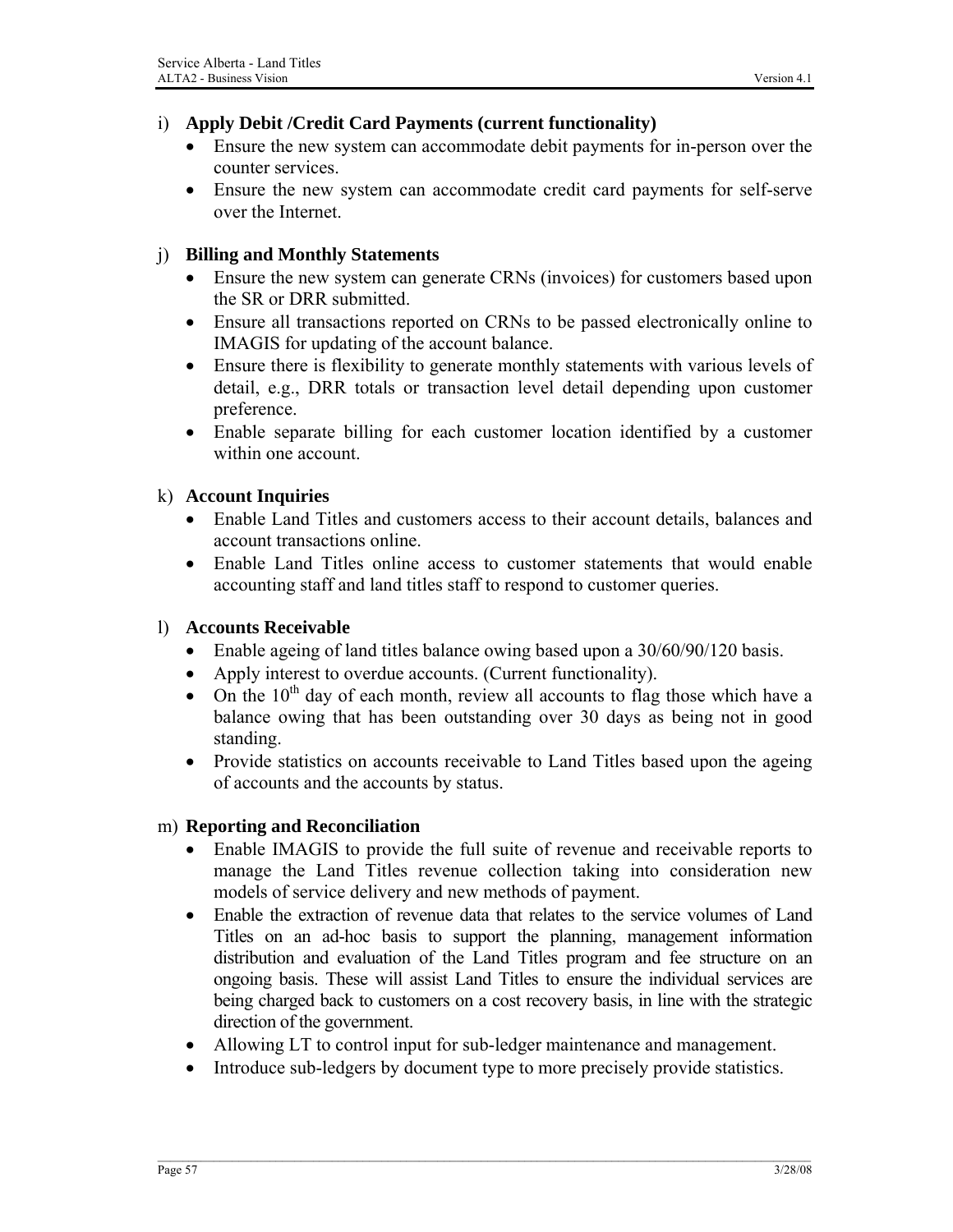As a result of business workshops held to review this document a number of detailed requirements were communicated. This list only represents some very preliminary requirements for the document imaging component. Detailed requirements gathering will occur following confirmation of the vision by the stakeholders; however, it is worthwhile to begin documenting these requirements to preserve them for these future phases in the ALTA 2 project.

TABLE 19.0 – REQUIREMENTS (ACCOUNTING)

| <b>Requirement:</b>                                                                                                                                                                                                                                                                                                                 |
|-------------------------------------------------------------------------------------------------------------------------------------------------------------------------------------------------------------------------------------------------------------------------------------------------------------------------------------|
| Cash transaction could be treated the same as an unapplied transaction in MOVES. Provide a                                                                                                                                                                                                                                          |
| temporary cash account.                                                                                                                                                                                                                                                                                                             |
| Requirement to be able to create a one-time invoice. (e.g., LTCS customers or other bulk data<br>customers).                                                                                                                                                                                                                        |
| Image DRR's – this would be especially useful for accounting staff when resolving customer<br>inquiries. Provide access to the DRR's through various keys – registration number, account<br>number, customer file number or customer name.                                                                                          |
| Keep a running total of overage amounts $\le$ \$5. When this amount reaches a certain value have<br>the system automatically generate a refund cheque. LT often gets requests to refund these<br>overages.                                                                                                                          |
| Look at alternate ways of handling shortages $\le$ \$5. Often times the customer will send in the<br>payment for the shortage amount, but this can no longer be applied to the DRR as the number is<br>unavailable. Presently the amount is posted to suspense and the amount received is then credited<br>to the suspense account. |
| Provide the flexibility to conduct frequent revenue cheque production runs.                                                                                                                                                                                                                                                         |

# **11.5. Critical Success Factors**

- In order to maintain the same level of customer service for Land Titles customers, it will be necessary for a new system to have an online connection to IMAGIS to pass debit transactions, payment transactions and account status between the two applications.
- Rapid return of refunds for services not performed is critical for Land Titles customers that are submitting cheques for services.
- Land Titles Office will require the ability to process a registration transaction regardless of the status of the customer's account on IMAGIS.
- The cost of credit card transactions is 1-2%. This will influence Land Titles ability to offer credit cards for all types of payments.

# **11.6. Benefits**

From a finance perspective, transferring many of the accounting functions in the current system to IMAGIS will enable the processing of Land Title accounts to follow a similar process to that of Corporate Registry and Vital Statistics.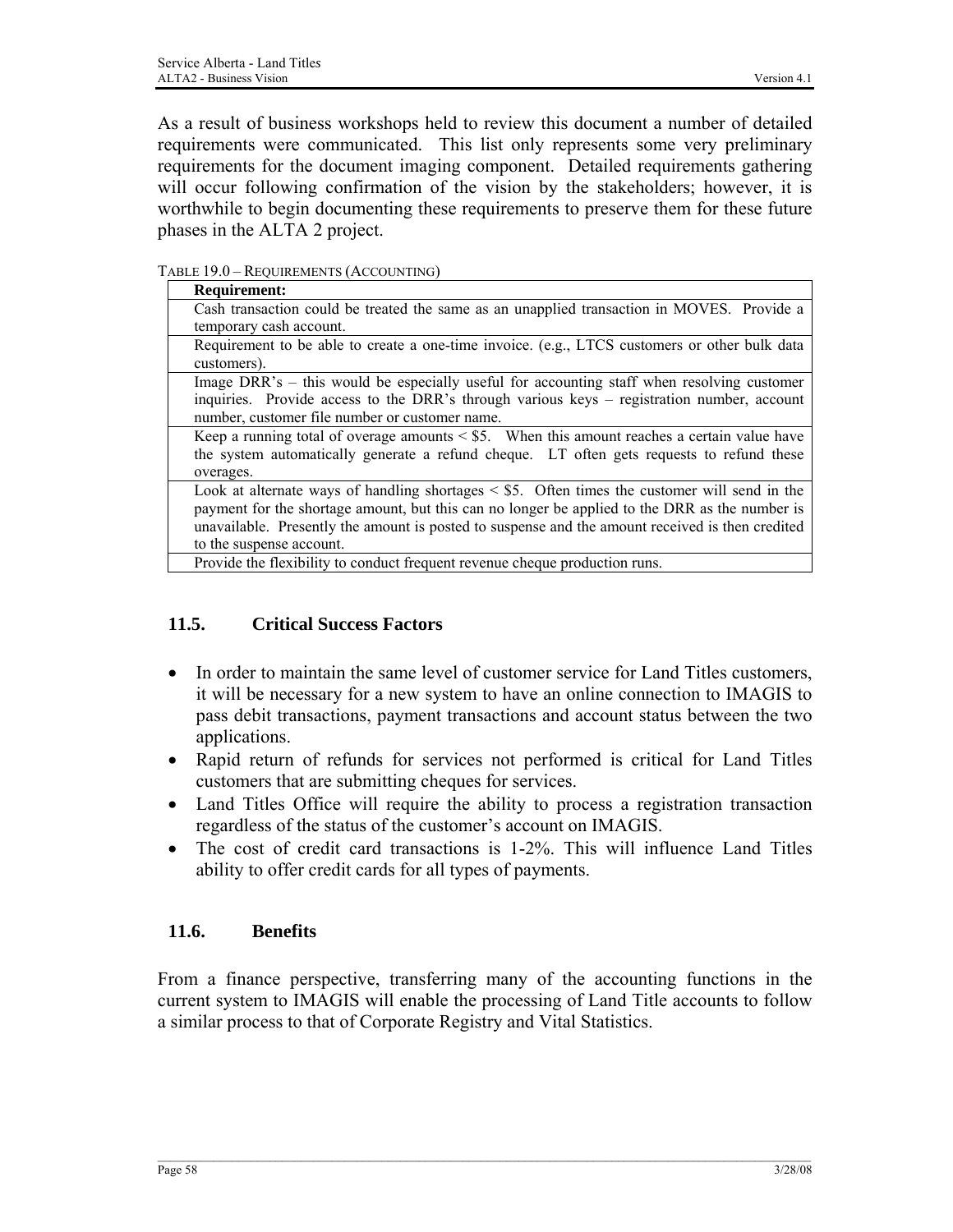#### TABLE 20.0 – BENEFITS (ACCOUNTING)

| Vision Item       | <b>Benefits</b>                                                                                |
|-------------------|------------------------------------------------------------------------------------------------|
| Account           | Potential for less cash transactions which will reduce the manual effort required<br>$\bullet$ |
| Management        | in accounting for these transactions.                                                          |
|                   | Enhanced level of customer satisfaction with customer options.<br>$\bullet$                    |
| Calculate Fees    | Less cost to change fees.<br>٠                                                                 |
|                   | Easier to respond to fee changes.<br>$\bullet$                                                 |
|                   | Ability to pre-implement fee changes ahead of schedule.<br>٠                                   |
| Apply Cash        | More streamlined cash processing.<br>$\bullet$                                                 |
| Payments          |                                                                                                |
| Apply Payment     | Enhanced level of customer satisfaction with customer options.<br>$\bullet$                    |
| on Accounts       |                                                                                                |
| Apply Debit /     | Potentially lower cost for customers.<br>$\bullet$                                             |
| Credit Card       | Enhanced level of customer satisfaction with customer payment options.<br>$\bullet$            |
| Payments          | Enabling of self-serve mode.<br>٠                                                              |
| Billing and       | Enhanced level of customer satisfaction with customer options.<br>$\bullet$                    |
| Monthly           |                                                                                                |
| <b>Statements</b> |                                                                                                |
| Account           | Enhanced level of customer satisfaction with customer options.<br>$\bullet$                    |
| Inquiries         | Enhanced ability for both Finance and Land Titles to respond to customer<br>$\bullet$          |
|                   | queries.                                                                                       |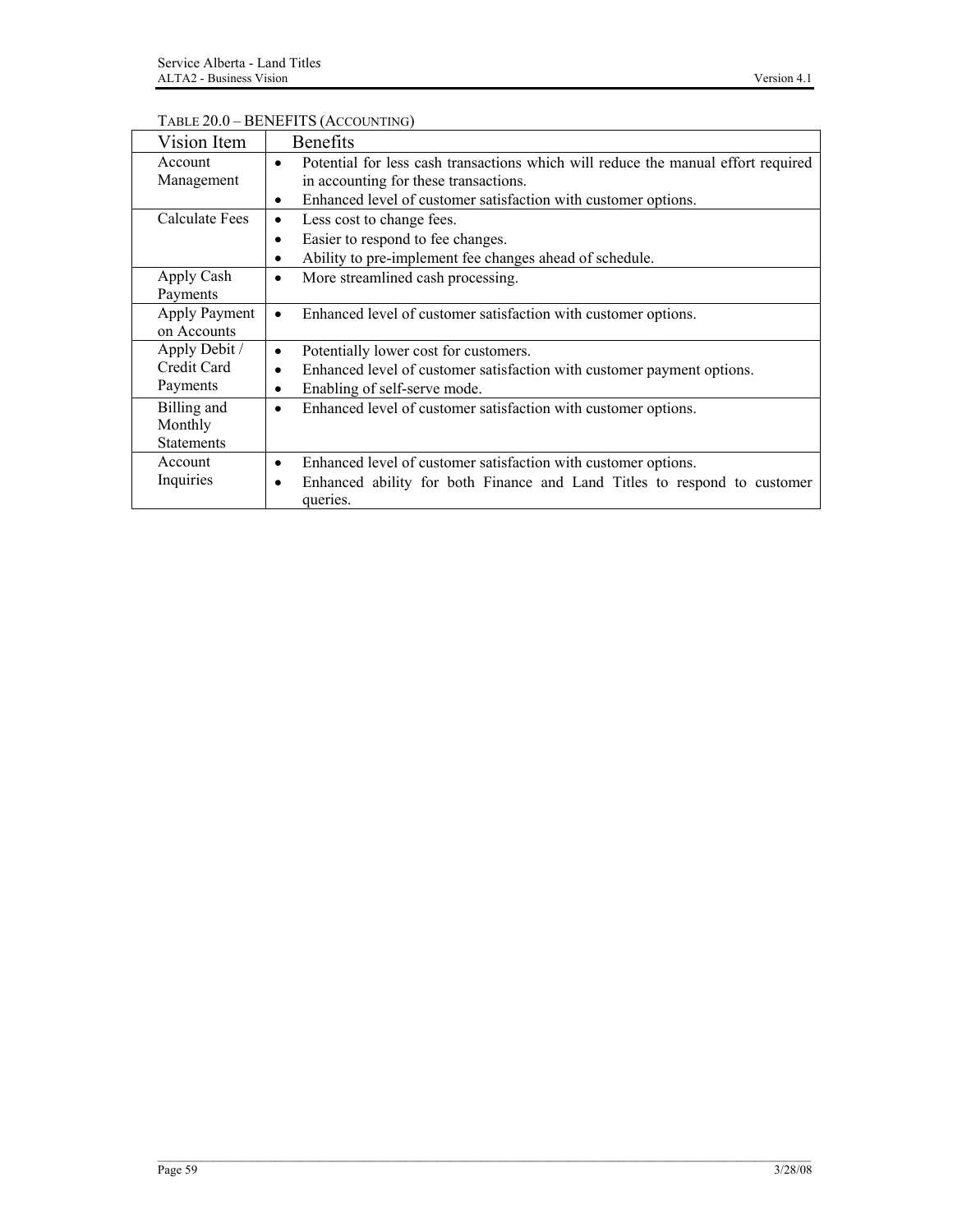# **12.Future Direction for Land Data in Alberta**

It is important at this point to communicate Land Titles vision of the future for province wide land related systems and data as it has a direct impact on Land Titles internal vision. The following section outlines the measures the business must take to be prepared for this environment in the future. It is also important to note the potential relationships between this vision and the "One Window on Government" initiative.

### **12.1. One Window (Service Alberta) on Government**

An open and accessible government is of paramount importance to Albertans and to the Government of Alberta. Over the years, departments and agencies have addressed accessibility in a variety of ways, including direct access through a network of regional offices, registry agents and call centres, communications through printed media, and more recently access through the Internet. However, the current department-centric service delivery model requires Albertans to know the specific department and venues for a service before they can access information and conduct business related to that service. It also requires Albertans to travel to multiple locations for individual service offerings.

On May 25, 1999 Premier Ralph Klein announced the creation of the Department of Government Services, now Service Alberta, which includes a mandate to improve Albertans one-window access to services. It calls for the enhancement of services through registries by creating a true one-stop government information and registration service and advancing electronic access to information. The shift to a customer-centric service model will offer secure access via a common window to the portfolio of services and information provided by the government and allows customers the choice of delivery channel. The "One-Window Access to Services" project is a cross government effort to meet the challenge of this vision.

The new One Window initiative brought forward by the CIO and Government Services has great potential to significantly advance the government's move into Internet based Electronic Government (E-Government) and Electronic Business (E-Business). The "one stop shopping" model of One Window will greatly assist land information systems development by providing a common interface through which cross government data and services could be brought together and accessed by Albertans.

# **12.2. One Window Alberta Land Information Interface**

Alberta Land Titles foresees the future requirements to locate many types of government data geographically. An example of one of the current requirements in Land Titles for this type of capability is geographic access to land related data. This is presently implemented through SPIN 2 using a smart mapping capability that enables a customer to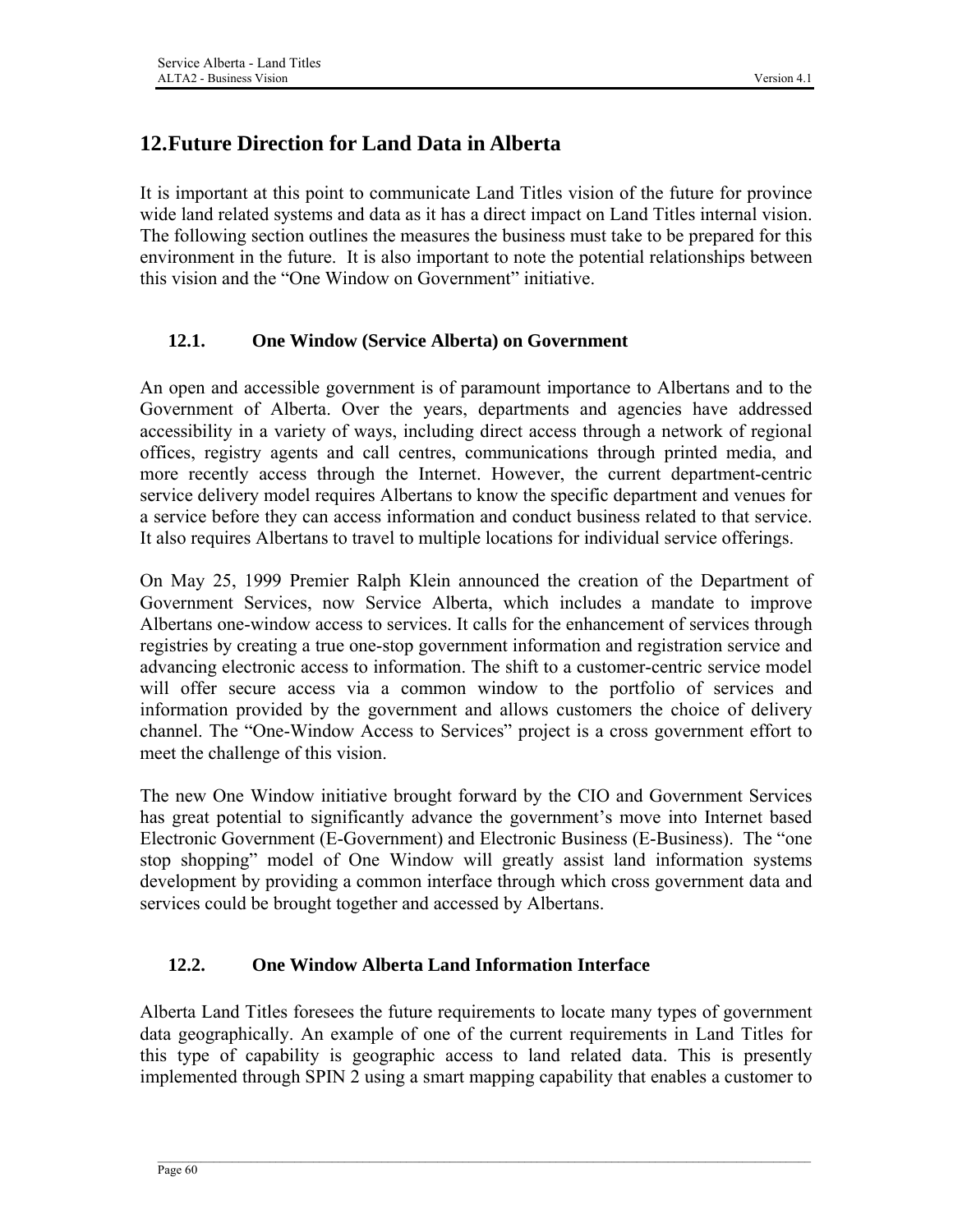click on a position on an image of an Alberta map and then drill down to a specific location to locate the title, survey plan or other GoA land related data in question.

The future vision is that Alberta needs a geographic drill down capability to access a variety of data sources using some form of common map interface. This vision needs to be confirmed with stakeholders and customers. Although this type of functionality requires considerable effort to agree upon and implement a common geographic location standard, it can be implemented using today's smart mapping facilities available today.



FIGURE 3.0 – MODEL FOR GRAPHIC DATA ACCESS

In the long term, the best approach is to use a GIS. A GIS is a computer system capable of assembling, storing, manipulating, and displaying geographically referenced information, i.e. data identified according to their locations. Modern Land Titles systems in Canada are being designed to operate in a Geographic Information System (GIS) environment. This capability allows virtually all forms of attribute land data (e.g. land titles, surveys, assessment, tax roll, oil and gas etc.) to be brought together in one spatial environment. A GIS based Alberta Land Information Interface could be achieved through creative partnering with government departments and private agencies and achieve in part the "One Window on Government" initiative. As depicted in Figure 3.0 above, this would not be a large centralized government system, but a distributed network potentially involving public and private interests (e.g. government departments, utility companies, resource sector, municipalities) building to the same common standards. Albertans would use a spatial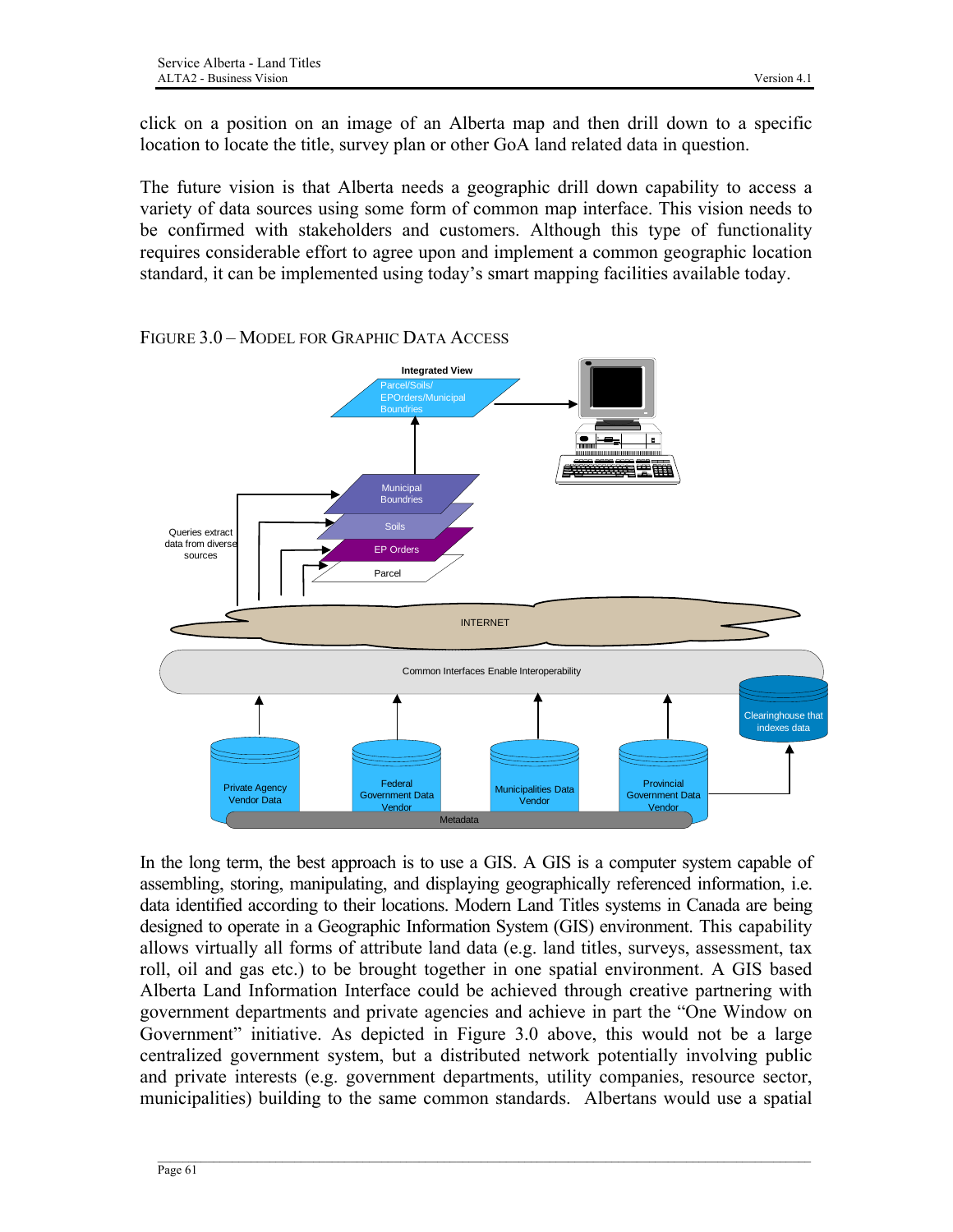map fabric/index interface to "drill down" to an area anywhere on the province. Georeferenced data residing on any participating databases could then be retrieved and viewed. The move to such an interface could act as a catalyst to move the view and structure of data the government holds to layers of linked information built to common core standards.

## **12.3. Potential Partners**

Figure 4.0 depicts some of the many data providers and customers of the Alberta government and private sector that could use a geographic locator facility to obtain the data they require.

FIGURE 4.0 – SHARING GEODATA BETWEEN PARTNERS



The following table defines potential example ministries and stakeholders that could use a GIS Alberta Land Information Interface to access their own and other data geographically.

| TABLE 21.0 – POTENTIAL PARTNERS AND TYPES OF GEO-CODED DATA |  |  |
|-------------------------------------------------------------|--|--|
|                                                             |  |  |

| Ministry/Stakeholder | <b>Potential Data Examples</b>                                                                                                                                                                                                                     |
|----------------------|----------------------------------------------------------------------------------------------------------------------------------------------------------------------------------------------------------------------------------------------------|
| Environment          | Integrating public lands data (leases, rights of<br>way, easements) which cover over half the<br>province, into the same mapping fabric as the<br>privately held area administered by Land Titles.<br>Hosting the survey monument structure of the |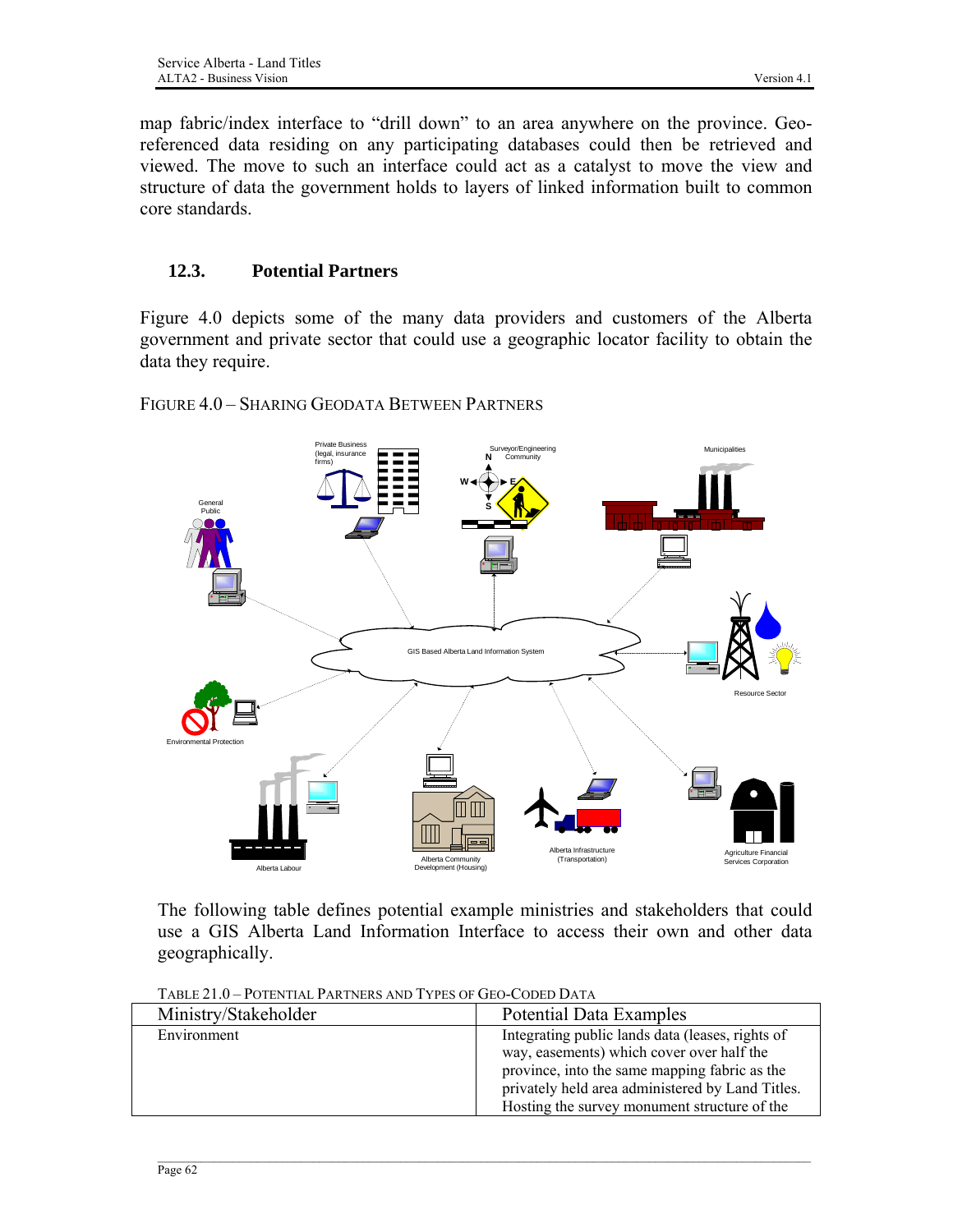| Ministry/Stakeholder                                 | <b>Potential Data Examples</b>                                                                                                                                                                              |
|------------------------------------------------------|-------------------------------------------------------------------------------------------------------------------------------------------------------------------------------------------------------------|
|                                                      | province                                                                                                                                                                                                    |
| Service Alberta, Foreign Ownership of Land<br>(FOLA) | Spatial attribute data such as mapping and soils                                                                                                                                                            |
| Service Alberta, Land Titles                         | Survey plans, titles, document data                                                                                                                                                                         |
| Municipal Affairs                                    | Locational needs related to Labour's permitting,<br>inspections and accident sites.<br>Management of Local Government's municipal<br>boundaries.<br><b>Grant Management</b><br>Corporate Municipal Profiles |
| Municipal Affairs, Assessment                        | Assist in managing audit and industrial<br>assessment systems                                                                                                                                               |
| Alberta Economic Development                         | Municipal Profiles                                                                                                                                                                                          |
| <b>Community Development</b>                         | Geo-administrative requirements in areas such as<br>Housing                                                                                                                                                 |
| Infrastructure (Highways)                            | Bridge plans, Highways                                                                                                                                                                                      |
| Infrastructure (Property)                            | Managing government property, building, IT and<br>communication infrastructure data                                                                                                                         |
| Alberta Financial Corporation (AFC)                  | Combine air photography with parcel<br>information                                                                                                                                                          |
| <b>Resource Development</b>                          | Permitting/process tracking/land information                                                                                                                                                                |
| Municipalities                                       | Access Current Land Titles changes for<br>assessment, planning, engineering and other uses.                                                                                                                 |
| Service Alberta, Consumer Services                   | Locating and managing cemeteries throughout<br>the province.                                                                                                                                                |
| <b>Resource Sector</b>                               | Mineral Titles, surveys, registration information                                                                                                                                                           |
| <b>Utility Companies</b>                             | Mineral Titles, surveys, registration information                                                                                                                                                           |
| Railway Companies                                    | Rail plans and titles                                                                                                                                                                                       |
| City of Edmonton / City of Calgary                   | Exchange of cadastral data for access to SPIN                                                                                                                                                               |
| Spatial Data Warehouse/AltaLIS                       | Core survey fabric for maintenance of the<br>provincial cadastral map<br>Management of historic sites                                                                                                       |
|                                                      |                                                                                                                                                                                                             |

These are only some of the possible data components that could become geographically accessible using a standard interface. There are undoubtedly many more. The vision Land Titles has is not that every ministry would have to participate but only those that are interested could work together to define the common interface solution.

# **12.4. Alberta Land Gazette**

The Alberta Land Gazette is a concept that illustrates one of the possibilities in a "one window" GIS based Alberta Land Information Interface.

There are a number of provincial government departments, municipal government and regulatory agencies that are legislated to control or administer policy related to land (e.g. hazardous waste sites, flood plain restrictions, environmentally sensitive areas, zoning restraints). There is no common method in existence to bring this information together for the benefit of the agencies and general public. This interface would provide a method for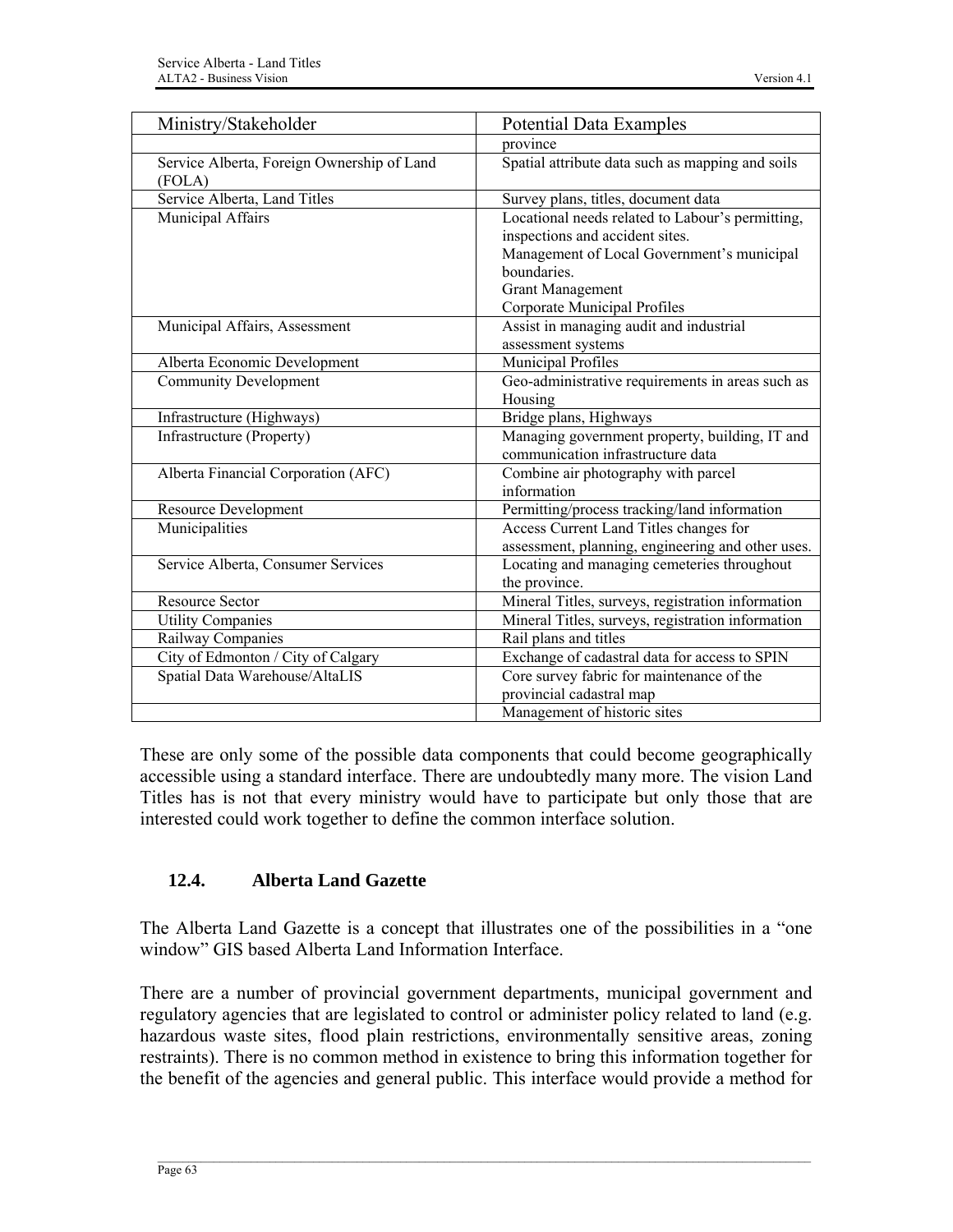retrieving land notification and other attribute data for a particular parcel of land that is not currently registered at Land Titles.

### **12.5. Considerations**

A number of key components must be brought together to bring about such a highly structured interface as described above. They include:

**Common Data, Application and IT Standards -** Critical to this initiative is the development of common data standards and naming conventions within government and private industry. This work has already begun through the CIO's standards committees, but there is much more to be accomplished.

**Security -** Users which include the public, private industry, municipalities and other government departments, would access the Alberta Land Information Interface via the Internet. Potentially, specific PKI security profiles would have to be developed to control this access to a variety of applications and services.

**Technology -** Industry wide standard products and methodologies would be defined for delivering new large system requirements. The assistance of an international body such as Forrester or the Gartner Group would be beneficial in this undertaking.

**Partnering -** Establish partnerships with departments and stakeholders to develop an interface in order to gain mutual efficiencies.

# **12.6. Land Titles Involvement**

While Land Titles feels that the land data management business will inevitably move towards a GIS environment, it has neither the resources nor the mandate to lead such an initiative. They are, however exploring opportunities to partner with other government departments and private agencies to achieve this end. The development of the Internet based SPIN 2 has demonstrated the feasibility of such an interface and confirmed their commitment to this future direction for land data in Alberta.

SPIN 2 uses the Smartmap spatial map fabric as its' interface to allow Albertans to access, search and download survey plans over the Internet. However, this is only the beginning for the potential uses of SPIN 2. Discussions are currently underway with a number of other Departments to make their data accessible (e.g. public lands, Environment) via the spatial data fabric. Eventually, the same "drill down" approach used with SPIN 2 will be used to access Land Title or other attribute data. The development of a GIS would allow the Smart map functionality to be migrated or merged over to the new GIS environment.

Land Titles will continue to expand the functionality of SPIN 2 to satisfy internal business needs and to explore partnership opportunities with other government departments and outside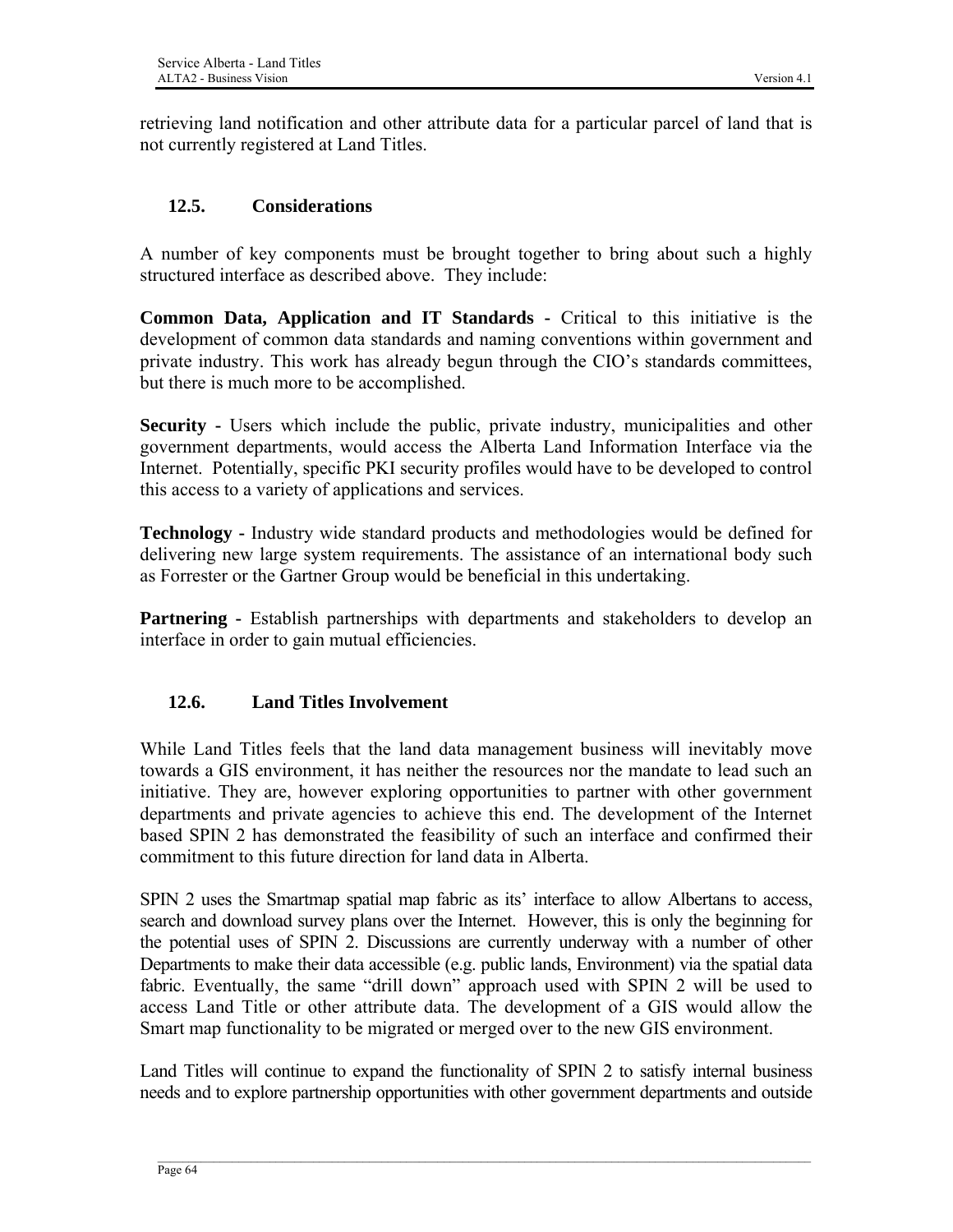agencies. They will continue to keep up to date with emerging GIS technology and standards (e.g. GML and GIS standards) and focus on ensuring their data environment is GIS compliant and positioned to participate in a province wide GIS system. Land Titles expects to prototype new technologies to demonstrate their ability to provide benefit and increased level of services to its expanding customer base.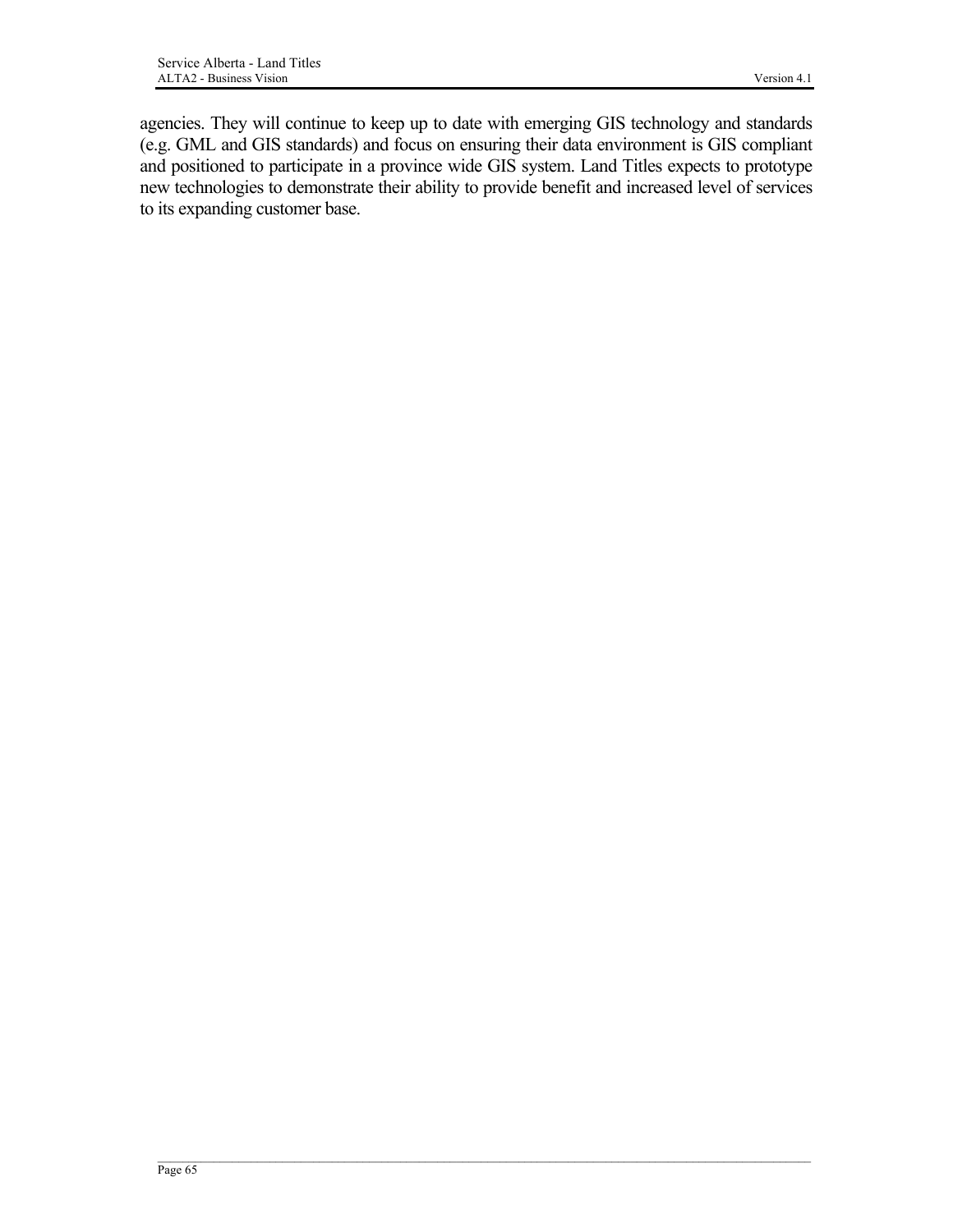# **13. 3rd Party Input into the Land Titles Vision**

#### **13.1. Business Consultations**

Having business stakeholders' feedback on the vision is essential to Land Titles as it will assist management in refining the vision to address key business issues and determine what issues or problems are critical from an industry perspective.

Business stakeholders have not been formally consulted to date. This will occur in the 2006 and be ongoing. The business stakeholder groups that will be consulted included:

- Financial Institutions
- Assessors, Appraisers, Developers, Development Companies, Property Management Companies
- Legal Community
- Insurance Community
- Registry Agent Network/Search Agents
- Survey / Engineering Firms
- Resource Sector / Utility Firms
- Law Enforcement
- Credit Agencies

Their feedback will be incorporated into the next version of this report early in 2001.

#### **13.2. Provincial Government Consultation**

Government stakeholders have not been formally consulted to date. This will occur in the fall of 2000. The provincial government stakeholder groups that will be consulted included:

- Alberta Advanced Education and Technology
- Alberta Education
- Alberta Infrastructure
- Alberta Justice and Attorney General
- Alberta Agriculture and Rural Development
- Alberta Environment
- Alberta Sustainable Resource Development
- Alberta Energy
- Alberta Health and Wellness
- Alberta International & Intergovernmental Relations
- Alberta Employment and Immigration
- Agriculture Financial Services Corporation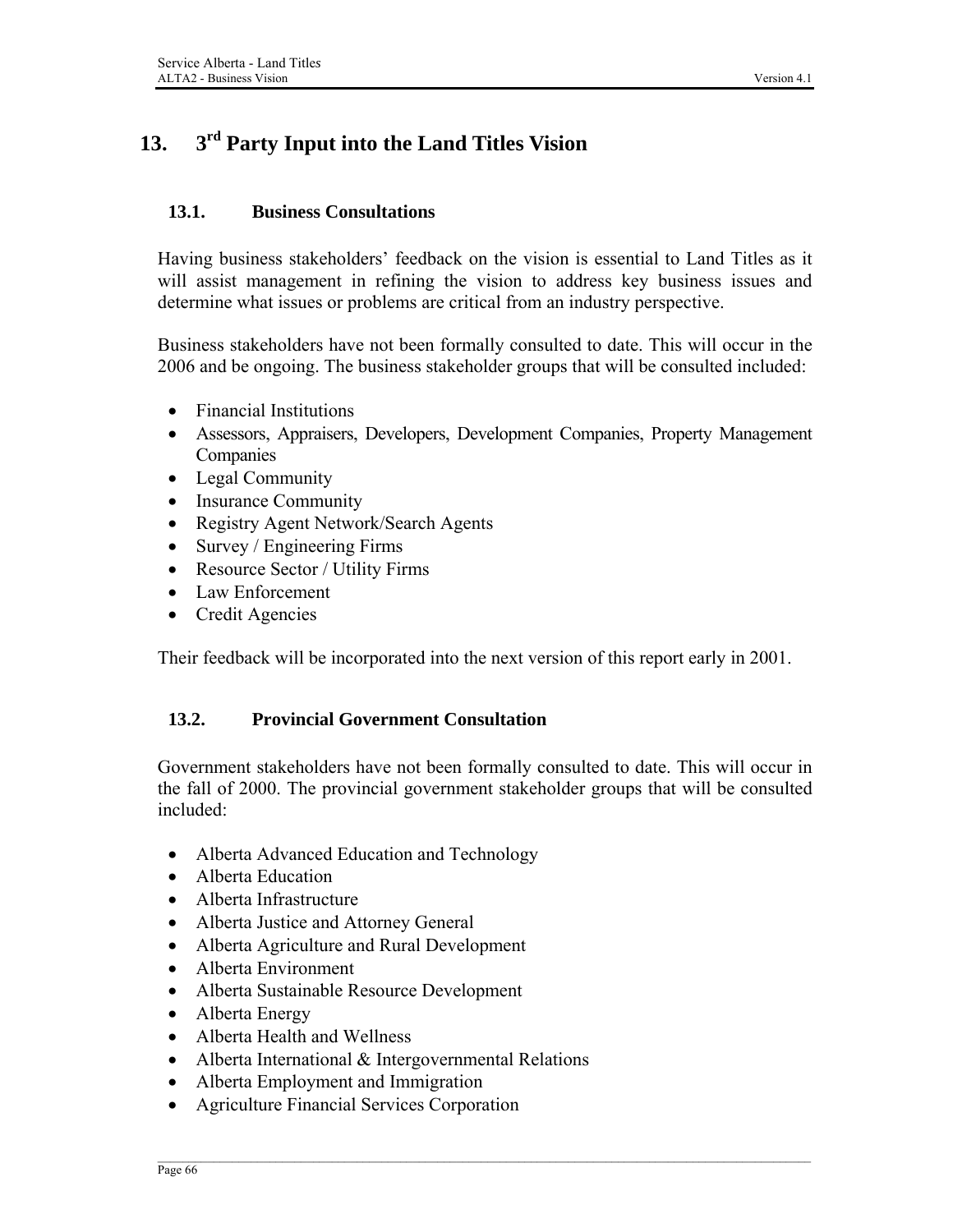- Alberta Municipal Affairs
	- Assessment
	- Grants in Lieu of Taxes
	- Local Government Development

This consultation may occur in a group setting or individually in meetings. Their feedback will be incorporated into the next version of this report in 2006 produced as a result of the current ALTA 2 Business Architecture Project.

### **13.3. Municipal Government Consultation**

Municipal government stakeholders have not been formally consulted to date. This will occur in 2006. The municipal stakeholder groups that will be consulted include the urban and rural municipal associations. This consultation may occur in a group setting or individually in meetings. Their feedback will be incorporated into the next version of this report early in 2001.

# **13.4. 3rd Party Technology Consultation**

Although the vision is still not confirmed by the stakeholders, some preliminary  $3<sup>rd</sup>$ party consultation has occurred. They have been consulted regarding how to approach translating the various aspects of the vision into a reality. Much of this work has been done by other projects within SA, but do have an affect on how the Land Titles Office may proceed.

Some of the technology issues that need to be addressed include:

- The database technology used is IDMS, how best can we make a transition away from that technology and to what new platform?
- The business rules of how over 160 land related documents are processed are custom built into the current ALTA system. Can we get a copy of these rules from the ALTA system to reuse in ALTA 2? What tools can do this?
- How best can we offer access to information to our clients given the fact that many reports cannot be added to the current processing load of ALTA?
- Etc.

The  $3<sup>rd</sup>$  parties contacted include the following businesses:

**EDS Canada Inc. -** The 1<sup>st</sup> step EDS, SA's Information Technology partner, performed was worldwide research in 2001 to locate other projects that are addressing similar technology issues. They located one of their business partners in the U.K. that specialized in legacy redevelopment. The next result of their analysis of the toolsets in the marketplace was that there were no tools available at that time that would extract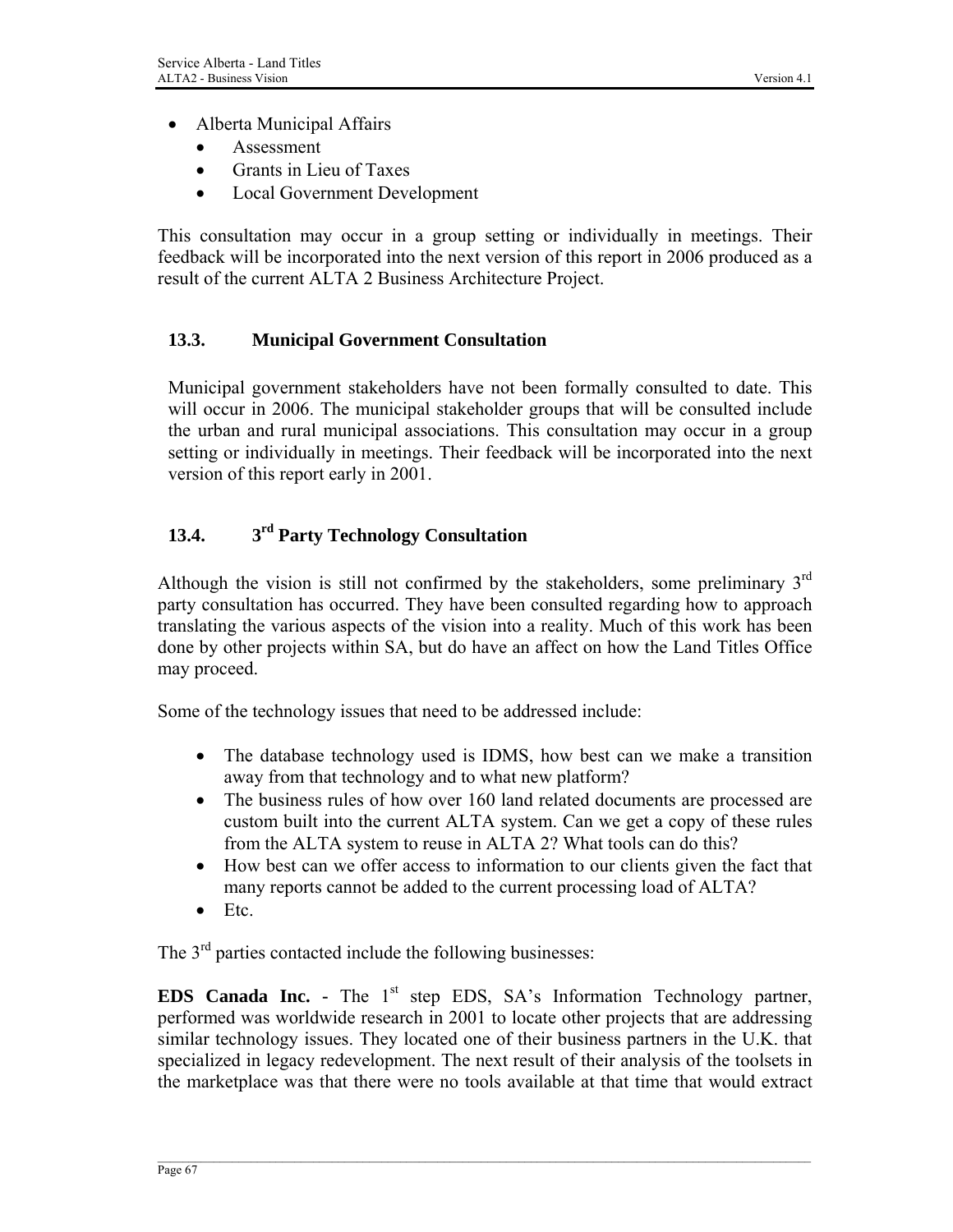the business rules from ALTA's application code. Further work will be done by EDS in this area in later 2005 and 2006.

The next step was to examine the ALTA application code to locate areas of the system where possibly components of the application could be pulled out and replaced with a redesigned component based upon new technologies. This assessment is not yet complete.

Gartner Group Canada - The visioning team had contact with Gartner on two occasions during the 2001 project period. The  $1<sup>st</sup>$  contact was through the Data Warehousing information session in Calgary this spring. As LTO wants to implement a form of Data Warehousing, it was important to understand where this sector of the industry was at this time. The conclusions from that session were communicated throughout the Land Titles project team and included:

- Which data warehousing tools were strategic, what was emerging, what was falling out of favour, etc?
- Significant investment and effort is required to construct and implement a robust data warehousing capability.
- Which database schemas were preferable for data warehousing.
- Requirement for extensive user training to operate a proper reporting system.
- Fundamental difference between a data mart and a data warehouse.
- Etc.

The 2<sup>nd</sup> contact was with the local Gartner representative who provided the project team with a report on key issues on extending legacy applications. From that report, the following conclusions / action items were derived:

- Legacy applications will continue to be reused to support new forms of service delivery for some time to come, as the older technology infrastructure is traditionally are quite stable while the e-business infrastructure will continue to evolve rapidly over the next few years.
- Don't plan for discarding the old systems. Plan to introduce new flexibility into them that will enable integration with new channels.
- Create a legacy map of the systems, data, transactions and code that will assist with integration efforts.
- Create metrics that demonstrate the usability  $\&$  quality of existing applications components; use these metrics to assess the legacy inventory for reuse potential.
- Legacy functionality must be surrounded with flexible wrappers; project designs must reflect this flexibility.
- Assess the capability of the existing infrastructure before attempting mass legacy reuse.
- New or existing technical infrastructure must be designed to rapidly support business change.
- Current projects must take advantage of component-based delivery models.
- Initiate efforts to create a component assembly development environment.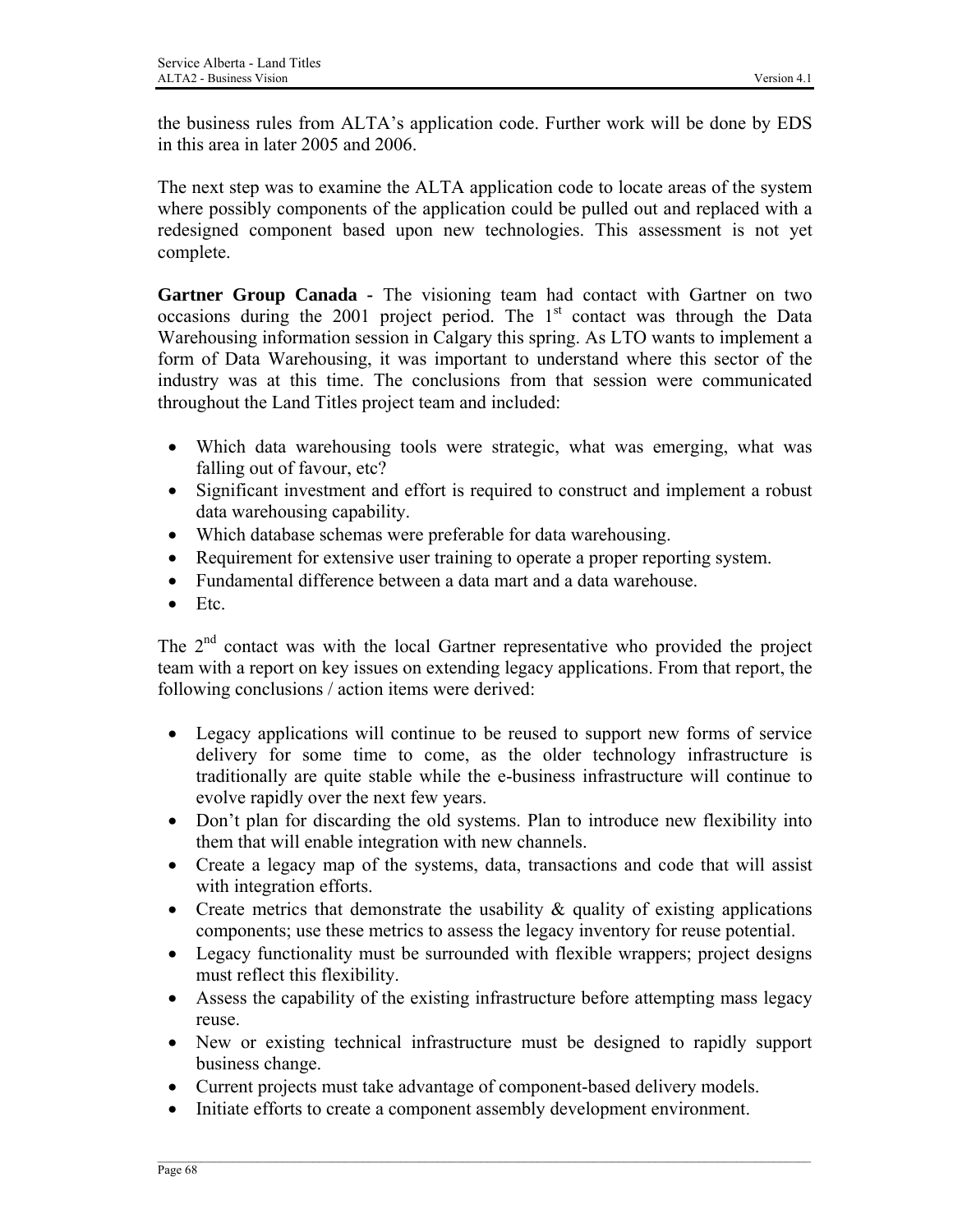- Choose a single model for legacy integration that is flexible, but stable enough to withstand the onslaught of potential business change.
- Organizations should plan for enhancements to their software infrastructures and application architectures to allow for smooth accommodation of new composite applications.
- Non-invasive extension strategies (leave the base process code, data, transactions and user interfaces the same) should be chosen for tactical projects, invasive approaches should be chosen for more strategic initiatives.
- Focus on non-invasive approaches tactically, but ready the organization for component creation.
- Concentrate on integration activities for the greatest benefit opportunity.

**Canada Post -** Early in 2000, EDS Canada arranged a session with Canada Post to explore the possibility of distributing the results of some of SA registration outputs to customers via their newly announced electronic post office on the Internet [\(www.epost.ca](http://www.epost.ca/)). Although this looks very promising technology and it could save the government postage money there is a charge involved. Initial conclusions from a Land Titles perspective were that SA could provide their own "electronic post" type of access to account holders at no cost. Therefore this opportunity for electronic data distribution is not being pursued at this time.

**AAMVA e-Government Symposium 2000 -** In February 2000, SA and EDS representatives attended this symposium focused on electronic government strategies specifically related to the Motor Transport industry with applicability to all government verticals. Some of the findings from this symposium included:

- Built it right the  $1<sup>st</sup>$  time. A bad solution can turn the customers off and they won't come back.
- Expect the e-channel to do about 22% of the overall services (long-term) in the US market. The Alberta market will most likely be a smaller percentage.
- Expect the change in service delivery to impact all aspects of your business. Call centres are an example; the phone support for e-transactions will increase the call rate.
- Some of the US jurisdictions have had problems with international firms and US that are selling government data e.g. driver's licences, through the Internet. It is difficult if not impossible to prosecute these companies.
- Service charges for use of the Internet channel just don't work.

**OpenGIS Presentation by Ron Lake -** In March 2000, Ron Lake came to discuss XML and the status of GML, which is Geographic Markup Language, a subset of XML for the geographic data sector. GML is currently a recommended standard. Some of the findings from that session included:

• XML is good for storing complex, structured data that may change. GML is for spatial data.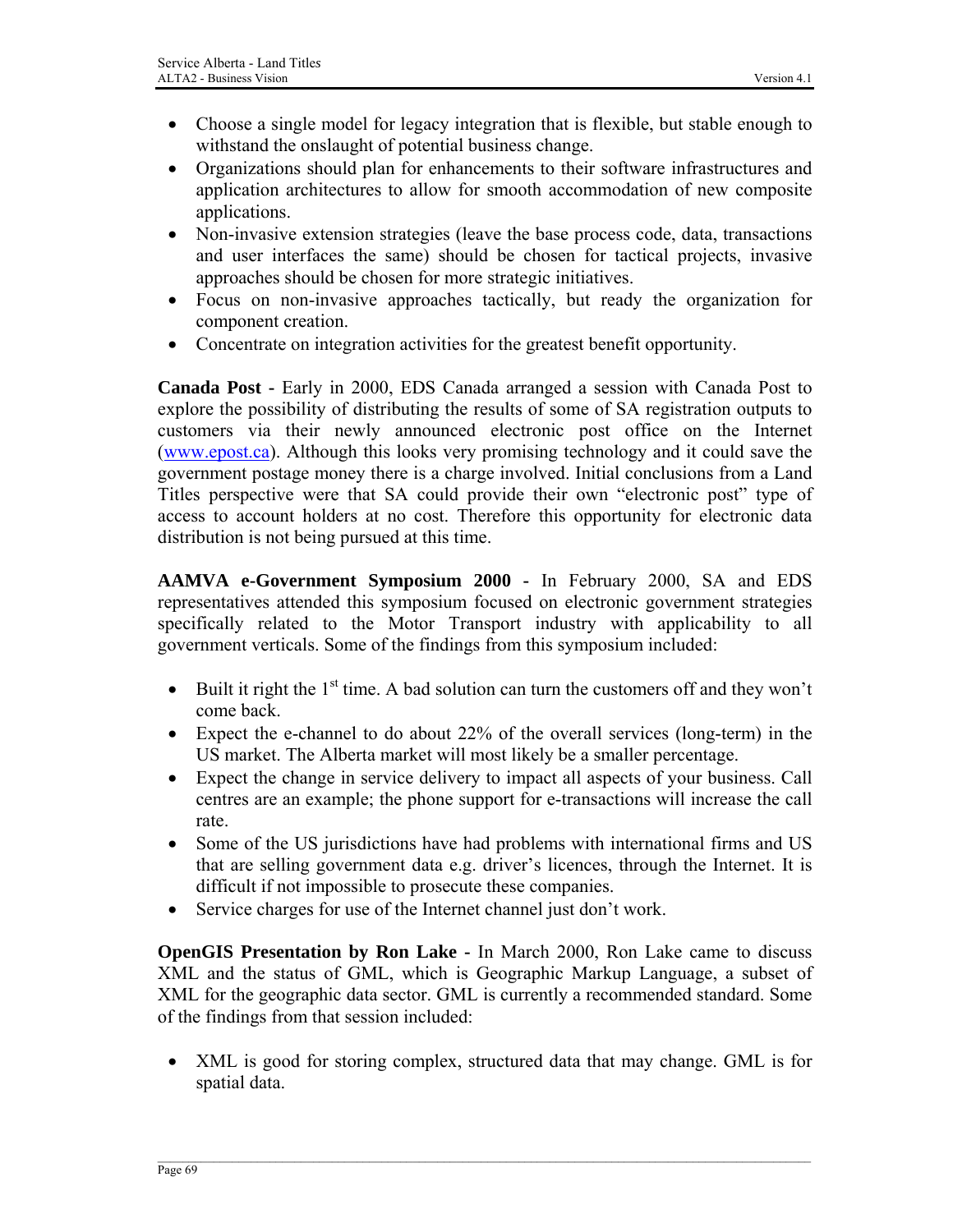- Object databases are in their infancy, most firms continue to use relational databases.
- GML has applicability to the spatial data of Land Titles. It would make smart mapping relatively easy.

**Discussions with City of Edmonton, Joni Mines -** In April 2000, the Land Titles project team saw a demonstration of the city's new SLIM system (Spatial Land Information Management), to discuss why they built the system and the approach that was employed. The system was built to integrate / replace many of the existing systems at the city, many of which had duplicate map information. The conclusions that were drawn from this demonstration were:

- The system is using Oracle 8i technology
- That the city has a very good spatial data management system. Over 200 city systems may eventually be replaced / integrated into SLIM.
- That what land titles is trying to do is entirely practical and possible, although the scope is somewhat different.
- The city's solution may be a good model to follow.

**Discussions with Al Newberry, Citibank, London -** Al was the original architect of the current AGS Motor Vehicles System. In May 2000, Al came for a week to discuss technology trends and the possibly legacy renewal of the Motor Vehicles system. Some of the discussions were also relevant to ALTA and conclusions included:

- **Servers** an IBM mainframe is an open platform for the future. New technologies can be used for delivery on this platform. If you want to leave the mainframe, consider Tandem, HP or IBM. Don't use DEC or Sun.
- **Redevelopment Philosophy** the complete redevelopment of the system is not an option. Maybe re-write ALTA. Move away from COBOL. Native compilers exist for the mainframe with the same performance as C. Recommend Java. Three sources: Sun, J-Builder (recommended) with deployment/support built in; and VisualAge for Java (maybe).
- **Tiered Deployment Strategy** why not put the middle tier on the mainframe? Web tools exist for the mainframe.
- **Migration Strategy** must be developed for the overall transition to the target new system. De-constructing COBOL is not a reality. Convert the application by subsystem, not by transaction.
- **Database Selection** Oracle does not take into account a mainframe's parallel sysplex capability. DB2 may be a better choice; it outperforms Oracle on the mainframe. Check into Gartner reports on this subject. In either case, change over to a SQL database.
- **Communications Strategy** Use TCP/IP. It is available on the mainframe as well.
- **Network Strategy** Stay with what you have. Take advantage of CORBA. May be the way to link everything.